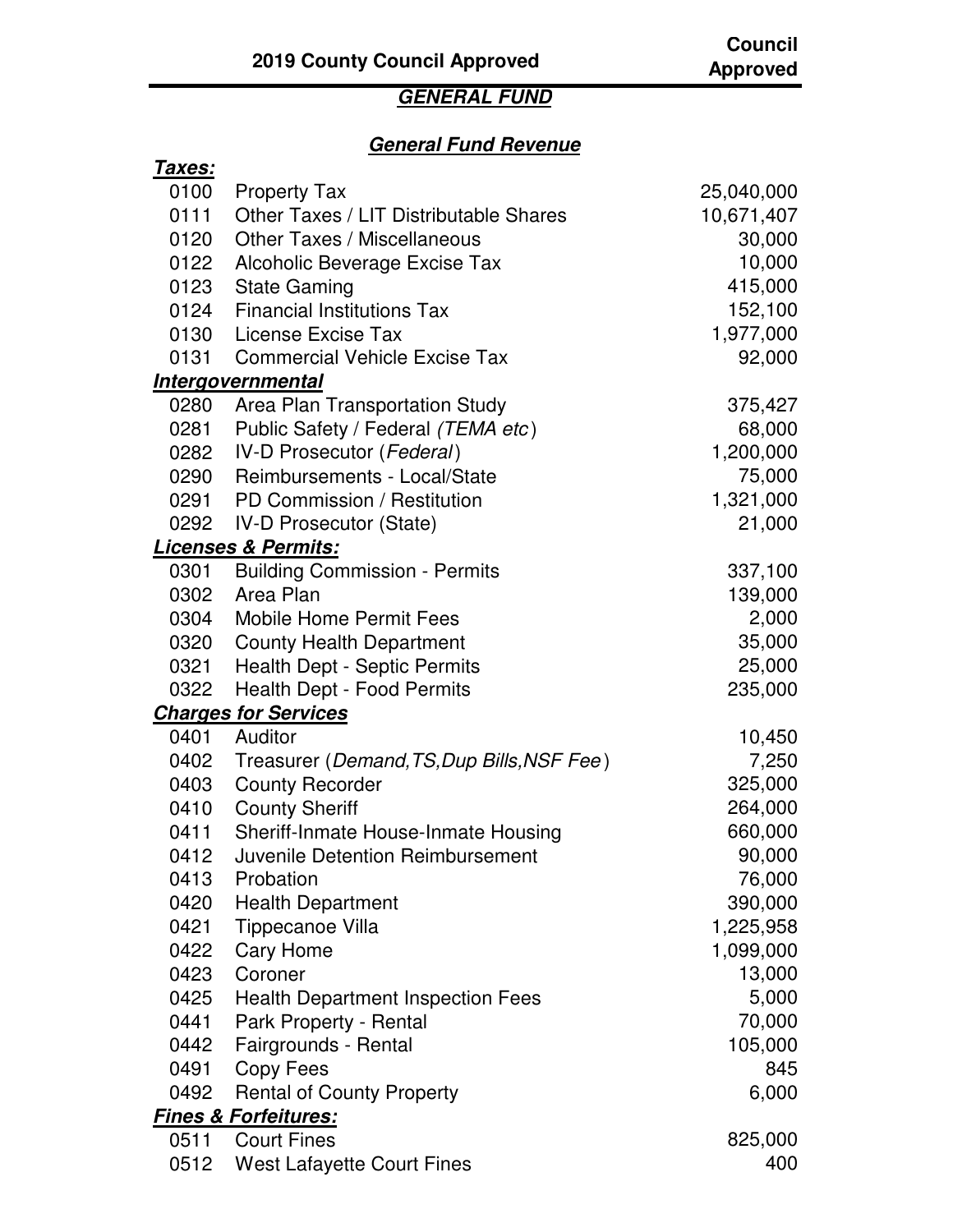|             | <b>2019 County Council Approved</b> | <b>Council</b><br><b>Approved</b> |
|-------------|-------------------------------------|-----------------------------------|
|             | <b>Other Receipts:</b>              |                                   |
| 0660        | <b>Interest Earnings</b>            | 1,148,000                         |
|             | <b>Other Financial Services:</b>    |                                   |
| 0730        | Rebate & Refunds                    | 7,500                             |
| 0761        | Reimbursements - Internal Refunds   | 5,000                             |
|             | <b>Total General Fund Revenue</b>   | 48,554,437                        |
|             | <b>General Fund Expenditures</b>    |                                   |
| <u>0110</u> | <b>County Auditor</b>               |                                   |
| 11-10       | <b>Full Time Employees</b>          | 354,534                           |
| $11 - 11$   | <b>Elected Official</b>             | 69,745                            |
|             | 11-12 Chief Deputy                  | 52,841                            |
| 11-30       | <b>Part Time</b>                    | 16,000                            |
|             | 12-10 Social Security               | 37,724                            |
| 12-20       | <b>Retirement / PERF</b>            | 45,626                            |
|             | <b>Total Auditor</b>                | 576,470                           |
| <u>0210</u> | <b>County Treasurer</b>             |                                   |
| $11 - 10$   | <b>Full Time Employees</b>          | 87,708                            |
| $11 - 11$   | <b>Elected Official</b>             | 69,745                            |
| $11 - 12$   | <b>Chief Deputy</b>                 | 52,841                            |
| $11-30$     | <b>Part Time</b>                    | 23,500                            |
| $12 - 10$   | <b>Social Security</b>              | 17,886                            |
| 12-20       | <b>Retirement / PERF</b>            | 23,553                            |
| $21 - 10$   | <b>Office Supplies</b>              | 1,000                             |
| $21 - 20$   | <b>Printed Forms</b>                | 3,000                             |
| $32 - 10$   | <b>Travel and Training</b>          | 400                               |
| $39 - 10$   | <b>Dues &amp; Subscriptions</b>     | 380                               |
|             | <b>Total Treasurer</b>              | 280,013                           |
| 0310        | <b>County Recorder</b>              |                                   |
| $11 - 11$   | <b>Elected Official</b>             | 69,745                            |
| $12 - 10$   | <b>Social Security</b>              | 5,336                             |
| 12-20       | Retirement / PERF                   | 7,812                             |
|             | <b>Total Recorder</b>               | 82,893                            |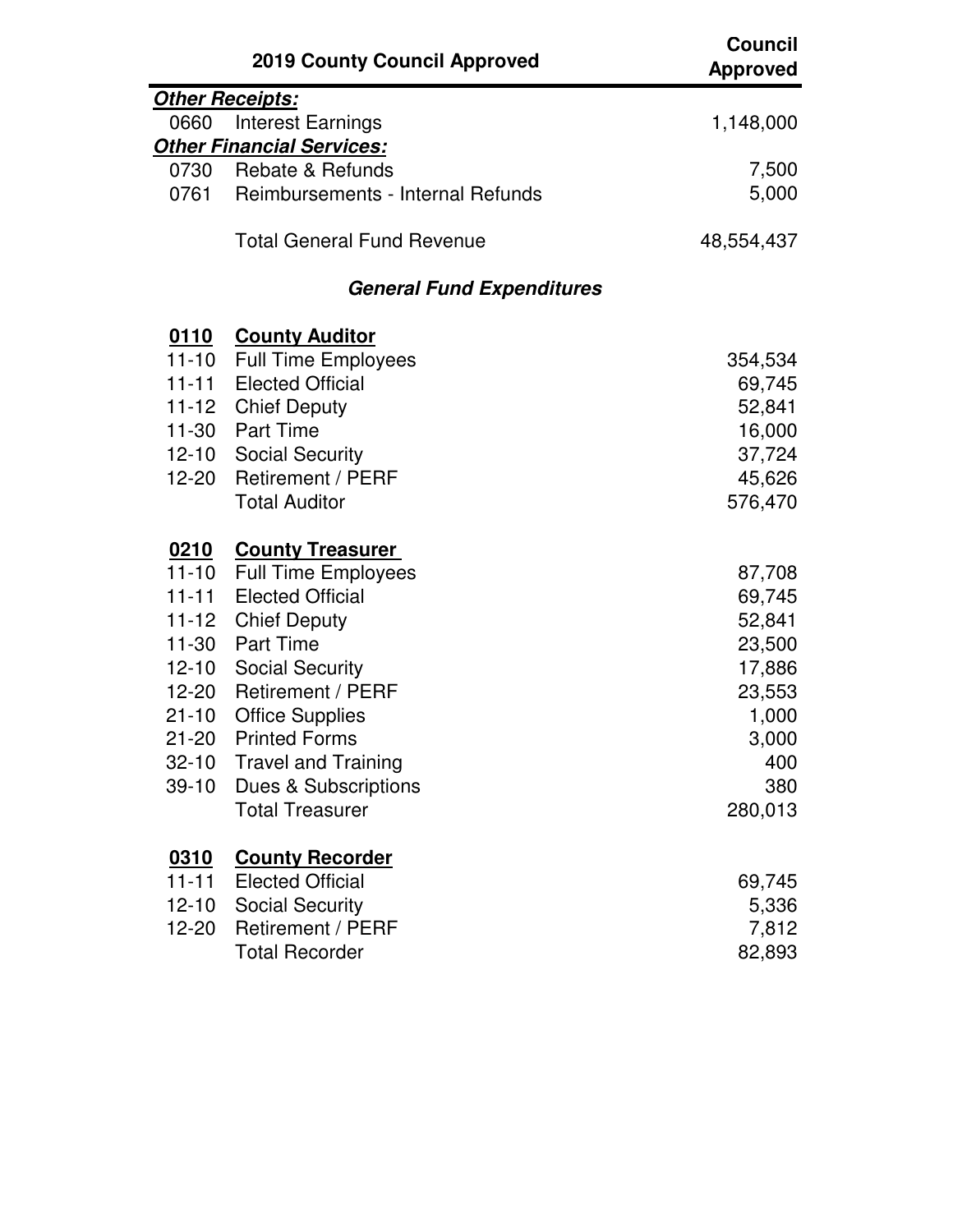|           | <b>2019 County Council Approved</b> | <b>Council</b><br><b>Approved</b> |
|-----------|-------------------------------------|-----------------------------------|
| 0410      | <b>County Surveyor</b>              |                                   |
| $11 - 10$ | <b>Full Time Employees</b>          | 37,484                            |
| 11-50     | Overtime                            | 1,000                             |
| $12 - 10$ | <b>Social Security</b>              | 2,945                             |
| 12-20     | <b>Retirement / PERF</b>            | 4,311                             |
| $21 - 10$ | <b>Office Supplies</b>              | 2,000                             |
| $22 - 10$ | Gas, Oil & Lube                     | 2,000                             |
| 22-90     | Operating Supplies / Other          | 2,000                             |
| 29-90     | Non-Specified                       | 500                               |
| $31 - 20$ | <b>Engineering Services</b>         | 2,500                             |
| $31 - 50$ | Training                            | 1,500                             |
| $32 - 10$ | <b>Travel and Training</b>          | 2,000                             |
| $33 - 10$ | Advertising                         | 800                               |
| 33-20     | Adv Photography Blue Prints         | 300                               |
| $35 - 10$ | <b>Utilities</b>                    | 800                               |
| 36-20     | Repair & Maintenance / Vehicle      | 2,500                             |
| $39-10$   | Dues & Subscriptions                | 700                               |
|           | <b>Total Surveyor</b>               | 63,340                            |
| 0430      | <b>Drainage Board</b>               |                                   |
| $11 - 10$ | <b>Full Time Employee</b>           | 52,789                            |
| $11 - 50$ | Overtime                            | 1,000                             |
| $12 - 10$ | <b>Social Security</b>              | 4,115                             |
| 12-20     | <b>Retirement / PERF</b>            | 6,025                             |
| $21 - 10$ | <b>Office Supplies</b>              | 2,500                             |
| $22 - 10$ | Gas Oil & Lube                      | 1,500                             |
| $31 - 10$ | <b>Legal Services</b>               | 14,500                            |
| $31 - 20$ | <b>Engineering Services</b>         | 8,000                             |
| $31 - 50$ | Training                            | 500                               |
| $31 - 90$ | <b>Other Professional Services</b>  | 2,500                             |
|           | 32-10 Travel & Training             | 500                               |
| $33 - 10$ | Advertising                         | 1,200                             |
| $36 - 10$ | <b>Buildings &amp; Property</b>     | 2,500                             |
| 36-20     | Repair & Maintenance / Vehicle      | 2,000                             |
|           | <b>Total Drainage Board</b>         | 99,629                            |
| 0510      | <b>County Assessor</b>              |                                   |
| 11-10     | <b>Full Time Employees</b>          | 516,985                           |
| $11 - 11$ | <b>Elected Official</b>             | 69,745                            |
| 11-12     | <b>Chief Deputy</b>                 | 52,840                            |
| $12 - 10$ | <b>Social Security</b>              | 48,928                            |
|           | 12-20 Retirement / PERF             | 71,632                            |
|           | <b>Total County Assessor</b>        | 760,130                           |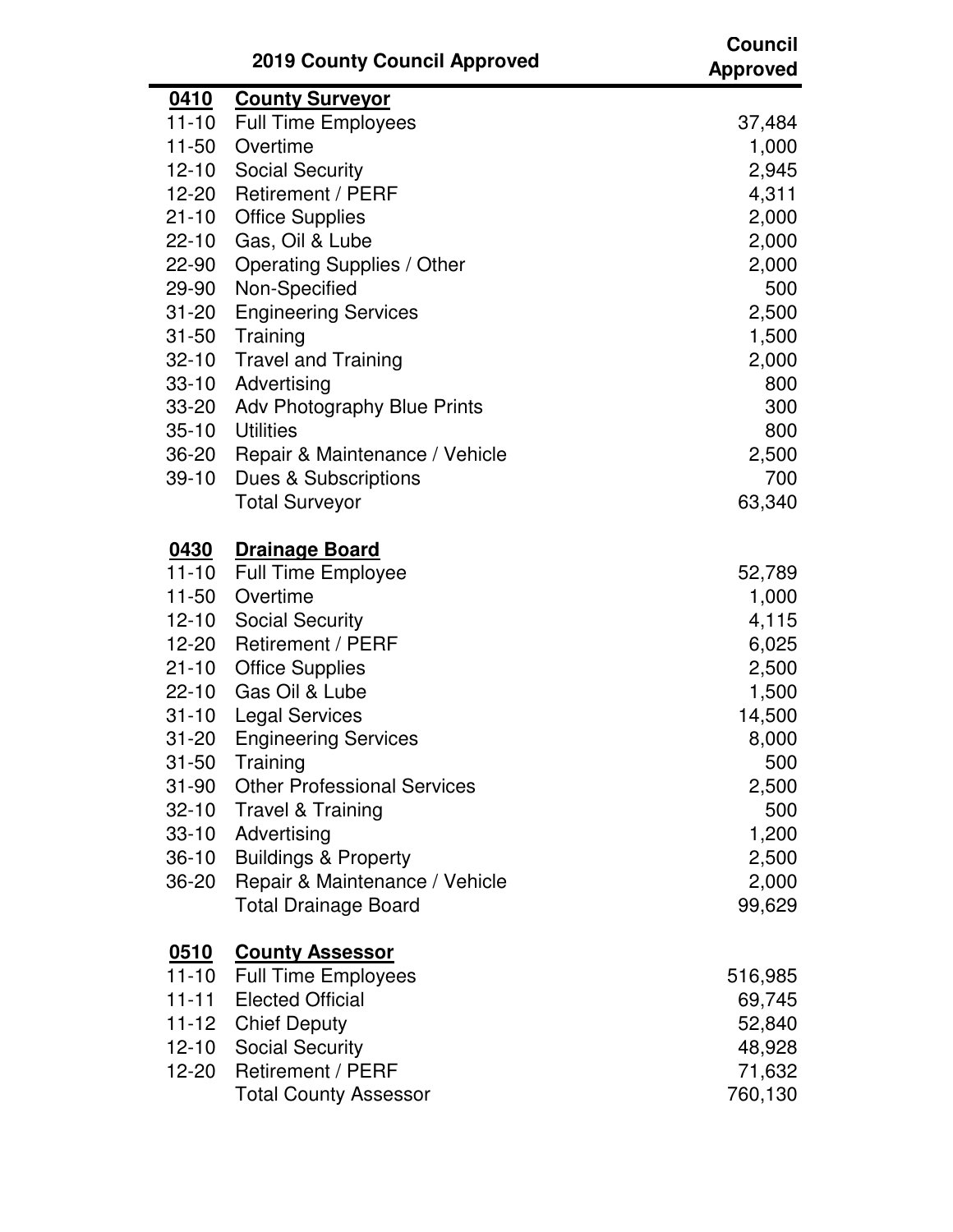|               | <b>2019 County Council Approved</b>     | <b>Council</b><br><b>Approved</b> |
|---------------|-----------------------------------------|-----------------------------------|
| <u>1010</u>   | <b>County Council</b>                   |                                   |
| $11 - 11$     | <b>Elected Officials</b>                | 97,916                            |
| $12 - 10$     | <b>Social Security</b>                  | 7,491                             |
| $32 - 10$     | <b>Travel &amp; Training</b>            | 2,000                             |
| $39-10$       | <b>Dues &amp; Subscriptions</b>         | 140                               |
|               | <b>Total County Council</b>             | 107,547                           |
| <u> 1110</u>  | <b>County Commissioners</b>             |                                   |
| $11 - 10$     | <b>Full Time Employees</b>              | 79,259                            |
| $11 - 11$     | Elected Officials (3)                   | 186,540                           |
| $11 - 12$     | <b>Appointed Officials</b>              | 62,833                            |
| $11 - 30$     | <b>Part Time</b>                        | 2,500                             |
| $12 - 10$     | <b>Social Security</b>                  | 25,332                            |
| 12-20         | <b>Retirement / PERF</b>                | 36,807                            |
| $21 - 10$     | <b>Office Supplies</b>                  | 32,200                            |
| $21 - 20$     | <b>Printed Forms</b>                    | 1,500                             |
| $31 - 45$     | <b>Institutional Care</b>               | 4,000                             |
| $32 - 30$     | Postage                                 | 220,000                           |
| $33 - 10$     | Advertising                             | 9,000                             |
| $34 - 10$     | <b>Property Insurance</b>               | 193,500                           |
| 34-40         | <b>Bonds</b>                            | 4,450                             |
| 39-30         | <b>Other Distributions / Tax Levies</b> | 2,106,662                         |
|               | <b>Total Commissioners</b>              | 2,935,230                         |
| 1120          | <b>Human Resources</b>                  |                                   |
| $11 - 10$     | <b>Full Time Employees</b>              | 46,369                            |
| $11 - 12$     | <b>Appointed Official</b>               | 70,531                            |
| $12 - 10$     | <b>Social Security</b>                  | 8,943                             |
| $12 - 20$     | <b>Retirement / PERF</b>                | 13,093                            |
|               | <b>Total Human Resources</b>            | 138,936                           |
| <u> 1130 </u> | <b>Maintenance</b>                      |                                   |
| $11 - 10$     | <b>Full Time Employee</b>               | 617,111                           |
| $11 - 12$     | <b>Appointed Official</b>               | 68,665                            |
| $11 - 50$     | Overtime                                | 2,000                             |
| $12 - 10$     | <b>Social Security</b>                  | 52,615                            |
| 12-20         | <b>Retirement / PERF</b>                | 77,031                            |
| 22-20         | Uniforms & Clothing                     | 2,500                             |
| $32 - 10$     | <b>Travel and Training</b>              | 1,200                             |
| $35 - 10$     | <b>Utilities</b>                        | 526,500                           |
|               | <b>Total TCOB &amp; Courthouse</b>      | 1,347,622                         |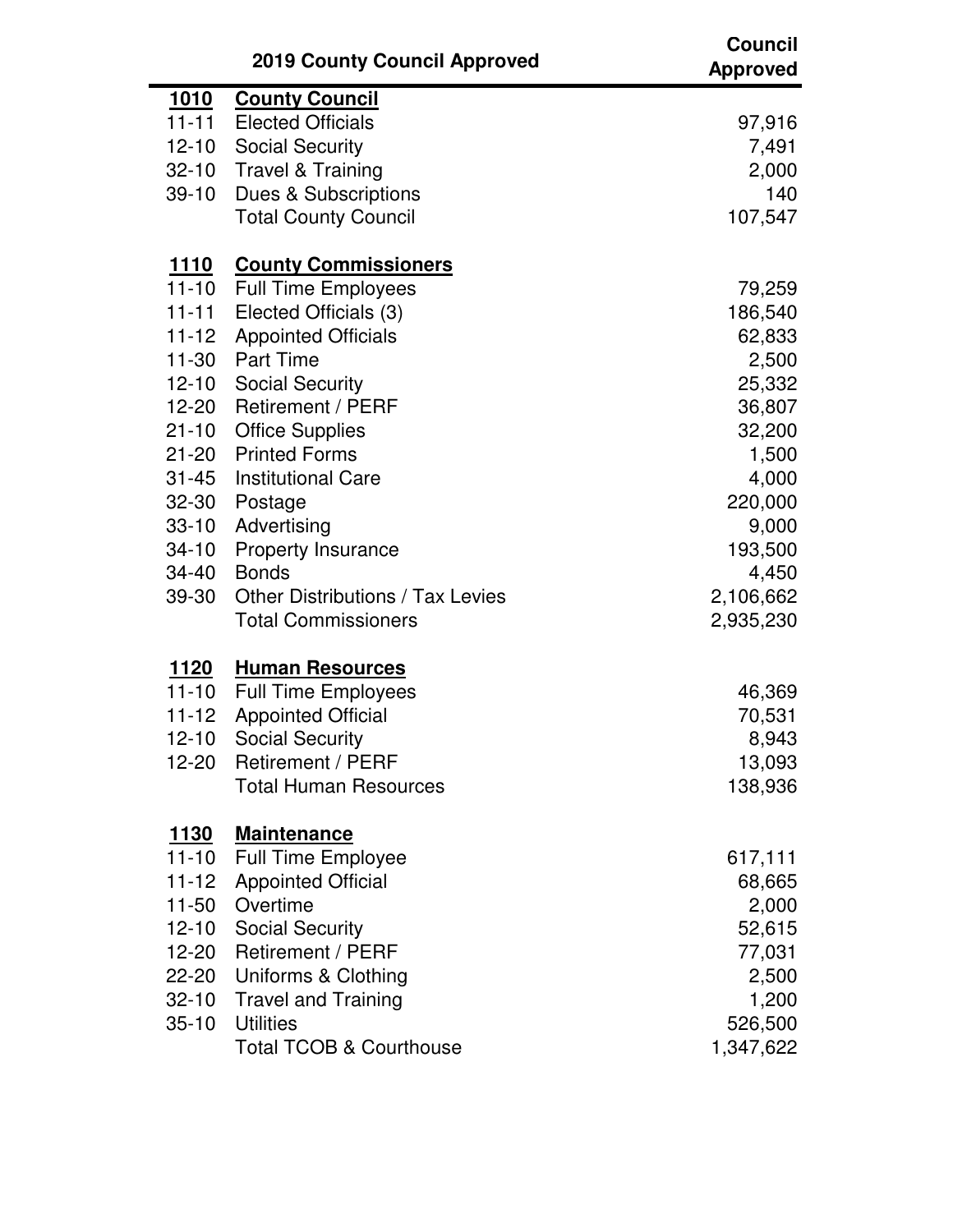|               | <b>2019 County Council Approved</b>       | <b>Council</b><br><b>Approved</b> |
|---------------|-------------------------------------------|-----------------------------------|
| <u> 1140 </u> | Soil & Water                              |                                   |
| $11 - 10$     | <b>Full Time Employees</b>                | 99,345                            |
| $12 - 10$     | <b>Social Security</b>                    | 7,600                             |
| $12 - 20$     | Retirement / PERF                         | 11,127                            |
| 39-20         | <b>Agency Support</b>                     | 15,000                            |
|               | <b>Total Soil &amp; Water</b>             | 133,072                           |
| <u> 1410 </u> | <b>Information Technology (MITS)</b>      |                                   |
| $11 - 10$     | <b>Full Time Employees</b>                | 244,547                           |
| $11 - 12$     | <b>Appointed Official</b>                 | 38,750                            |
| $11 - 30$     | <b>Part Time</b>                          | 19,500                            |
| $12 - 10$     | <b>Social Security</b>                    | 23,164                            |
| 12-20         | <b>Retirement / PERF</b>                  | 31,730                            |
| $21 - 10$     | <b>Office Supplies</b>                    | 1,000                             |
| $21 - 30$     | <b>Printing Supplies</b>                  | 19,000                            |
| $31 - 50$     | Professional Services / Training          | 4,400                             |
| $32 - 10$     | <b>Travel &amp; Training</b>              | 3,300                             |
| $39-10$       | <b>Dues &amp; Subscriptions</b>           | 985                               |
|               | <b>Total Informational Services</b>       | 386,376                           |
| 2010          | <b>Voter Registration &amp; Elections</b> |                                   |
| $11 - 12$     | <b>Appointed Officials</b>                | 81,380                            |
| 11-30         | <b>Part Time</b>                          | 8,500                             |
| $11-31$       | <b>Election Workers</b>                   | 6,000                             |
|               | 11-32 Board Members                       | 21,200                            |
| $11 - 50$     | Overtime                                  | 3,000                             |
| $12 - 10$     | <b>Social Security</b>                    | 9,187                             |
| 12-20         | Retirement / PERF                         | 10,243                            |
| $21 - 10$     | <b>Office Supplies</b>                    | 1,500                             |
| $21 - 20$     | <b>Printed Forms</b>                      | 1,200                             |
| $22 - 50$     | Meals (Election Workers)                  | 1,050                             |
| 22-90         | Operating Supplies / Other                | 2,300                             |
| $31 - 90$     | Other Professional / Ballot Prep          | 45,000                            |
| $32 - 10$     | <b>Travel and Training</b>                | 1,900                             |
| 32-30         | Postage                                   | 2,000                             |
| $32 - 40$     | Software                                  | 14,000                            |
| $33 - 10$     | Advertising                               | 1,200                             |
| $36 - 20$     | <b>Hardware Maint Contract</b>            | 15,000                            |
| 37-30         | Minor Equipment (Rentals)                 | 3,150                             |
| 39-55         | <b>Election Workers</b>                   | 35,000                            |
|               | <b>Total Voter Registration</b>           | 262,810                           |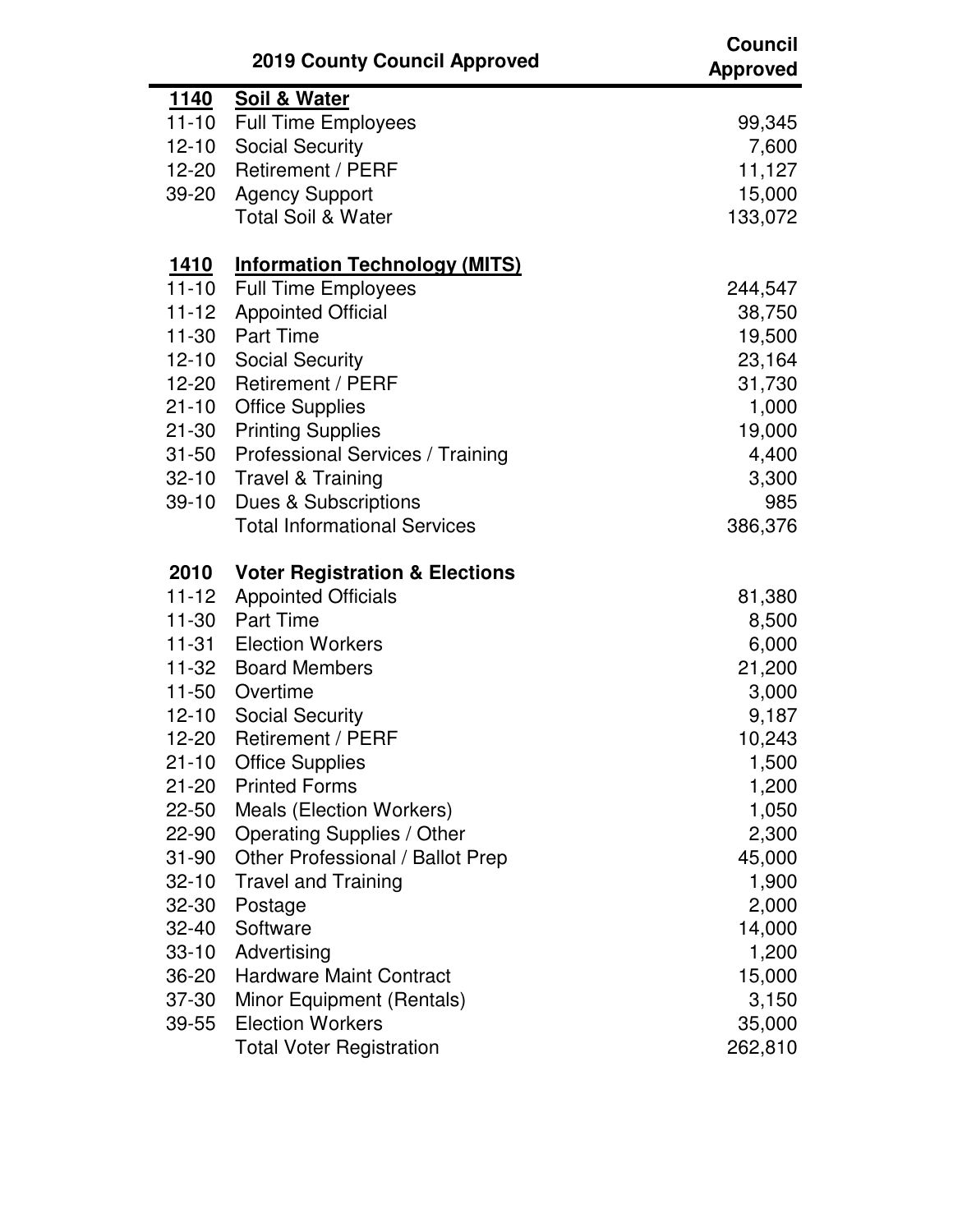|               | <b>2019 County Council Approved</b> | <b>Council</b><br><b>Approved</b> |
|---------------|-------------------------------------|-----------------------------------|
| <u> 2510 </u> | <b>Area Plan</b>                    |                                   |
| $11 - 10$     | <b>Full Time Employees</b>          | 728,965                           |
| $11 - 12$     | <b>Appointed Director</b>           | 85,151                            |
| $11 - 30$     | <b>Part Time</b>                    | 5,000                             |
| $12 - 10$     | <b>Social Security</b>              | 62,663                            |
| 12-20         | <b>Retirement / PERF</b>            | 91,181                            |
| $21 - 10$     | <b>Office Supplies</b>              | 4,000                             |
| $21 - 30$     | Printing (Signage)                  | 2,000                             |
| $21 - 40$     | <b>Computer Supplies</b>            | 1,000                             |
| $31 - 10$     | <b>Professional Services</b>        | 27,600                            |
| $31 - 90$     | Professional Services / Other       | 500                               |
| $32 - 10$     | <b>Travel &amp; Training</b>        | 8,000                             |
| $33 - 10$     | Advertising                         | 750                               |
| $36 - 20$     | Repair & Maintenance                | 1,500                             |
| $39 - 10$     | Dues & Subscriptions                | 5,300                             |
|               | <b>Total Area Plan</b>              | 1,023,610                         |
| <u>2610</u>   | <b>Building Permits</b>             |                                   |
| $11 - 10$     | <b>Full Time Employees</b>          | 231,057                           |
| $11 - 12$     | <b>Appointed Official</b>           | 62,833                            |
| $12 - 10$     | <b>Social Security</b>              | 22,483                            |
| 12-20         | <b>Retirement / PERF</b>            | 32,916                            |
| $21 - 10$     | <b>Office Supplies</b>              | 4,500                             |
| $22 - 10$     | Gasoline & Oil                      | 7,500                             |
| $32 - 10$     | Travel & Training / Mileage         | 2,500                             |
| $35 - 10$     | Utilities (Cell Phones)             | 1,500                             |
| 36-20         | Maintenance & Repairs               | 4,500                             |
| $39-10$       | <b>Dues &amp; Subscriptions</b>     | 1,700                             |
|               | <b>Total Building Permits</b>       | 371,489                           |
| <u> 2810 </u> | <b>Veteran Services</b>             |                                   |
| $11 - 10$     | <b>Full Time Employee</b>           | 41,079                            |
| $11 - 12$     | <b>Appointed Official</b>           | 47,470                            |
| $12 - 10$     | <b>Social Security</b>              | 6,774                             |
| 12-20         | Retirement / PERF                   | 9,918                             |
| $21 - 10$     | Office Supplies (includes flags)    | 3,000                             |
| $31 - 90$     | Contracts / Miscellaneous           | 12,500                            |
| $32 - 10$     | <b>Travel and Training</b>          | 800                               |
| 39-25         | <b>Burial of Servicemen</b>         | 20,000                            |
|               | <b>Total Veteran Services</b>       | 141,541                           |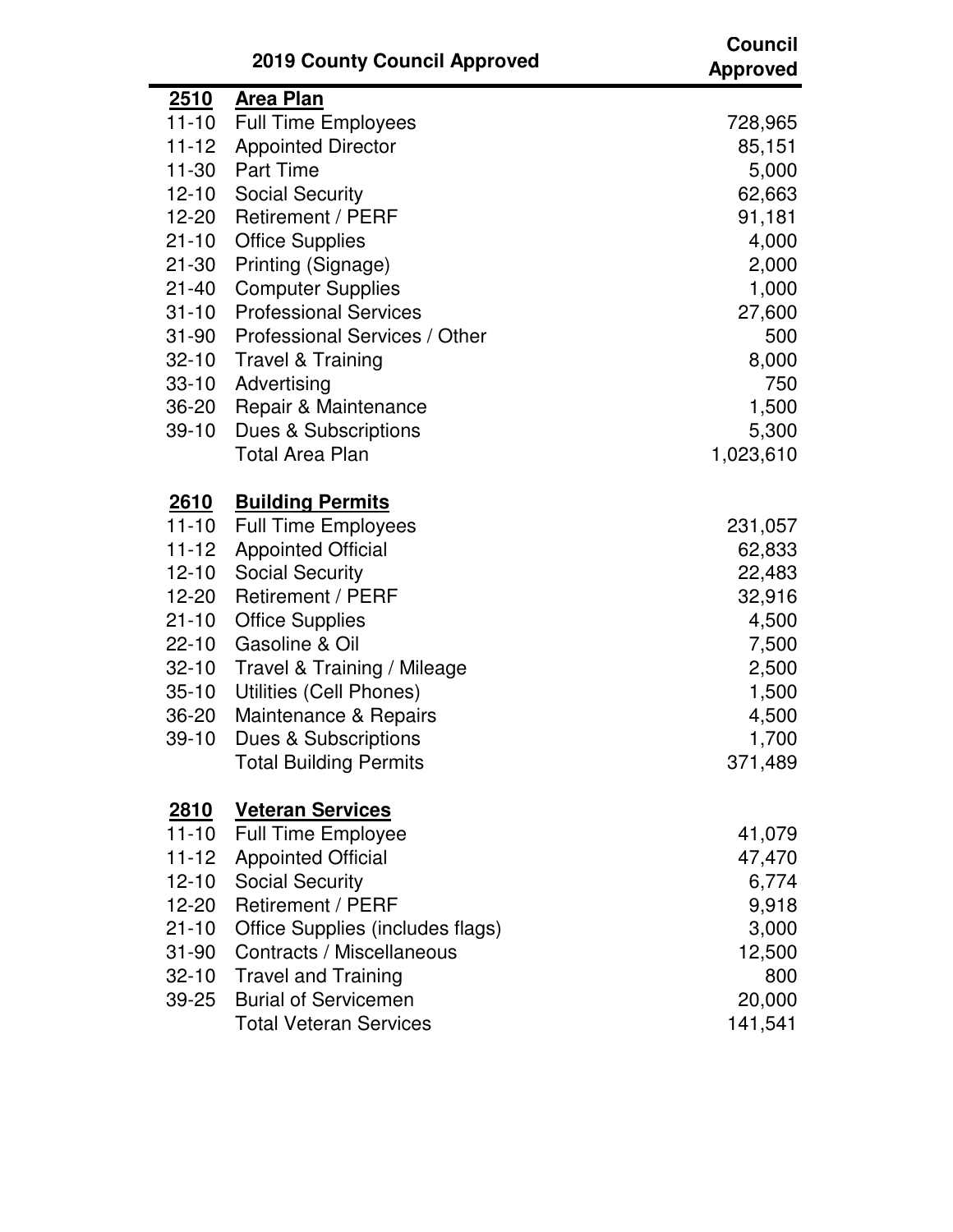|             | <b>2019 County Council Approved</b>  | <b>Council</b><br><b>Approved</b> |
|-------------|--------------------------------------|-----------------------------------|
| 2910        | <b>Weights and Measures</b>          |                                   |
| $11 - 12$   | <b>Appointed Official</b>            | 50,407                            |
| $12 - 10$   | <b>Social Security</b>               | 3,857                             |
| $12 - 20$   | <b>Retirement / PERF</b>             | 5,646                             |
| $21 - 10$   | <b>Office Supplies</b>               | 700                               |
| $22 - 10$   | Gas Oil & Lube                       | 1,000                             |
| $32 - 10$   | <b>Travel and Training</b>           | 750                               |
| $36-10$     | Maintenance & Repair                 | 500                               |
| $39-10$     | <b>Dues &amp; Subscriptions</b>      | 200                               |
|             | <b>Total Weights &amp; Measures</b>  | 63,060                            |
| <u>3510</u> | <b>Tippecanoe Villa</b>              |                                   |
| $11 - 10$   | <b>Full Time Employee</b>            | 806,896                           |
| $11 - 12$   | <b>Appointed Official</b>            | 70,531                            |
| $11-30$     | <b>Part Time</b>                     | 35,000                            |
| $11 - 50$   | Overtime                             | 10,000                            |
| $12 - 10$   | <b>Social Security</b>               | 70,566                            |
| $12 - 20$   | <b>Retirement / PERF</b>             | 99,392                            |
| $21 - 10$   | <b>Office Supplies</b>               | 800                               |
| 22-20       | <b>Medical Supplies</b>              | 20,000                            |
| $22 - 50$   | Food                                 | 115,000                           |
| 29-90       | <b>Operating Supplies (inc farm)</b> | 63,600                            |
| $31 - 45$   | Professional / Health                | 19,500                            |
| $31 - 50$   | Training                             | 700                               |
| $32 - 10$   | Travel & Mileage                     | 800                               |
| $35 - 10$   | <b>Utilities</b>                     | 109,180                           |
| $36-10$     | <b>Building &amp; Structures R/M</b> | 10,000                            |
| $36 - 20$   | Maintenance Equip & Vehicles         | 6,600                             |
| 37-30       | <b>Office Equipment Rentals</b>      | 1,129                             |
|             | <b>Total Tippecanoe Villa</b>        | 1,439,694                         |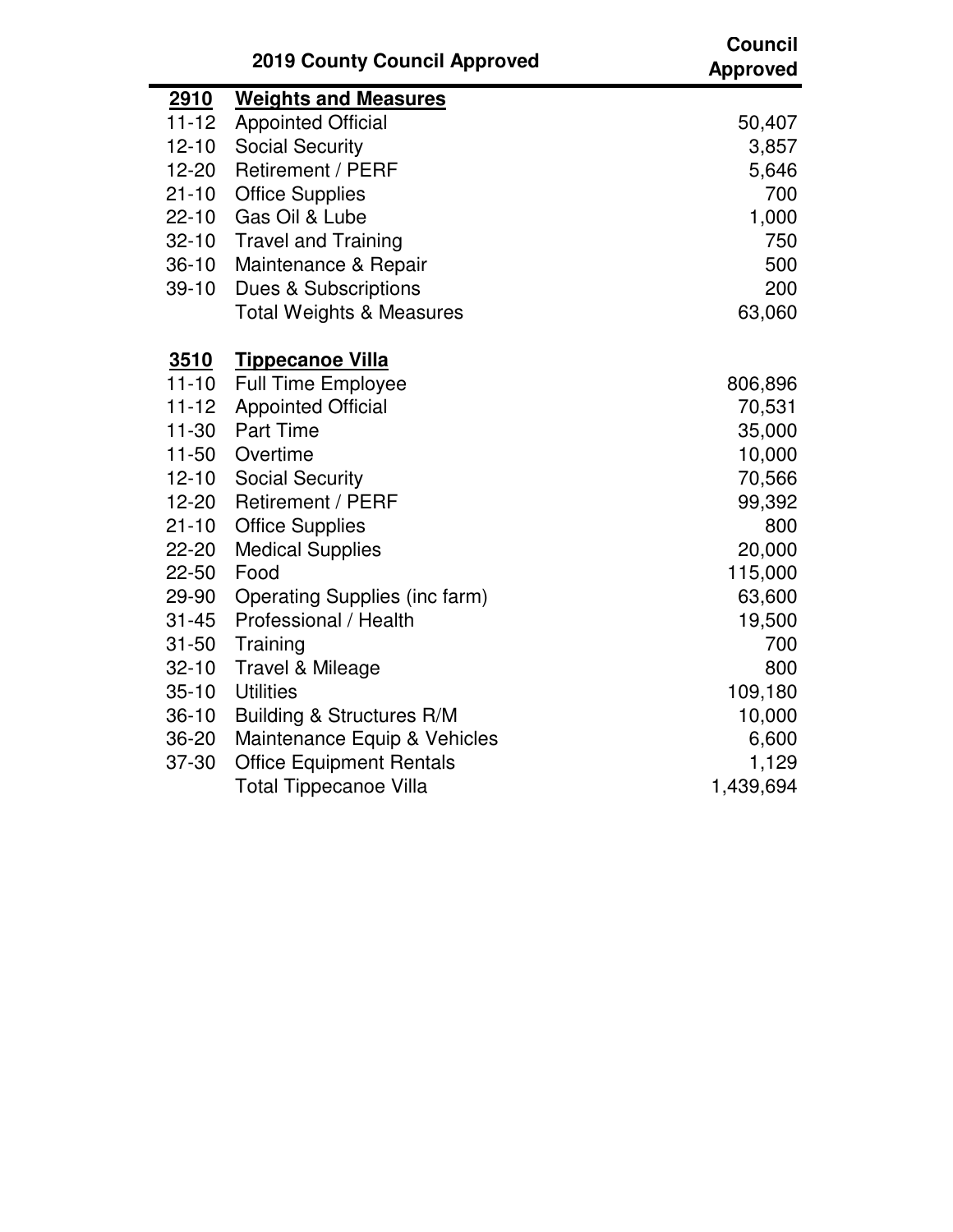|           | <b>2019 County Council Approved</b> | <b>Council</b><br><b>Approved</b> |
|-----------|-------------------------------------|-----------------------------------|
| 3610      | <b>Cary Home</b>                    |                                   |
| $11 - 10$ | <b>Full Time Employee</b>           | 1,076,486                         |
| $11 - 12$ | <b>Appointed Official</b>           | 89,928                            |
| $11 - 13$ | Part Time / Benefit Eligible        | 23,936                            |
| $11 - 30$ | <b>Part Time</b>                    | 110,000                           |
| $11 - 50$ | Overtime                            | 50,000                            |
| $12 - 10$ | <b>Social Security</b>              | 103,302                           |
| $12 - 20$ | <b>Retirement / PERF</b>            | 136,239                           |
| $21 - 10$ | <b>Office Supplies</b>              | 7,250                             |
| 22-20     | <b>Institutional Supplies</b>       | 8,000                             |
| 22-30     | <b>Cleaning Supplies</b>            | 5,500                             |
| $22 - 45$ | Maintenance / Grounds               | 20,000                            |
| 22-50     | Food                                | 42,000                            |
| 23-40     | Minor Equip (Garage & Auto)         | 12,000                            |
| $31 - 40$ | <b>Counseling Consultations</b>     | 117,000                           |
| $31 - 50$ | Professional / Training             | 2,000                             |
| $32 - 10$ | <b>Travel and Training</b>          | 7,000                             |
| $35 - 10$ | <b>Utilities</b>                    | 40,000                            |
| $36 - 10$ | Building / Repair & Maint           | 20,000                            |
| 36-20     | Mach & Equip/Repair & Maint         | 8,000                             |
| $39 - 10$ | <b>Dues and Subscriptions</b>       | 4,500                             |
|           | <b>Total Cary Home</b>              | 1,883,141                         |
| 3710      | <b>Juvenile Alternatives</b>        |                                   |
| $11 - 10$ | <b>Full Time Employee</b>           | 90,196                            |
| $11 - 13$ | Part Time / Benefit Eligible        | 31,057                            |
| $11 - 30$ | <b>Part Time</b>                    | 15,000                            |
| $12 - 10$ | <b>Social Security</b>              | 10,424                            |
| $12 - 20$ | Retirement / PERF                   | 10,102                            |
| $21 - 10$ | <b>Office Supplies</b>              | 750                               |
| $32 - 10$ | <b>Travel &amp; Training</b>        | 500                               |
|           | <b>Total Juvenile Alternatives</b>  | 158,029                           |

 $\blacksquare$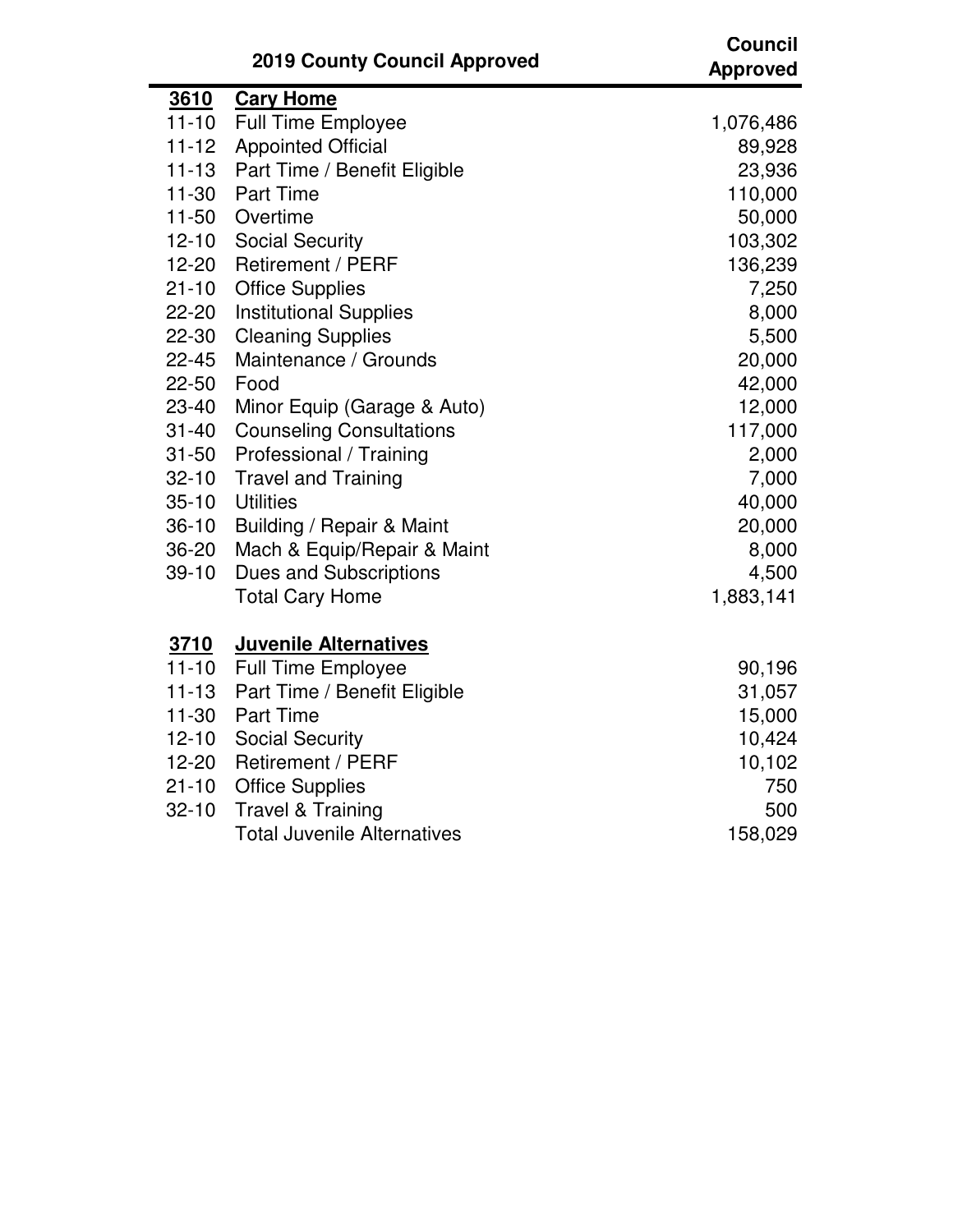|             | <b>2019 County Council Approved</b>      | <b>Council</b><br><b>Approved</b> |
|-------------|------------------------------------------|-----------------------------------|
| <u>4310</u> | <b>Parks &amp; Recreation</b>            |                                   |
| $11 - 10$   | <b>Full Time Employees</b>               | 514,195                           |
| $11 - 12$   | <b>Appointed Official</b>                | 70,531                            |
| $11 - 30$   | <b>Part Time</b>                         | 45,000                            |
| $12 - 10$   | <b>Social Security</b>                   | 48,175                            |
| 12-20       | <b>Retirement / PERF</b>                 | 65,490                            |
| $19 - 10$   | <b>Workers Compensation</b>              | 17,500                            |
| $21 - 10$   | <b>Office Supplies</b>                   | 3,500                             |
| $22 - 10$   | Garage Gas & Oil                         | 25,000                            |
| $22 - 15$   | Repair & Maint (Parts)                   | 8,000                             |
| 22-20       | Uniform & Clothing                       | 450                               |
| $22 - 45$   | <b>Grounds Supplies</b>                  | 5,000                             |
| $23 - 10$   | Repair & Maintenance (Bldgs)             | 44,000                            |
| 23-20       | Repair & Maint (Parts)                   | 5,000                             |
| 23-40       | Repair & Maintenance (Equip)             | 3,000                             |
| $31 - 10$   | Professional Services (Legal)            | 6,500                             |
| $31 - 90$   | <b>Board Members</b>                     | 5,000                             |
| $32 - 10$   | Travel & Training                        | 1,250                             |
| $32 - 30$   | Postage                                  | 200                               |
| $34 - 10$   | Insurance / Building                     | 32,000                            |
| $35 - 10$   | <b>Utilities</b>                         | 115,500                           |
| $36 - 10$   | Maintenance & Repair                     | 94,500                            |
| 36-20       | Repair & Maintenance (Vehicle)           | 8,000                             |
| $39-10$     | Dues & Subscriptions                     | 800                               |
| 39-70       | Cost of Business (Recording/Taxes)       | 250                               |
|             | <b>Total Park Board</b>                  | 1,118,841                         |
| 4410        | <b>County Extension</b>                  |                                   |
| $11 - 10$   | <b>Full Time Employees</b>               | 115,004                           |
| $11 - 30$   | <b>Part Time</b>                         | 14,400                            |
| $11 - 50$   | Overtime                                 | 8,000                             |
| $12 - 10$   | <b>Social Security</b>                   | 10,512                            |
| 12-20       | <b>Retirement / PERF</b>                 | 13,777                            |
| $21 - 10$   | <b>Office Supplies</b>                   | 11,000                            |
| 22-30       | <b>Cleaning/Other Supplies</b>           | 1,500                             |
| 23-30       | Repair & Maint / Small Tools             | 400                               |
| $31 - 50$   | Training                                 | 5,000                             |
| $31 - 90$   | <b>Professional Services</b>             | 212,245                           |
| $32 - 10$   | <b>Travel &amp; Training</b>             | 8,000                             |
| $32 - 30$   | Postage                                  | 8,000                             |
| $35 - 10$   | <b>Utilities</b>                         | 17,200                            |
| $36 - 10$   | <b>Building Maintenance &amp; Repair</b> | 4,000                             |
| 37-30       | Minor Equip (Computer Lease)             | 6,800                             |
| $39-10$     | Dues & Subscriptions                     | 1,000                             |
|             | <b>Total County Agent</b>                | 436,838                           |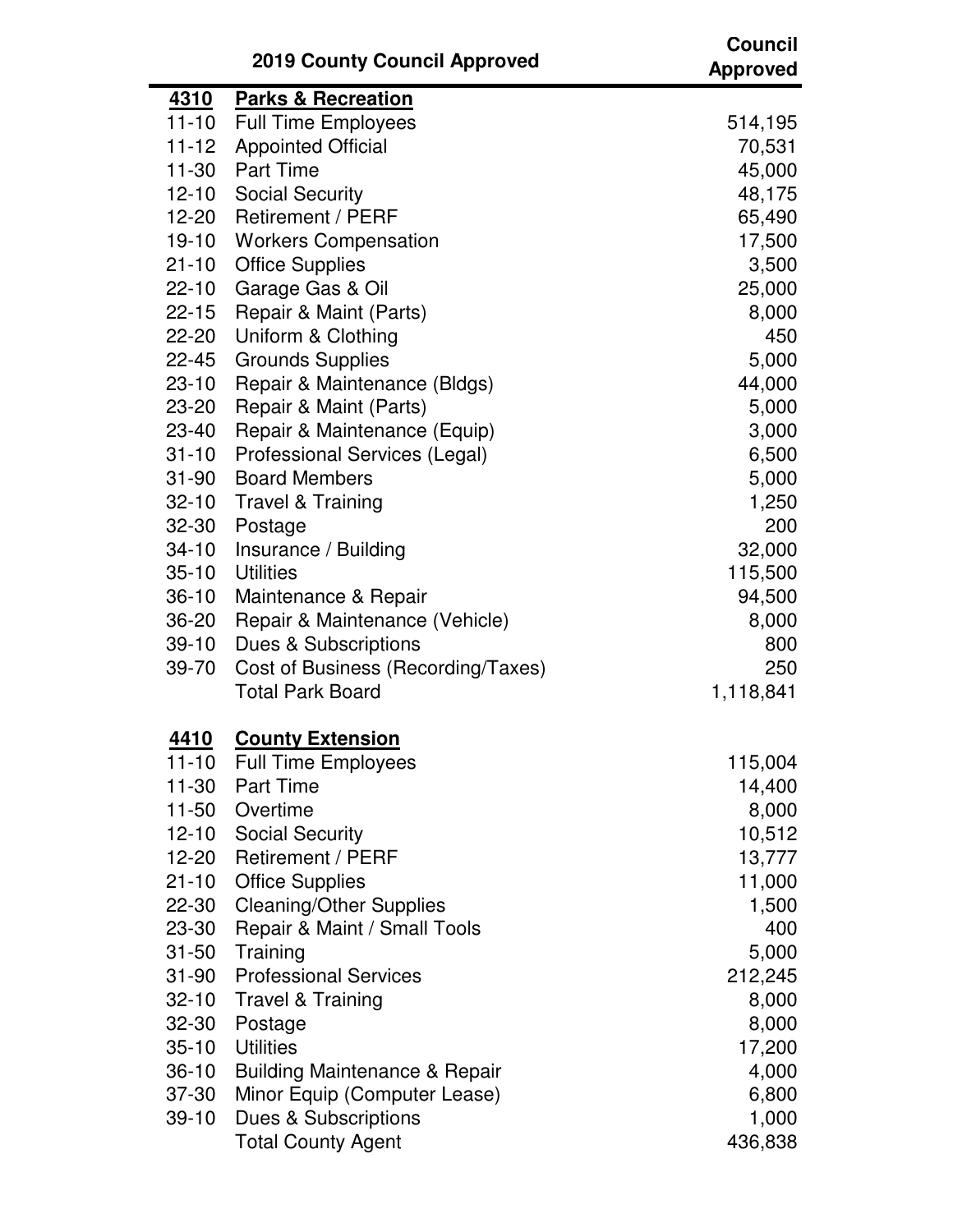|             | <b>2019 County Council Approved</b>  | <b>Council</b><br><b>Approved</b> |
|-------------|--------------------------------------|-----------------------------------|
| <u>4510</u> | <b>Fairgrounds</b>                   |                                   |
| $11 - 10$   | <b>Full Time Employee</b>            | 33,524                            |
| $11 - 12$   | <b>Appointed Official</b>            | 53,309                            |
| $11 - 50$   | Overtime                             | 3,500                             |
| $12 - 10$   | <b>Social Security</b>               | 6,911                             |
| $12 - 20$   | <b>Retirement / PERF</b>             | 10,118                            |
| $21 - 10$   | <b>Office Supplies</b>               | 1,500                             |
| $22 - 10$   | Gasoline & Oil                       | 5,000                             |
| $22 - 15$   | Garage & Fleet                       | 6,000                             |
| 22-30       | <b>Cleaning &amp; Other Supplies</b> | 7,000                             |
| $22 - 40$   | <b>Snow Removal</b>                  | 1,500                             |
| 23-30       | <b>Grounds Maintenance</b>           | 1,500                             |
| 23-40       | Garage & Vehicle Supplies            | 1,000                             |
| 29-90       | Maintenance Supplies - Misc          | 2,000                             |
| $35 - 10$   | <b>Utilities</b>                     | 70,000                            |
| $36-10$     | Maint & Repair - Building            | 28,000                            |
| 36-20       | <b>Machinery Repair</b>              | 5,500                             |
|             | <b>Total Fairgrounds</b>             | 236,362                           |
| <u>5010</u> | <b>County Coroner</b>                |                                   |
| $11 - 10$   | <b>Full Time Employees</b>           | 41,079                            |
| $11 - 11$   | <b>Elected Official</b>              | 30,578                            |
| $11 - 30$   | <b>Part Time</b>                     | 40,000                            |
| 11-90       | Part Time / Miscellaneous            | 35,000                            |
| $12 - 10$   | <b>Social Security</b>               | 11,220                            |
| 12-20       | <b>Retirement / PERF</b>             | 8,026                             |
| $21 - 10$   | <b>Office Supplies</b>               | 5,000                             |
| 22-20       | <b>Morgue Supplies</b>               | 26,000                            |
| $31 - 45$   | Medical (Morgue Services)            | 50,000                            |
| $31 - 46$   | Autopsies                            | 180,000                           |
| 31-47       | <b>Body Transfer Services</b>        | 50,000                            |
| $32 - 10$   | Training                             | 20,000                            |
| $39-10$     | Due & Subscriptions                  | 2,000                             |
|             | <b>Total Coroner</b>                 | 498,903                           |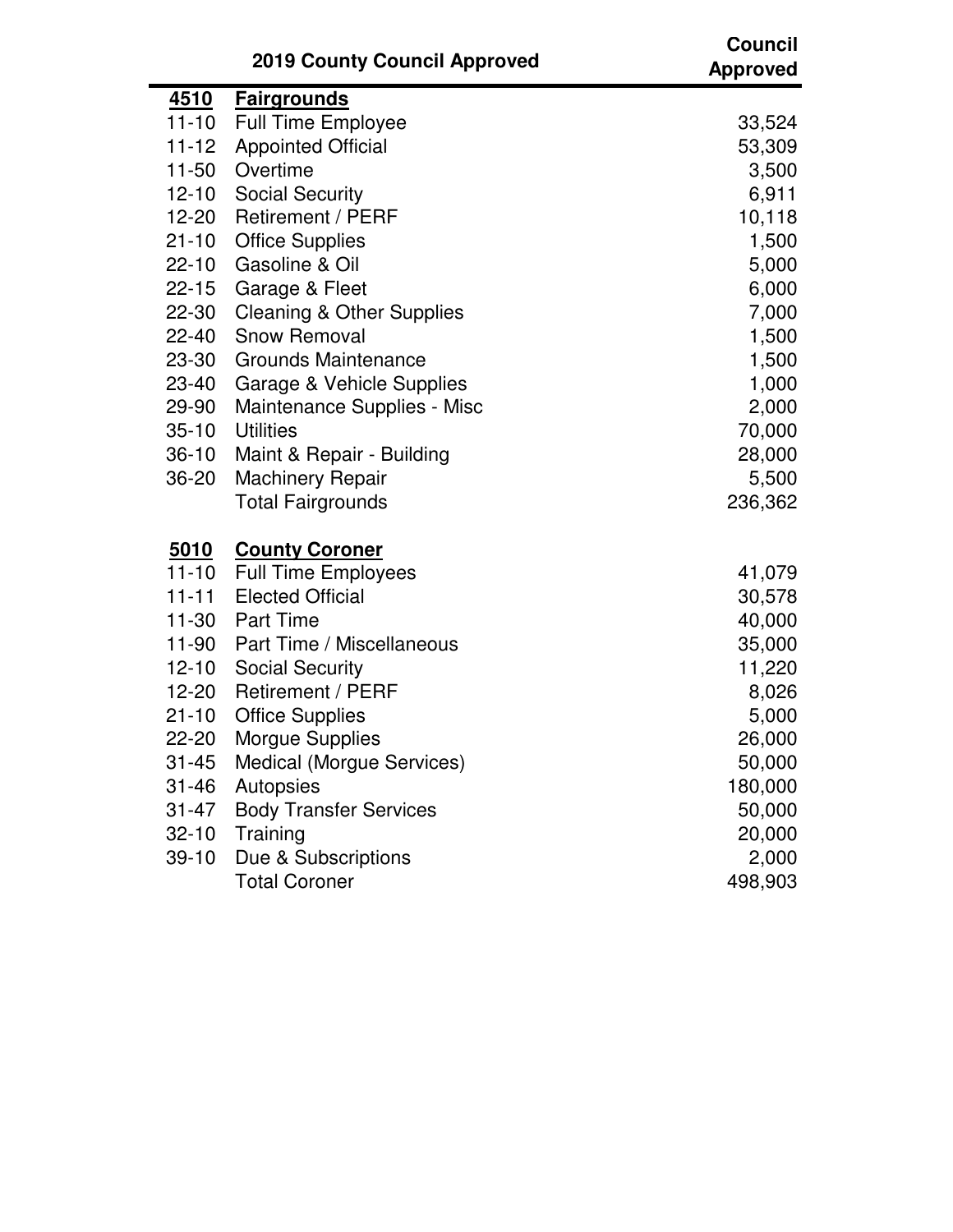|                        | <b>2019 County Council Approved</b>            | <b>Council</b><br><b>Approved</b> |
|------------------------|------------------------------------------------|-----------------------------------|
| <u>5210</u>            | <b>Emergency Management</b>                    |                                   |
| $11 - 10$              | <b>Full Time Employees</b>                     | 135,886                           |
| $11 - 12$              | <b>Appointed Official</b>                      | 62,833                            |
| $11 - 50$              | Overtime                                       | 2,000                             |
| $12 - 10$              | <b>Social Security</b>                         | 15,356                            |
| 12-20                  | <b>Retirement / PERF</b>                       | 22,481                            |
| $21 - 10$              | <b>Office Supplies</b>                         | 1,000                             |
| $22 - 10$              | Gasoline & Oil                                 | 8,200                             |
| 22-20                  | Institutional (Uniforms)                       | 800                               |
| 23-40                  | Minor Equip (Garage Supplies)                  | 12,400                            |
| $31 - 45$              | <b>Physical Examinations</b>                   | 1,500                             |
| $32 - 10$              | <b>Travel and Training</b><br><b>Utilities</b> | 1,200                             |
| $35 - 10$<br>$36-10$   |                                                | 10,340<br>10,000                  |
| $39 - 10$              | Maintenance & Repair<br>Dues & Subscriptions   | 5,500                             |
|                        | <b>Total Emergency Management</b>              | 289,496                           |
|                        |                                                |                                   |
| <u>5410</u>            | <b>County Sheriff</b>                          |                                   |
| $11 - 10$              | <b>Full Time Employees</b>                     | 4,473,762                         |
| $11 - 11$              | <b>Elected Official</b>                        | 118,937                           |
| $11 - 12$              | <b>Chief Deputy Sheriff</b>                    | 76,500                            |
| $11 - 15$              | <b>Merit Deputies</b>                          | 3,440,277                         |
| $11 - 30$              | <b>Part Time</b>                               | 60,000                            |
| 11-32                  | Merit Board                                    | 3,000                             |
| $11 - 50$              | Overtime                                       | 200,000                           |
| 11-60                  | <b>Additional Pay (Specialty)</b>              | 40,000                            |
| $12 - 10$              | <b>Social Security</b>                         | 643,555                           |
| 12-20                  | Retirement / PERF                              | 512,262                           |
| $12 - 21$              | <b>Sheriff Retirement</b>                      | 900,555                           |
| $21 - 10$              | <b>Office Supplies</b>                         | 29,912                            |
| $22 - 15$              | Repair & Maint - Garage                        | 380,000                           |
| 22-20                  | Medical / Institutional (Uniforms)             | 125,000                           |
| 22-30                  | Cleaning & Laundry<br>Food                     | 5,340                             |
| $22 - 50$<br>$31 - 45$ | Contracts / Institutional Care                 | 557,152<br>70,000                 |
| $31 - 50$              | Training / Certificates                        | 25,000                            |
| $31 - 90$              | <b>Other Professional Services</b>             | 850,900                           |
| $32 - 10$              | Mileage / Return of Fugitives                  | 13,000                            |
| 32-30                  | Postage                                        | 2,000                             |
| $35 - 10$              | <b>Utilities</b>                               | 35,000                            |
| $36-10$                | Repair & Maint / Buildings                     | 177,943                           |
| $36 - 20$              | Repair & Maint / Veh & Equip                   | 25,000                            |
|                        | <b>Total Sheriff</b>                           | 12,765,095                        |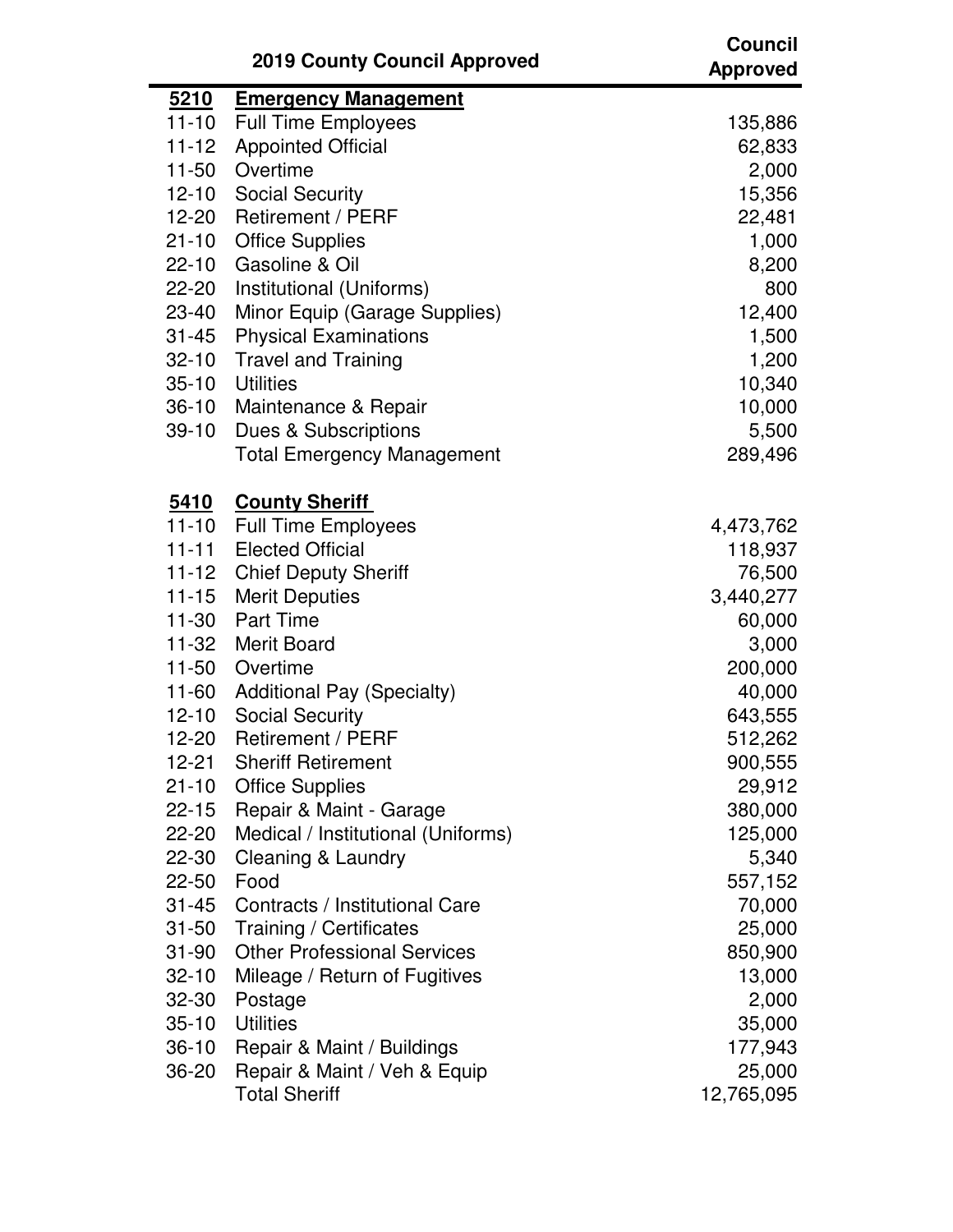|             | <b>2019 County Council Approved</b> | <b>Council</b><br><b>Approved</b> |
|-------------|-------------------------------------|-----------------------------------|
| <u>5420</u> | <b>County Jail</b>                  |                                   |
| $21 - 10$   | <b>Office Supplies</b>              | 150,000                           |
| 22-20       | Uniforms & Clothing                 | 10,000                            |
| $35 - 10$   | <b>Utilities</b>                    | 400,000                           |
|             | <b>Total County Jail</b>            | 560,000                           |
| <u>5510</u> | <b>Community Corrections</b>        |                                   |
| $11 - 10$   | <b>Full Time Employees</b>          | 195,482                           |
| $11 - 30$   | <b>Part Time</b>                    | 27,144                            |
| $11 - 50$   | Overtime                            | 7,500                             |
| $12 - 10$   | <b>Social Security</b>              | 17,605                            |
| $12 - 20$   | <b>Retirement / PERF</b>            | 22,734                            |
| 22-20       | Medical / Institutional (Uniforms)  | 4,000                             |
| 22-30       | Cleaning & Laundry                  | 30,000                            |
| $22 - 50$   | Food                                | 45,000                            |
| 23-40       | <b>Minor Equipment</b>              | 3,000                             |
| 29-90       | <b>Operating Supplies</b>           | 16,000                            |
| $31 - 10$   | Legal                               | 28,800                            |
| $31 - 45$   | <b>Health &amp; Medical</b>         | 26,000                            |
| $31 - 50$   | Training                            |                                   |
| $31 - 90$   | <b>Other Professional Services</b>  | 100,000                           |
| $32 - 10$   | Travel & Mileage                    | 5,000                             |
| $35 - 10$   | <b>Utilities</b>                    | 15,000                            |
| 36-20       | Maintenance & Repair                | 14,400                            |
|             | <b>Total Community Corrections</b>  | 557,665                           |
| 5810        | <b>County Clerk</b>                 |                                   |
| $11 - 10$   | <b>Full Time Employees</b>          | 820,553                           |
| $11 - 11$   | <b>Elected Official</b>             | 69,745                            |
| $11 - 12$   | <b>Chief Deputy</b>                 | 52,841                            |
| $11 - 30$   | <b>Part Time</b>                    | 30,000                            |
| $11 - 50$   | Overtime                            |                                   |
| $12 - 10$   | <b>Social Security</b>              | 74,446                            |
| $12 - 20$   | Retirement / PERF                   | 105,632                           |
| $21 - 10$   | <b>Office Supplies</b>              | 6,000                             |
| $21 - 20$   | <b>Printed Forms</b>                | 6,000                             |
| $31 - 90$   | <b>Other Professional Services</b>  | 12,000                            |
| $32 - 10$   | <b>Travel &amp; Training</b>        | 4,500                             |
| 32-30       | PO Box                              | 200                               |
| 36-20       | Repair & Maintenance / Equip        | 1,500                             |
| $39-10$     | <b>Dues &amp; Subscriptions</b>     | 1,500                             |
| $45 - 10$   | Miscellaneous Equipment             |                                   |
|             | <b>Total Clerk</b>                  | 1,184,917                         |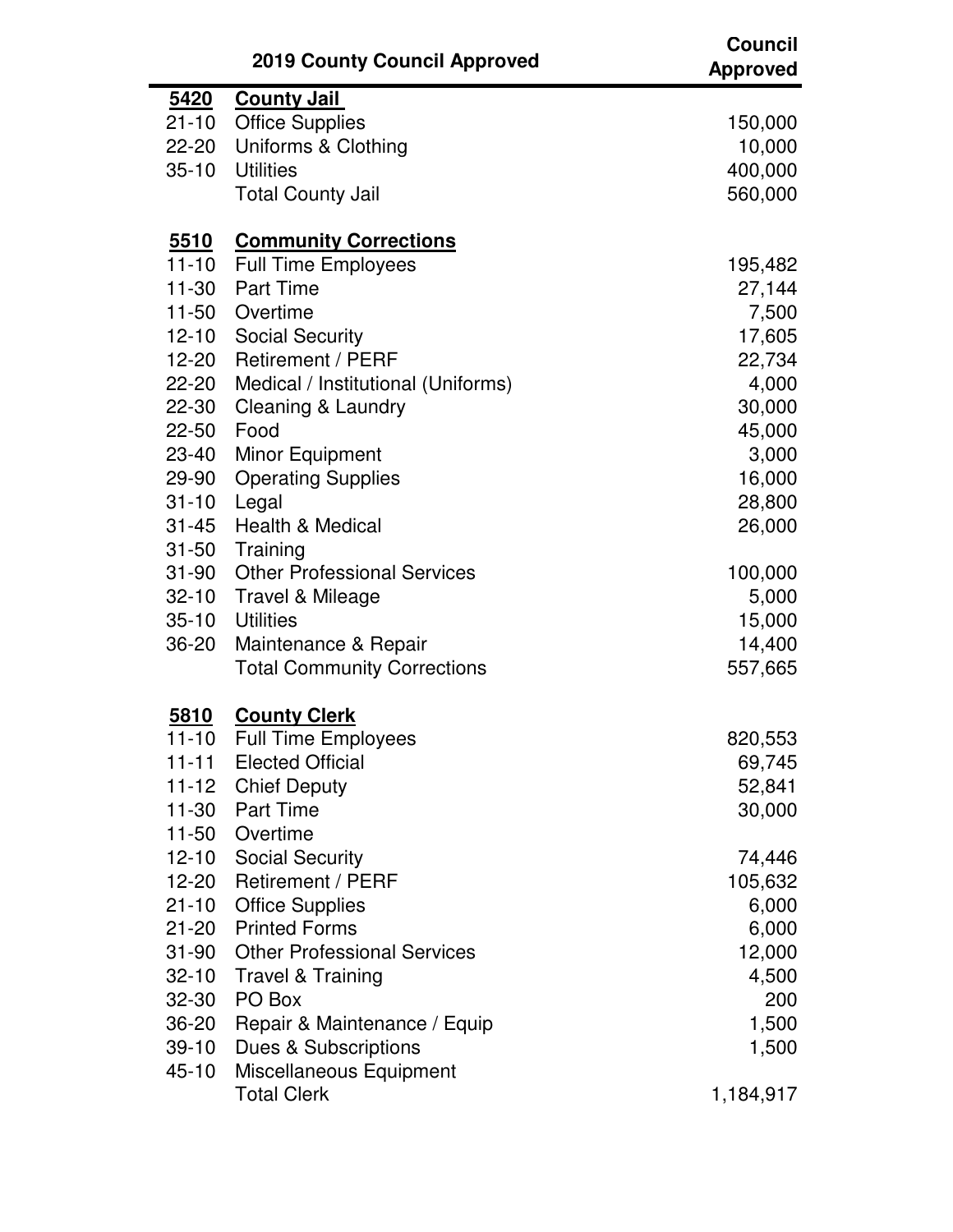|             | <b>2019 County Council Approved</b> | <b>Council</b><br><b>Approved</b> |
|-------------|-------------------------------------|-----------------------------------|
| <u>5910</u> | <b>Prosecuting Attorney</b>         |                                   |
| $11 - 10$   | <b>Full Time Employees</b>          | 2,438,244                         |
| $11-30$     | <b>Part Time</b>                    |                                   |
| $12 - 10$   | <b>Social Security</b>              | 186,526                           |
| $12 - 20$   | <b>Retirement / PERF</b>            | 273,084                           |
|             | <b>Total Prosecutor</b>             | 2,897,854                         |
| 5920        | <b>Prosecuting Attorney IV-D</b>    |                                   |
| $11 - 10$   | <b>Full Time Employees</b>          | 683,690                           |
| $12 - 10$   | <b>Social Security</b>              | 52,303                            |
| $12 - 20$   | <b>Retirement / PERF</b>            | 76,574                            |
|             | <b>Total IV-D</b>                   | 812,567                           |
| <u>6010</u> | <b>Ancillary Court</b>              |                                   |
| $11 - 10$   | <b>Full Time Employees</b>          | 93,503                            |
| $12 - 10$   | <b>Social Security</b>              | 7,153                             |
| $12 - 20$   | <b>Retirement / PERF</b>            | 10,473                            |
| $21 - 10$   | <b>Office Supplies</b>              | 500                               |
| $31 - 70$   | Translator                          | 1,000                             |
|             | <b>Total Ancillary Court</b>        | 112,629                           |
| 6310        | <b>Public Defender</b>              |                                   |
| $11 - 10$   | <b>Full Time Employees</b>          | 566,829                           |
| $11 - 12$   | <b>Appointed &amp; Chief Deputy</b> | 257,287                           |
| $11 - 13$   | Part Time / Benefit Eligible        | 1,447,763                         |
| $11 - 30$   | <b>Part Time</b>                    | 123,016                           |
| $12 - 10$   | <b>Social Security</b>              | 183,210                           |
| 12-20       | <b>Retirement / PERF</b>            | 92,301                            |
| $21 - 10$   | <b>Office Supplies</b>              | 17,500                            |
| $31 - 10$   | <b>Contractual Services</b>         | 36,475                            |
| $31 - 50$   | Training                            | 18,000                            |
| $31 - 90$   | <b>Professional Services</b>        | 275,000                           |
| $32 - 10$   | <b>Travel &amp; Training</b>        | 20,000                            |
| $35 - 10$   | Utilities (Cellular Telephone)      | 140                               |
| $39-10$     | Dues & Subscrip (Law Books)         | 18,000                            |
|             | <b>Total Public Defender</b>        | 3,055,521                         |
| <u>6410</u> | <b>Probation</b>                    |                                   |
| $11 - 10$   | <b>Full Time Employees</b>          | 1,415,768                         |
| $11 - 12$   | <b>Appointed Official</b>           | 78,489                            |
| $11 - 30$   | <b>Part Time</b>                    | 50,000                            |
| $12 - 10$   | <b>Social Security</b>              | 118,136                           |
| 12-20       | <b>Retirement / PERF</b>            | 167,357                           |
|             | <b>Total Probation</b>              | 1,829,750                         |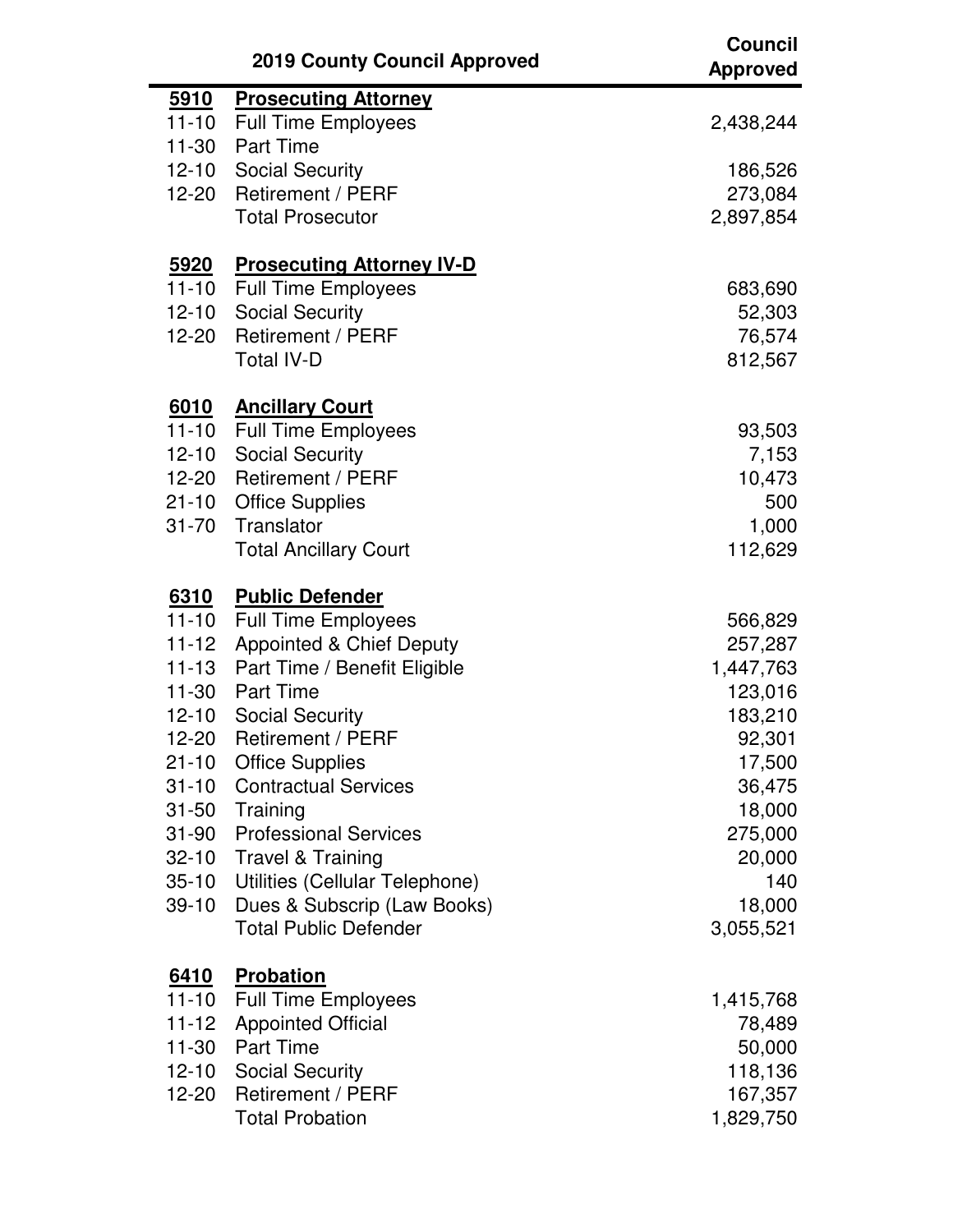|             | <b>2019 County Council Approved</b> | <b>Council</b><br><b>Approved</b> |
|-------------|-------------------------------------|-----------------------------------|
| <u>6510</u> | <b>Magistrate</b>                   |                                   |
| $11 - 10$   | <b>Full Time Employee</b>           | 92,738                            |
| $11 - 50$   | Overtime                            | 2,000                             |
| $12 - 10$   | <b>Social Security</b>              | 7,201                             |
| $12 - 20$   | <b>Retirement / PERF</b>            | 10,611                            |
| $21 - 10$   | <b>Office Supplies</b>              | 800                               |
| $32 - 10$   | <b>Travel and Training</b>          | 800                               |
| $39-10$     | Dues & Subscriptions                | 875                               |
|             | <b>Total Magistrate</b>             | 115,025                           |
| <u>6520</u> | <b>IV-D Commissioner</b>            |                                   |
| $11 - 10$   | <b>Full Time Employee</b>           | 46,369                            |
| $11 - 12$   | <b>Appointed Official</b>           | 64,260                            |
|             | 11-30 Part Time                     | 23,000                            |
| $12 - 10$   | <b>Social Security</b>              | 10,223                            |
| 12-20       | <b>Retirement / PERF</b>            | 12,391                            |
| $21 - 10$   | <b>Office Supplies</b>              | 250                               |
| $31 - 60$   | Judge Pro-Tem                       | 250                               |
| $32 - 10$   | <b>Travel and Training</b>          | 500                               |
| $39-10$     | Dues & Subscriptions                | 500                               |
|             | <b>Total IV-D Commissioner</b>      | 157,743                           |
| <u>7010</u> | <b>Circuit Court</b>                |                                   |
| $11 - 10$   | <b>Full Time Employee</b>           | 144,089                           |
| $12 - 10$   | <b>Social Security</b>              | 11,023                            |
| 12-20       | <b>Retirement / PERF</b>            | 16,138                            |
| $21 - 10$   | <b>Office Supplies</b>              | 1,000                             |
| $31 - 15$   | <b>Pauper Attorney</b>              | 75,000                            |
| $31 - 60$   | Judge Pro-tem                       | 500                               |
| $31 - 90$   | Other Professional (Psych)          | 4,000                             |
| $32 - 10$   | <b>Travel and Training</b>          | 250                               |
| $39 - 10$   | Dues & Subscriptions                | 2,500                             |
| 39-50       | <b>Jury Expense</b>                 | 23,000                            |
|             | <b>Total Circuit Court</b>          | 277,500                           |

 $\blacksquare$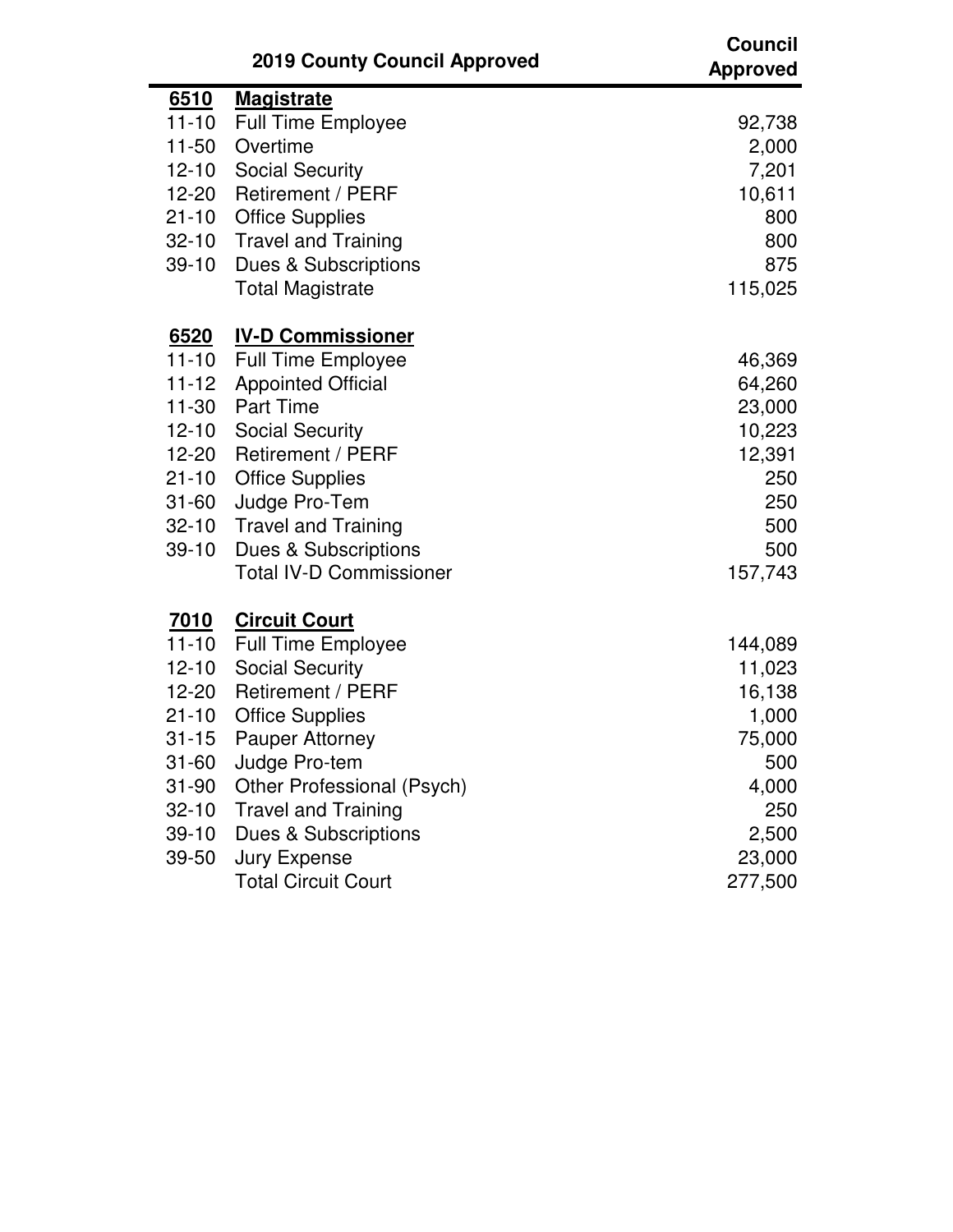|             | <b>2019 County Council Approved</b> | <b>Council</b><br><b>Approved</b> |
|-------------|-------------------------------------|-----------------------------------|
| <u>7101</u> | <b>Superior Court 1</b>             |                                   |
| $11 - 10$   | <b>Full Time Employees</b>          | 90,223                            |
| $11 - 13$   | Part Time / Benefits Eligible       | 33,039                            |
| $11 - 50$   | Overtime                            | 3,000                             |
| $12 - 10$   | <b>Social Security</b>              | 9,660                             |
| 12-20       | <b>Retirement / PERF</b>            | 10,441                            |
| $21 - 10$   | <b>Office Supplies</b>              | 1,000                             |
| $21 - 30$   | <b>Printing Supplies</b>            | 300                               |
| $31 - 15$   | <b>Pauper Attorney</b>              | 60,000                            |
| $31 - 40$   | <b>Evaluations Services</b>         | 2,000                             |
| $31 - 60$   | Judge Pro-tem                       | 300                               |
| $31 - 90$   | <b>Other Professional Services</b>  | 1,500                             |
| $32 - 10$   | <b>Travel &amp; Training</b>        | 500                               |
| $39-10$     | Dues & Subscriptions                | 1,000                             |
| 39-50       | <b>Jury Expense</b>                 | 25,000                            |
|             | <b>Total Superior Court 1</b>       | 237,963                           |
| <u>7102</u> | <b>Superior Court 2</b>             |                                   |
| $11 - 10$   | <b>Full Time Employees</b>          | 88,872                            |
| $11 - 13$   | Part Time / Benefits Eligible       | 33,039                            |
| $11 - 30$   | <b>Part Time</b>                    | 1,000                             |
| $11 - 50$   | Overtime                            | 4,000                             |
| $12 - 10$   | <b>Social Security</b>              | 9,709                             |
| 12-20       | <b>Retirement / PERF</b>            | 10,402                            |
| $21 - 10$   | <b>Office Supplies</b>              | 1,250                             |
| $31 - 15$   | <b>Pauper Attorney</b>              | 40,000                            |
| $31 - 45$   | Physicians & Psychiatric Exam       | 6,000                             |
| 31-60       | Judge Pro-tem                       | 500                               |
| $31 - 65$   | <b>Pauper Transcripts</b>           | 75,000                            |
| $31 - 90$   | <b>Other Professional Services</b>  | 250                               |
| $32 - 10$   | <b>Travel &amp; Training</b>        | 500                               |
| $39 - 10$   | Dues & Subscriptions                | 3,000                             |
| 39-50       | <b>Jury Expense</b>                 | 20,000                            |
|             | <b>Total Superior Court 2</b>       | 293,522                           |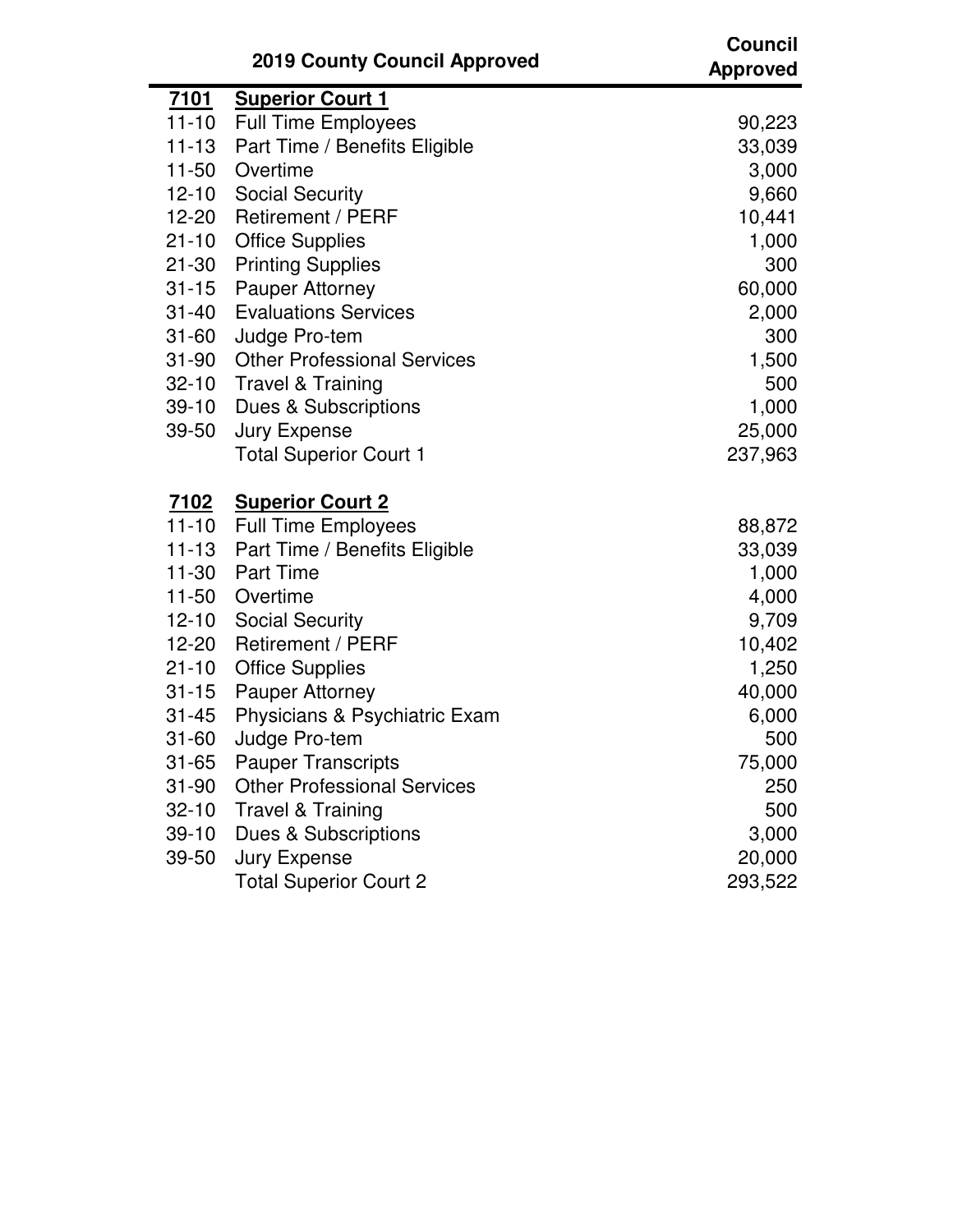|             | <b>2019 County Council Approved</b> | <b>Council</b><br><b>Approved</b> |
|-------------|-------------------------------------|-----------------------------------|
| <u>7104</u> | <b>Superior Court 4</b>             |                                   |
| $11 - 10$   | <b>Full Time Employee</b>           | 177,441                           |
| $11 - 50$   | Overtime                            | 1,200                             |
| $12 - 10$   | <b>Social Security</b>              | 13,667                            |
| $12 - 20$   | <b>Retirement / PERF</b>            | 20,008                            |
| $21 - 10$   | <b>Office Supplies</b>              | 750                               |
| $31 - 15$   | Pauper Attorney                     | 50,000                            |
| $31 - 60$   | Judge Pro-tem                       | 300                               |
| $32 - 10$   | <b>Travel &amp; Training</b>        | 500                               |
| $39-10$     | Dues & Subscriptions                | 300                               |
| 39-50       | <b>Jury Expenses</b>                | 2,000                             |
|             | <b>Total Superior Court 4</b>       | 266,166                           |
| <u>7105</u> | <b>Superior Court 5</b>             |                                   |
| $11 - 10$   | <b>Full Time Employees</b>          | 177,498                           |
| $12 - 10$   | <b>Social Security</b>              | 13,579                            |
| $12 - 20$   | <b>Retirement / PERF</b>            | 19,880                            |
| $21 - 10$   | <b>Office Supplies</b>              | 2,000                             |
| $31 - 15$   | Pauper Attorney                     | 60,000                            |
| $31 - 40$   | <b>Consultants (Evaluations)</b>    | 20,000                            |
| $31 - 60$   | Judge Pro-tem                       | 400                               |
| $32 - 10$   | <b>Travel &amp; Training</b>        | 250                               |
| $39-10$     | Dues & Subscriptions                | 450                               |
| 39-50       | <b>Jury Expenses</b>                | 1,500                             |
|             | <b>Total Superior Court 5</b>       | 295,557                           |
| <u>7106</u> | <b>Superior Court 6</b>             |                                   |
| 11-10       | <b>Full Time Employees</b>          | 219,988                           |
| $11 - 30$   | <b>Part Time</b>                    | 500                               |
| $11 - 50$   | Overtime                            | 500                               |
| $12 - 10$   | <b>Social Security</b>              | 16,906                            |
| 12-20       | Retirement / PERF                   | 24,695                            |
| $21 - 10$   | <b>Office Supplies</b>              | 1,500                             |
| $31 - 15$   | <b>Pauper Attorney</b>              | 2,000                             |
| $31 - 60$   | Judge Pro-tem                       | 500                               |
| $32 - 10$   | <b>Travel &amp; Training</b>        | 500                               |
| $39 - 10$   | Dues & Subscriptions                | 850                               |
| 39-50       | <b>Jury Expenses</b>                | 1,000                             |
|             | <b>Total Superior Court 6</b>       | 268,939                           |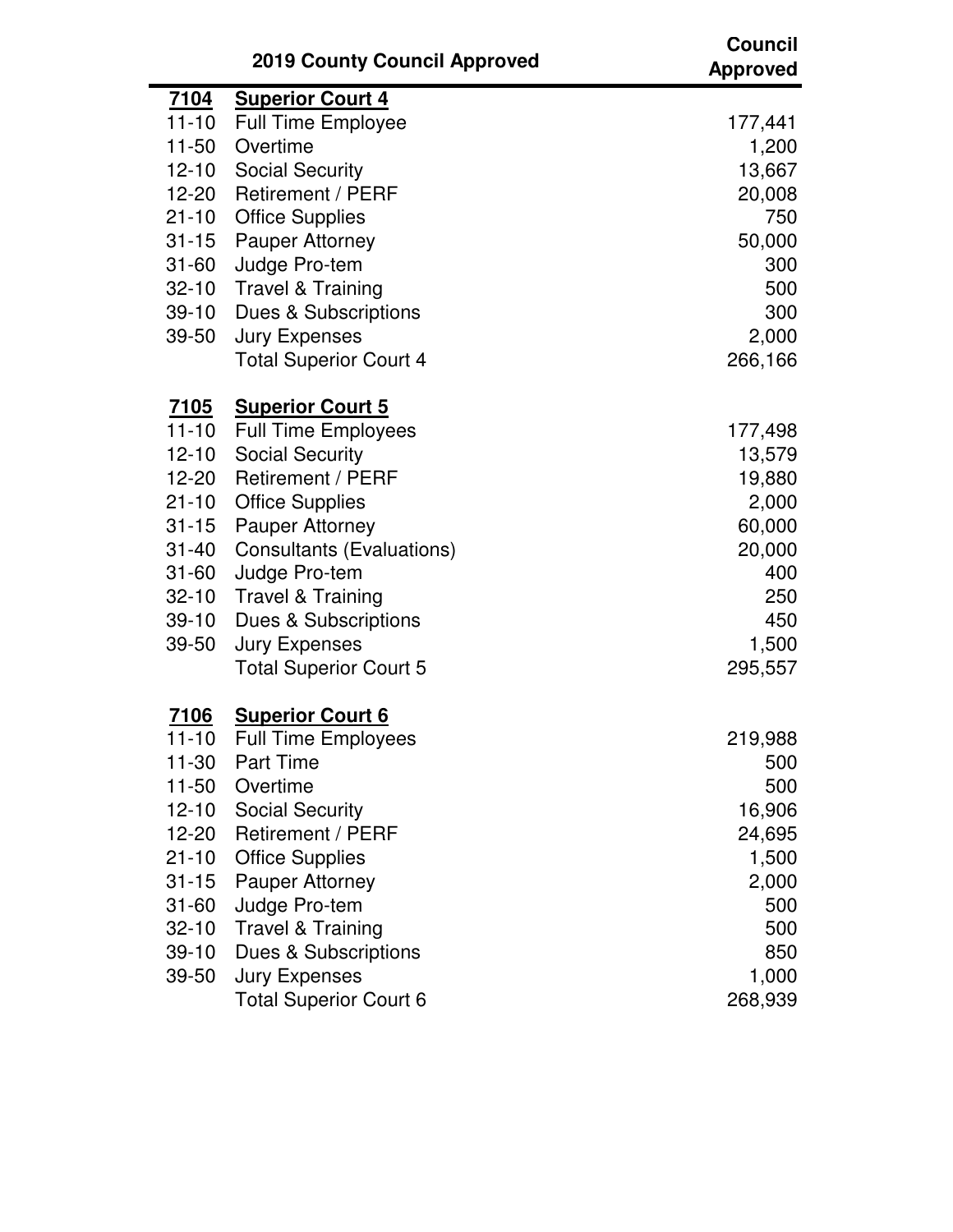|             | <b>2019 County Council Approved</b> | <b>Council</b><br><b>Approved</b> |
|-------------|-------------------------------------|-----------------------------------|
| <u>7203</u> | <b>Superior Court 3</b>             |                                   |
| $11 - 10$   | <b>Full Time Employees</b>          | 233,182                           |
| $11 - 12$   | <b>Appointed Official</b>           | 41,393                            |
| $11 - 30$   | <b>Part Time</b>                    | 30,000                            |
| $12 - 10$   | <b>Social Security</b>              | 23,300                            |
| $12 - 20$   | <b>Retirement / PERF</b>            | 26,117                            |
| $21 - 10$   | <b>Office Supplies</b>              | 3,000                             |
| $22 - 20$   | Medical                             | 9,000                             |
| $31 - 15$   | <b>Pauper Attorney</b>              | 50,000                            |
| $31 - 45$   | <b>Institutional Care</b>           | 295,000                           |
| $31 - 60$   | Judge Pro-tem                       | 1,000                             |
| $31 - 90$   | <b>Professional Services</b>        | 11,600                            |
| $32 - 10$   | <b>Travel &amp; Training</b>        | 2,000                             |
| 37-30       | <b>Equipment Lease</b>              | 30,000                            |
| $39 - 10$   | Dues & Subscriptions                | 1,250                             |
|             | <b>Total Superior Court 3</b>       | 756,842                           |
| <u>7310</u> | <b>CASA</b>                         |                                   |
| $11 - 10$   | <b>Full Time Employees</b>          | 371,856                           |
| $11 - 13$   | Part Time / Benefit Eligible        | 48,557                            |
| $12 - 10$   | <b>Social Security</b>              | 32,162                            |
| $12 - 20$   | <b>Retirement / PERF</b>            | 41,648                            |
| $21 - 10$   | <b>Office Supplies</b>              | 3,000                             |
| $31 - 15$   | <b>Pauper Attorney</b>              | 2,500                             |
| $31 - 90$   | <b>Other Prof Services</b>          | 3,500                             |
| $32 - 10$   | <b>Travel &amp; Training</b>        | 2,500                             |
|             | <b>Total CASA</b>                   | 505,723                           |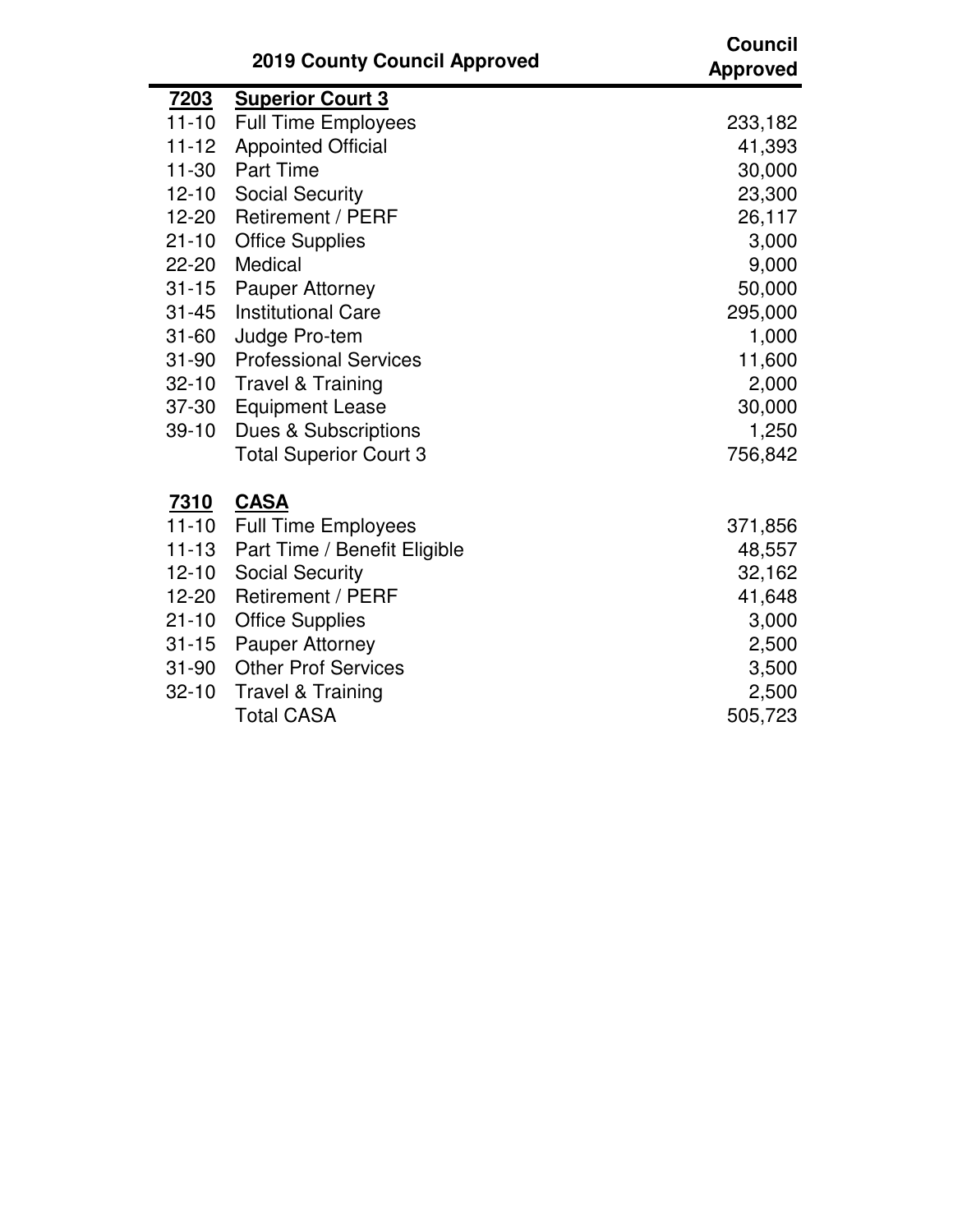|           | <b>2019 County Council Approved</b> | <b>Council</b><br><b>Approved</b> |
|-----------|-------------------------------------|-----------------------------------|
| 9010      | <b>Health Department</b>            |                                   |
| $11 - 10$ | <b>Full Time Employees</b>          | 871,591                           |
| $11 - 12$ | <b>Appointed Health Officer</b>     | 53,605                            |
| $12 - 10$ | <b>Social Security</b>              | 70,778                            |
| $12 - 20$ | <b>Retirement / PERF</b>            | 97,619                            |
| $21 - 10$ | <b>Office Supplies</b>              | 3,000                             |
| $21 - 20$ | <b>Printed Forms</b>                | 5,000                             |
| $22 - 10$ | Gasoline & Oil                      | 2,000                             |
| 22-20     | <b>Medical Supplies</b>             | 80,000                            |
| 23-40     | Minor Equipment (Garage)            | 500                               |
| 29-90     | <b>Other Supplies</b>               | 2,500                             |
| $31 - 10$ | <b>Legal Services</b>               | 10,000                            |
| $31 - 50$ | Training                            | 2,500                             |
| $31 - 70$ | Translator                          | 500                               |
| 31-90     | Professional Services (Board)       | 2,900                             |
| $32 - 10$ | Travel and Training / Mileage       | 11,500                            |
| $32 - 40$ | Software                            | 975                               |
| $33 - 10$ | <b>Legal Notices</b>                | 200                               |
| $35 - 10$ | Utilities (cell phones)             | 3,900                             |
| 36-20     | Repair & Maintenance (Vehicle)      | 2,000                             |
| 37-20     | Heavy Machinery (Vehicle Lease)     | 6,000                             |
| $39 - 10$ | <b>Dues &amp; Subscriptions</b>     | 5,000                             |
|           | <b>Total Health Department</b>      | 1,232,068                         |
| 9410      | <b>Employee Insurance</b>           |                                   |
| $12 - 22$ | <b>Hoosier START Match</b>          | 8,000                             |
| $12 - 30$ | <b>Health Insurance</b>             | 6,970,000                         |
| $12 - 31$ | Long Term Disability                | 93,100                            |
| $12 - 32$ | Life Insurance                      | 59,000                            |
| $19 - 10$ | <b>Workers Compensation</b>         | 350,300                           |

19-20 Unemployment 22,200 Total Employee Benefits 7,502,600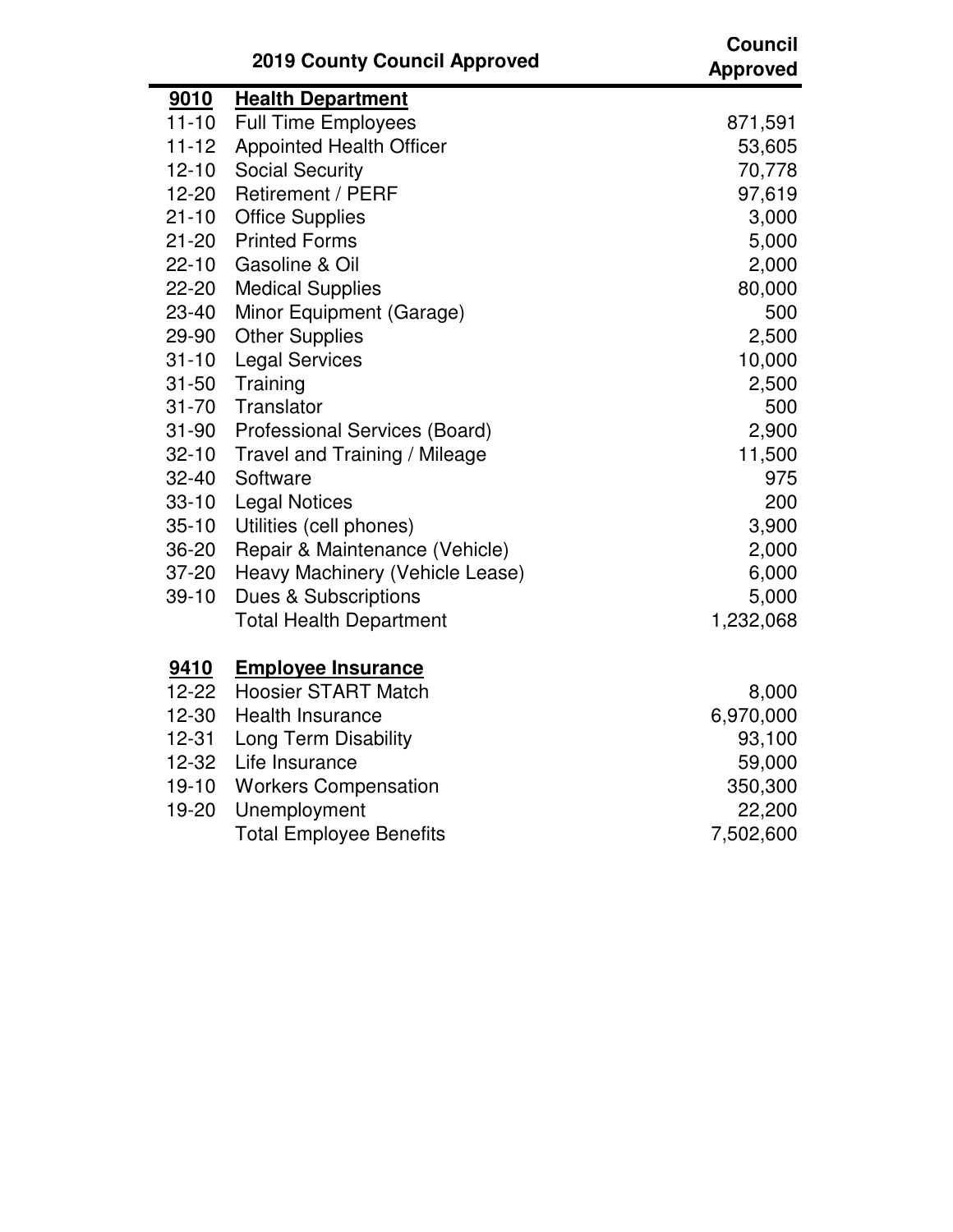## **ALL OTHER FUNDS**

## **Economic Development Income Tax**

| Surveyor                                          |           |
|---------------------------------------------------|-----------|
| 1112-0420-1110 Full Time Employee                 | 135,359   |
| 1112-0420-1111 Elected Official                   | 19,290    |
| 1112-0420-1130 Part Time                          | 8,000     |
| 1112-0420-1150 Overtime                           | 4,000     |
| 1112-0420-1210 Social Security                    | 12,749    |
| 1112-0420-1220 Retirement / PERF                  | 17,769    |
| 1112-0430-4240 Culverts & Drains                  | 218,396   |
| 1112-0430-6100 Interfund Transfers / Transfer Out | 740,000   |
| **<br>Surveyor / Cornerstone Perpetuation         | 1,155,563 |
| <b>County Commissioners</b>                       |           |
| 1112-1110-1110 Full Time Employee                 | 48,938    |
| 1112-1110-1210 Social Security                    | 3,744     |
| 1112-1110-1220 Retirement / PERF                  | 5,482     |
| 1112-1110-3110 Legal Services                     | 200,000   |
| 1112-1110-3150 Training / Certificates            | 15,000    |
| 1112-1110-3190 Other Professional Services        | 1,100,000 |
| 1112-1110-3210 Travel & Training                  | 17,500    |
| 1112-1110-3910 Dues & Subscriptions               | 12,000    |
| 1112-1110-3920 Grants & Agency Support            | 2,000,000 |
| 1112-1110-4310 Buildings/ Municipal               | 1,540,000 |
| 1112-1110-4330 Buildings / Residential            | 340,717   |
| 1112-1110-4590 Capital Outlay / Misc              | 75,000    |
| 1112-1110-5300 Bond & Loan                        | 510,922   |
| 1112-1110-6100 Internal Transfers                 | 215,000   |
| $***$<br><b>County Commissioners</b>              | 6,084,303 |
| <b>MITS</b>                                       |           |
| 1112-1410-3150 Training                           | 10,000    |
| 1112-1410-3240 Software                           | 637,417   |
| 1112-1410-4510 General M&E                        | 466,066   |
| $***$<br><b>MITS</b>                              | 1,113,483 |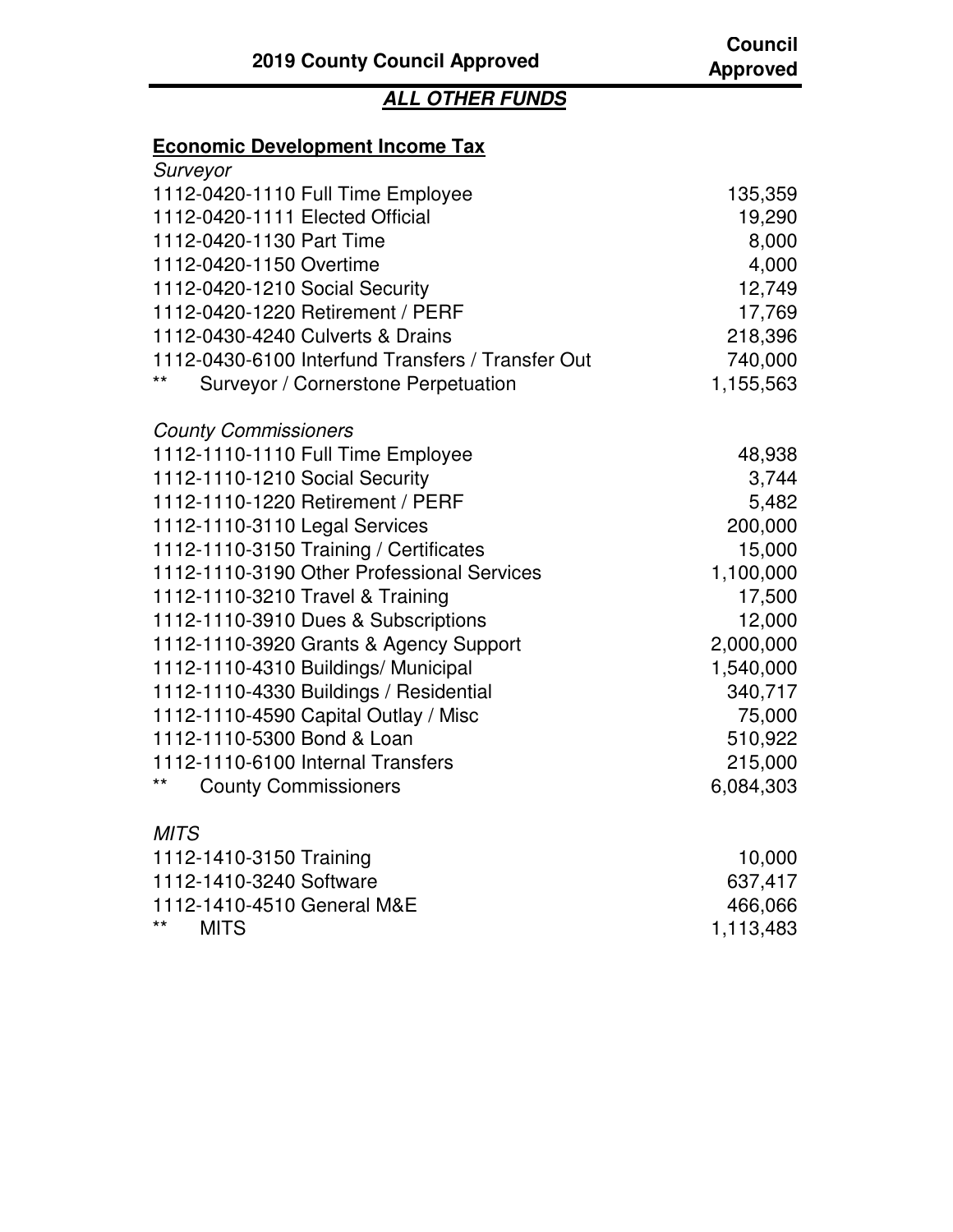| <b>2019 County Council Approved</b>                | <b>Council</b><br><b>Approved</b> |
|----------------------------------------------------|-----------------------------------|
| MITS / GIS                                         |                                   |
| 1112-1420-1110 Full Time Employee                  | 123,257                           |
| 1112-1420-1112 Appointed Official                  | 38,750                            |
| 1112-1420-1210 Social Security                     | 12,394                            |
| 1112-1420-1220 Retirement / PERF                   | 18,145                            |
| 1112-1420-2110 Office Supplies                     | 4,000                             |
| 1112-1420-3150 Training                            | 3,120                             |
| 1112-1420-3190 Professional Services (Contracts)   | 93,520                            |
| 1112-1420-3210 Travel & Training                   | 3,800                             |
| 1112-1420-3240 Software                            | 75,400                            |
| **<br><b>GIS</b>                                   | 372,386                           |
| Employee Insurance                                 |                                   |
| 1112-9410-1230 Health Insurance                    | 97,374                            |
| 1112-9410-1231 Long Term Disability                | 1,405                             |
| 1112-9410-1232 Life Insurance                      | 727                               |
| 1112-9410-1910 Workers Compensation                | 13,263                            |
| <b>Personal Services</b>                           | 112,769                           |
| ****<br><b>EDIT Fund Total Expenditures</b>        | 8,838,504                         |
| <b>Fund Revenue</b>                                |                                   |
| 1112-0000-0112 Income Tax                          | 8,579,954                         |
| 1112-0000-0660 Interest                            | 291,580                           |
| <b>Total EDIT Revenue</b>                          | 8,871,534                         |
| <b>Clerk Record Perpetuation</b>                   |                                   |
| 1119-5810-1130 Part Time                           | 25,000                            |
| 1119-5810-1210 Social Security                     | 1,913                             |
| 1119-5810-2110 Office Supplies                     | 2,000                             |
| 1119-5810-2340 Minor Equipment (R&M)               | 5,000                             |
| 1119-5810-3240 Software                            | 10,000                            |
| ***<br><b>Clerk Record Perp Total Expenditures</b> | 43,913                            |
| <b>Fund Revenue</b>                                |                                   |
| 1119-0000-0282 IV-D Clerk (Federal)                | 8,000                             |
| 1119-0000-0408 User Fees                           | 180,000                           |
| <b>Total Clerk Perpetuation Revenue</b>            | 188,000                           |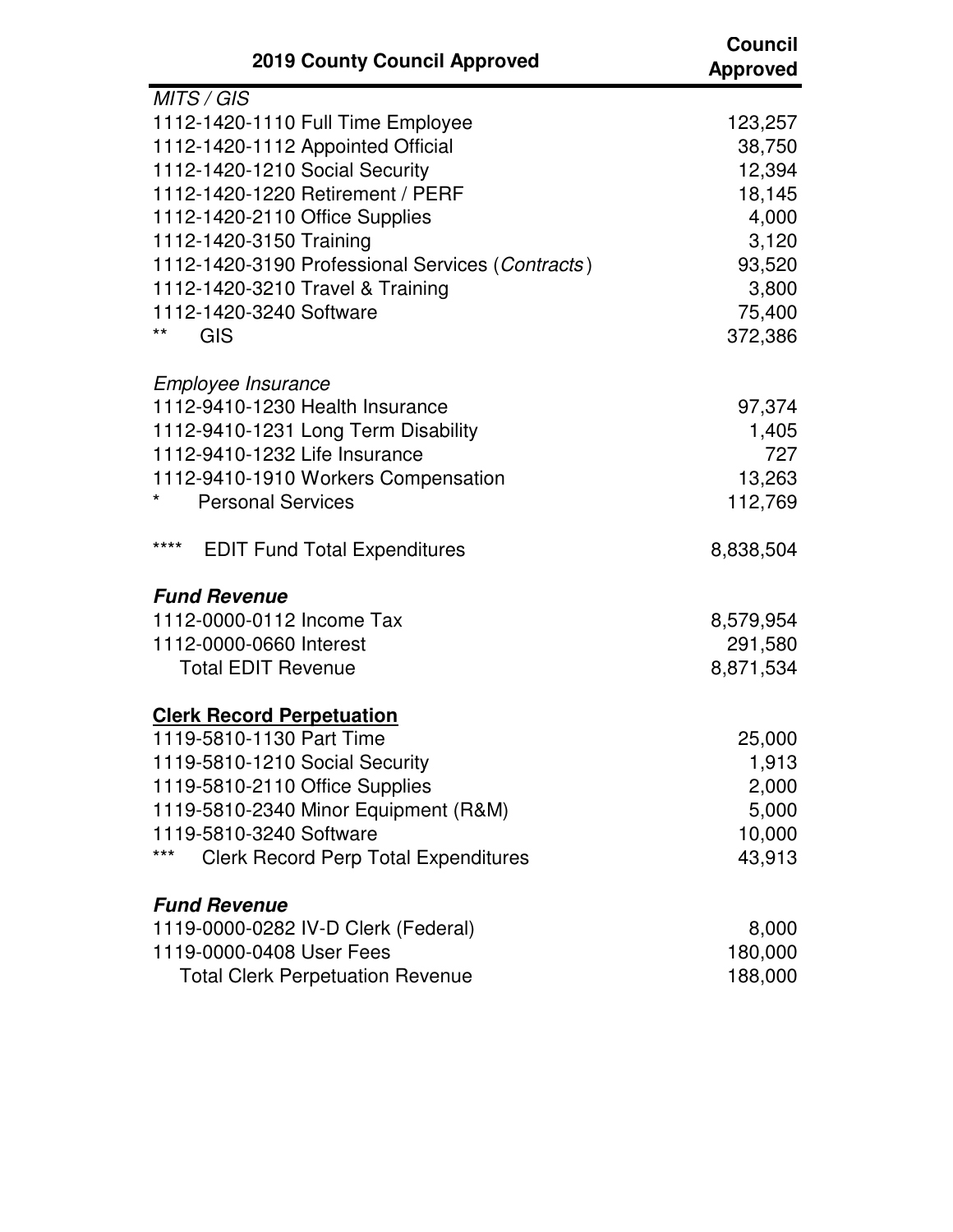| <b>2019 County Council Approved</b>                | <b>Council</b><br><b>Approved</b> |
|----------------------------------------------------|-----------------------------------|
| Sales Disclosure Fund (Assessor)                   |                                   |
| 1131-0510-1110 Full Time Employees                 | 9,000                             |
| 1131-0510-1111 Elected Official                    | 2,500                             |
| 1131-0510-1112 Chief Deputy                        | 1,000                             |
| 1131-0510-1113 Part Time / Benefits Eligible       | 500                               |
| 1131-0510-1210 Social Security                     | 995                               |
| 1131-0510-1220 Retirement / PERF                   | 1,400                             |
| 1131-0510-3240 Software                            | 8,500                             |
| 1131-0120-8007 Settlement (State share)            | 20,000                            |
| ****<br><b>Sales Disclosure Total Expenditures</b> | 43,895                            |
| 1131-0000-0490 Sales Disclosure Fee                | 40,000                            |
| <b>Total Sales Disclosure Revenue</b>              | 40,000                            |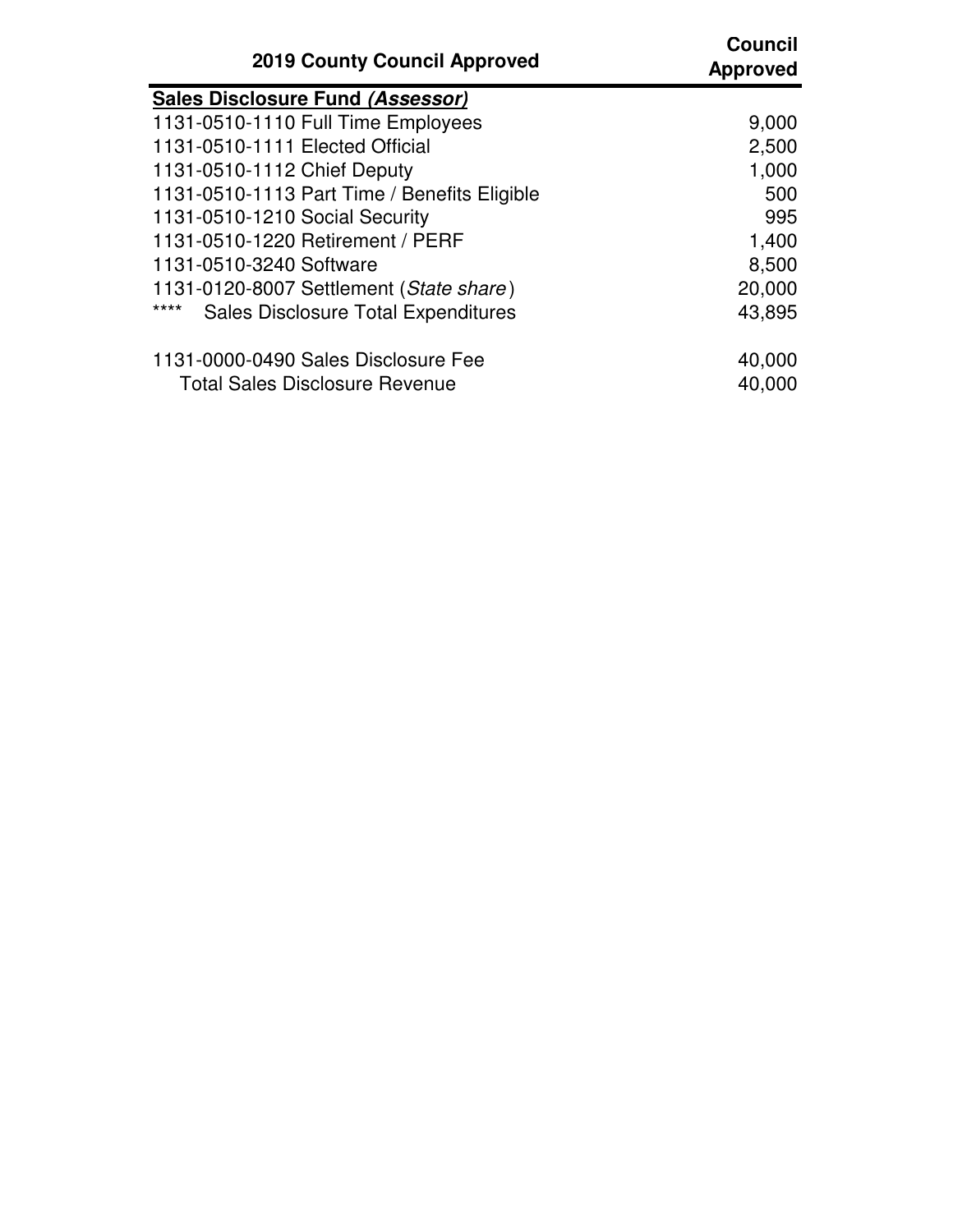| <b>2019 County Council Approved</b>                | <b>Council</b><br><b>Approved</b> |
|----------------------------------------------------|-----------------------------------|
| <b>Cumulative Bridge</b>                           |                                   |
| 1135-8058-1110 Full Time Employee                  | 288,954                           |
| 1135-8058-1150 Overtime                            | 19,380                            |
| 1135-8158-1210 Social Security                     | 23,588                            |
| 1135-8158-1220 Retirement / PERF                   | 34,534                            |
| $***$<br>Maintenance Garage                        | 366,456                           |
| 1135-8161-1110 Full Time Employee                  | 224,173                           |
| 1135-8161-1130 Part Time                           | 35,700                            |
| 1135-8161-1150 Overtime                            | 14,280                            |
| 1135-8161-1210 Social Security                     | 20,973                            |
| 1135-8161-1220 Retirement / PERF                   | 26,707                            |
| 1135-9410-1230 Health Insurance                    | 187,500                           |
| 1135-9410-1231 Long Term Disability                | 1,600                             |
| 1135-9410-1232 Life Insurance                      | 1,000                             |
| 1135-9410-1910 Workers Compensation                | 22,000                            |
| 1135-9410-1920 Unemployment                        | 1,500                             |
| 1135-8161-2110 Office Supplies                     | 3,300                             |
| 1135-8161-2140 Minor Equip (Computer Supplies)     | 1,500                             |
| 1135-8161-2220 Institutional (Uniforms & Clothing) | 3,750                             |
| 1135-8161-2310 Materials / Pipes / Culvert         | 55,000                            |
| 1135-8161-2320 Materials / Other                   | 12,000                            |
| 1135-8161-2340 Minor Equipment (R&M)               | 1,000                             |
| 1135-8161-2990 Office Miscellaneous                | 2,000                             |
| 1135-8161-3110 Legal Professional                  | 2,500                             |
| 1135-8161-3120 Engineering (Bridge Inspect)        | 315,000                           |
| 1135-8161-3190 Other Professional Services         | 51,000                            |
| 1135-8161-3210 Travel & Training                   | 2,500                             |
| 1135-8161-3230 Postage                             | 500                               |
| 1135-8161-3430 Liability Insurance                 | 5,000                             |
| 1135-8161-3510 Utilities (Bridge Lighting)         | 6,500                             |
| 1135-8161-3620 Vehicles/Equip (Current Charges)    | 205,000                           |
| 1135-8161-3630 Repairs / Roads & Streets           | 104,500                           |
| 1135-8161-3910 Dues & Subscriptions                | 38,000                            |
| 1135-8161-4590 Equipment Capital / Misc            | 165,000                           |
| 1135-8161-6100 Interfund Transfers (Hwy Time)      | 5,000                             |
| $***$<br>Repair & Maintenance                      | 1,514,483                         |
| 1135-8162-4110 Right of Way                        | 35,000                            |
| 1135-8162-4220 Construction / Bridges              | 810,000                           |
| 1135-8162-4240 Construction / Culverts & Drains    | 10,000                            |
| $***$<br>Const/Recon Cap Outlay                    | 855,000                           |
| ***<br><b>Cumulative Bridge</b>                    | 2,735,939                         |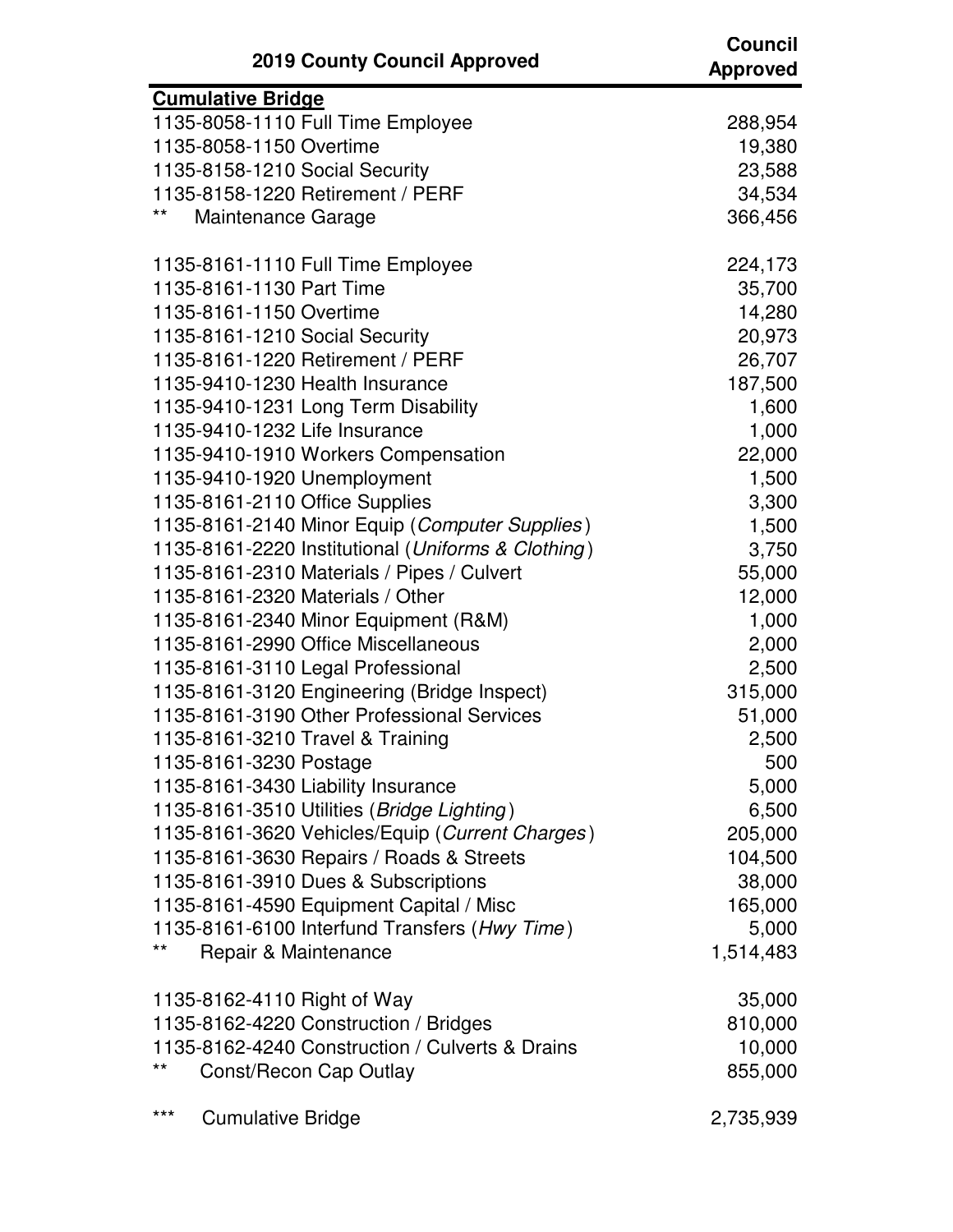| <b>2019 County Council Approved</b>          | <b>Council</b><br><b>Approved</b> |
|----------------------------------------------|-----------------------------------|
| <b>Fund Revenue</b>                          |                                   |
| 1135-0000-0100 Property Tax                  | 2,626,000                         |
| 1135-0000-0124 Financial Institutions        | 20,000                            |
| 1135-0000-0130 Excise Tax                    | 200,000                           |
| 1135-0000-0131 Commercial Vehicle Excise Tax | 10,300                            |
| 1135-0000-0660 Interest                      | 23,543                            |
| <b>Total Cumulative Bridge Fund Revenue</b>  | 2,879,843                         |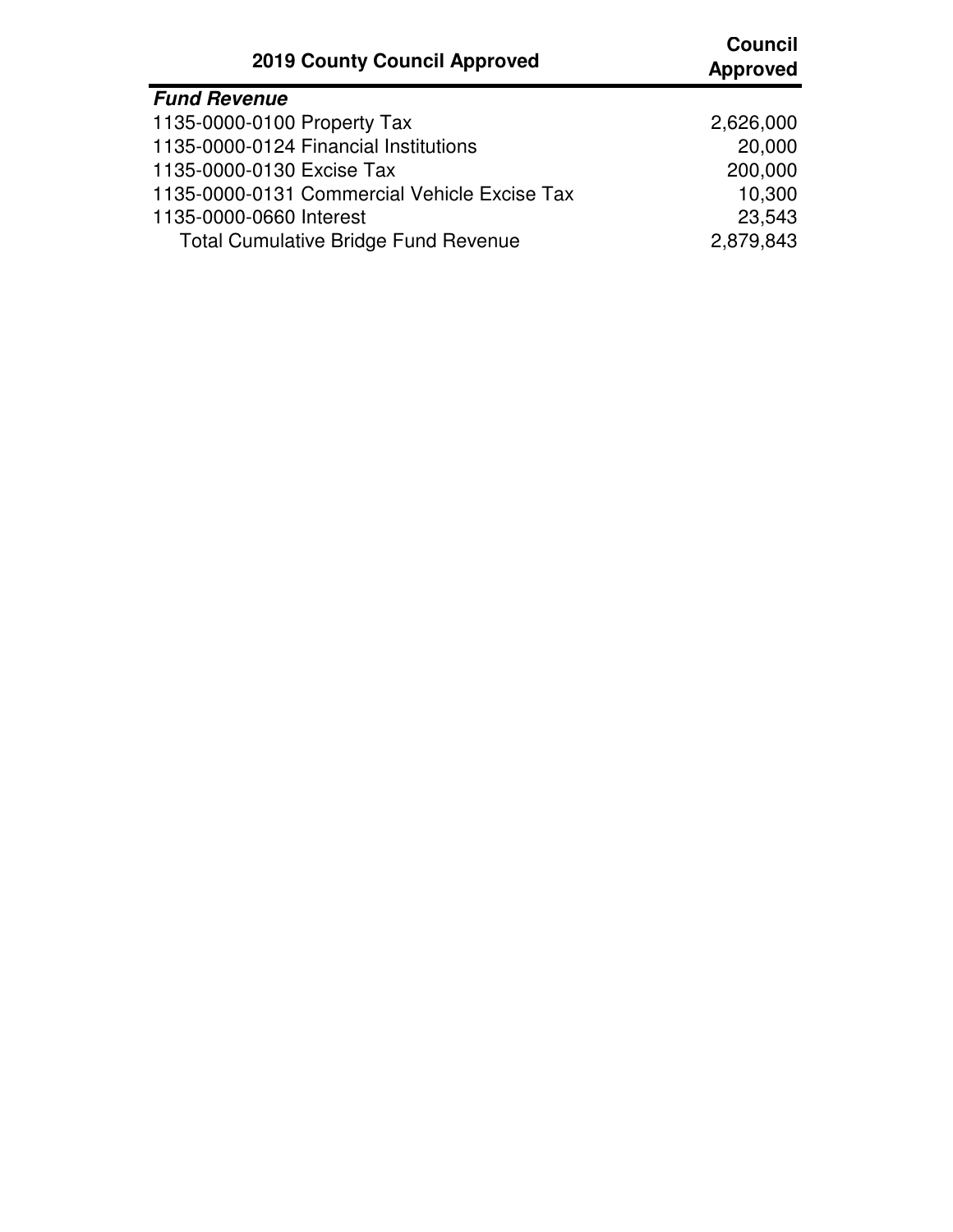| <b>2019 County Council Approved</b>           | <b>Council</b><br><b>Approved</b> |
|-----------------------------------------------|-----------------------------------|
| <b>Cumulative Capital Development</b>         |                                   |
| <b>County Commissioners</b>                   |                                   |
| 1138-1110-2230 Cleaning & Laundry             | 60,000                            |
| <b>Supplies</b>                               | 60,000                            |
| 1138-1110-3410 Insurance / Property           | 193,500                           |
| 1138-1120-3420 Insurance / Vehicle            | 90,200                            |
| 1138-1110-3610 Repair & Maintenance           | 290,000                           |
| 1138-1110-3620 Vehicle & Equipment            | 18,000                            |
| 1138-1110-3730 Rentals & Leases / Minor Equip | 21,060                            |
| 1138-1110-3920 Grant Contingency              | 5,000                             |
| <b>Other Services &amp; Charges</b>           | 617,760                           |
| 1138-1110-4310 Buildings/Municipal            | 98,963                            |
| 1138-1110-4510 General Maintenance & Equip    | 376,376                           |
| 1138-1110-4520 Equipment / Vehicles (Plated)  | 240,000                           |
| 1138-1110-4530 Equipment / Safety             | 476,273                           |
| 1138-1110-4590 Misc (Contingency)             | 5,000                             |
| <b>Capital Outlay</b>                         | 1,196,612                         |
| $***$<br><b>County Commissioners</b>          | 1,874,372                         |
| Maintenance                                   |                                   |
| 1138-1130-1150 Overtime                       | 10,000                            |
| 1138-1130-1210 Social Security                | 765                               |
| 1138-1130-1220 Retirement / PERF              | 1,120                             |
| <b>Personal Services</b>                      | 11,885                            |
| $***$<br>Maintenance                          | 11,885                            |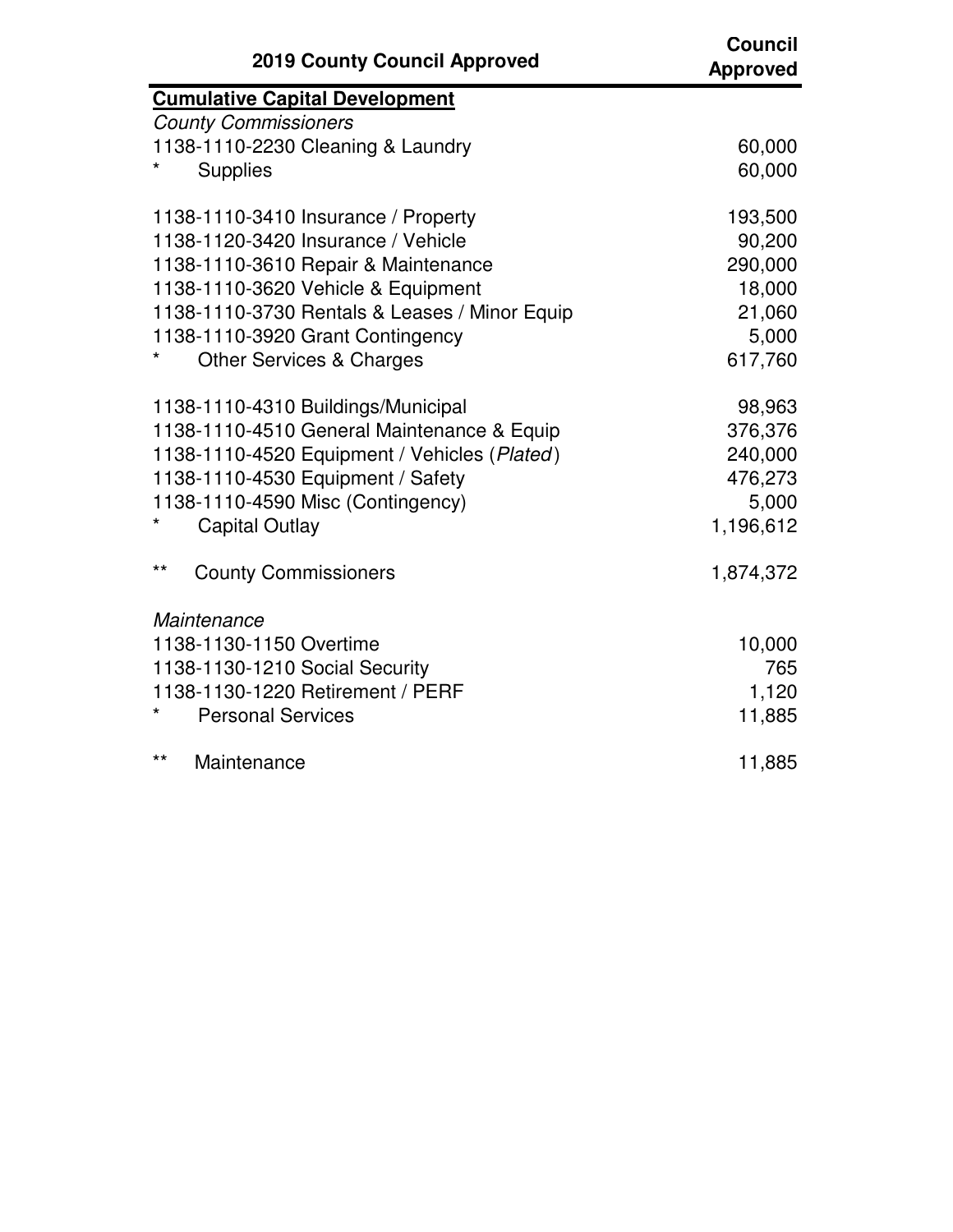| <b>2019 County Council Approved</b>                                                                                                                                                                                                                                                    | <b>Council</b><br><b>Approved</b>                              |
|----------------------------------------------------------------------------------------------------------------------------------------------------------------------------------------------------------------------------------------------------------------------------------------|----------------------------------------------------------------|
| Department of Information Technology<br>1138-1410-1110 Full Time Employee<br>1138-1410-1210 Social Security<br>1138-1410-1220 Retirement / PERF<br>1138-9410-1230 Health Insurance<br>1138-9410-1231 Long Term Disability<br>1138-9410-1232 Life Insurance<br><b>Personal Services</b> | 152,602<br>11,675<br>17,092<br>53,995<br>656<br>393<br>236,413 |
| 1138-1410-3220 Communications ( <i>Phone Equip</i> )<br>1138-1410-3240 Software<br>1138-1410-3510 Utilities (Internet Access)<br>1138-1410-3620 Hardware Maintenance<br>1138-1410-3730 Minor Equip (Copier Lease)<br>*<br><b>Other Services &amp; Charges</b>                          | 10,000<br>22,050<br>161,700<br>150,000<br>343,750              |
| $^{\star\star}$<br><b>MITS</b>                                                                                                                                                                                                                                                         | 580,163                                                        |
| ****<br><b>Cum Cap Dev Total Expenditures</b>                                                                                                                                                                                                                                          | 2,466,420                                                      |
| <b>Fund Revenue</b><br>1138-0000-0100 Property Tax<br>1138-0000-0124 Financial Institutions<br>1138-0000-0130 Excise Tax<br>1138-0000-0131 Commercial Vehicle Excise Tax<br>1138-0000-0660 Interest<br><b>Total Cum Cap Development Revenue</b>                                        | 1,870,000<br>10,900<br>142,800<br>5,200<br>33,510<br>2,062,410 |
| <b>General Drain Improvement</b><br>1158-0410-3190 General Operating / Misc                                                                                                                                                                                                            | 1,500,000                                                      |
| <b>Fund Revenue</b><br>1158-0000-0100 Property Tax<br>1158-0000-0660 Interest<br>1158-0000-0670 Miscellaneous Revenue<br><b>Total General Drain Improvement Revenue</b>                                                                                                                | 500,000<br>7,481<br>2,000<br>509,481                           |
| <b>ID Security Protection (Recorder)</b><br>1160-0110-3190 Other Professional Services                                                                                                                                                                                                 | 20,000                                                         |
| <b>Fund Revenue</b><br>1160-0000-0403 User Fees from Deeds                                                                                                                                                                                                                             | 22,500                                                         |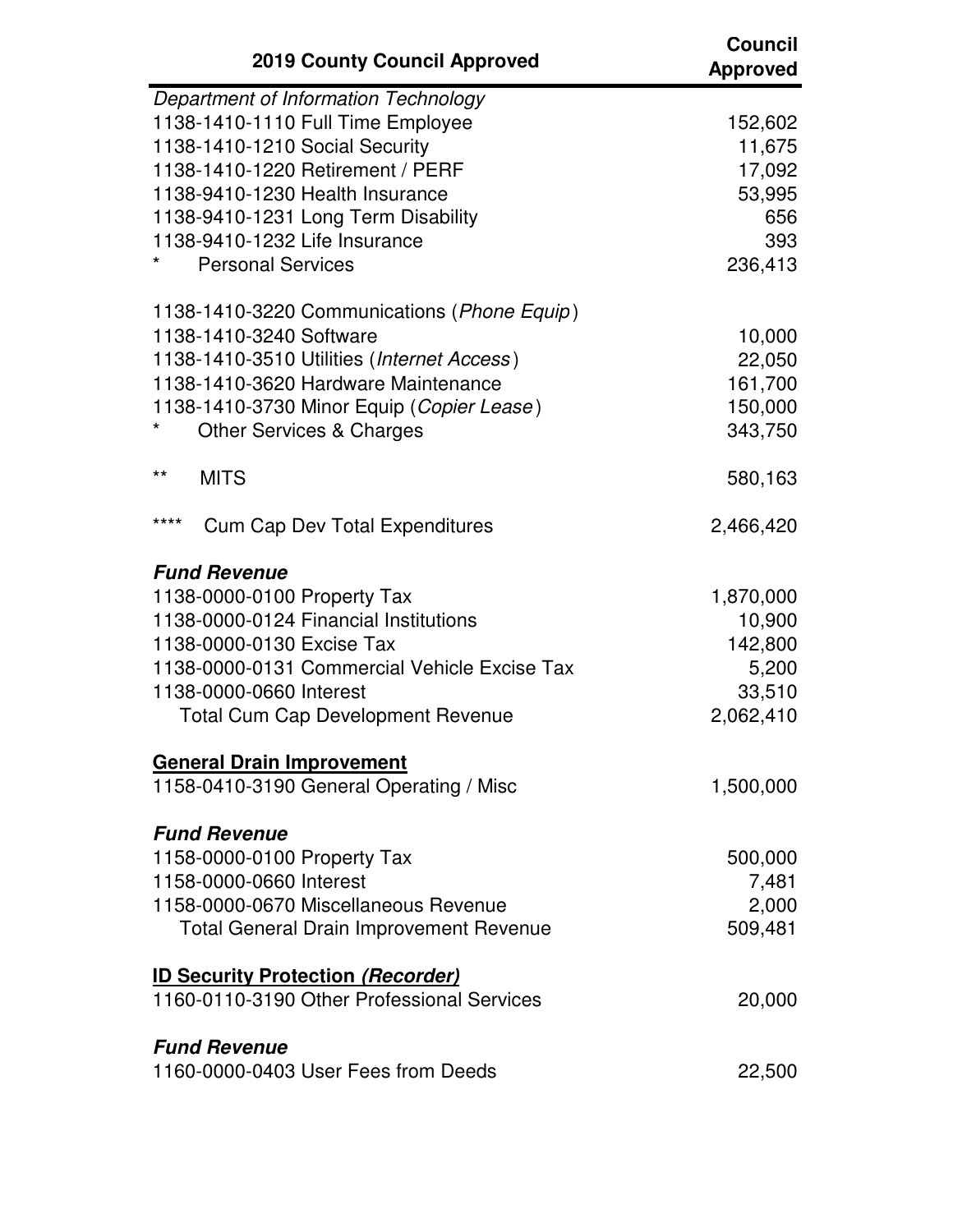|              | <b>2019 County Council Approved</b>                                                                                                                                                                                                                                      | Council<br><b>Approved</b>                                     |
|--------------|--------------------------------------------------------------------------------------------------------------------------------------------------------------------------------------------------------------------------------------------------------------------------|----------------------------------------------------------------|
|              | Local Road & Street<br>1169-8260-3110 Legal / Professional<br>1169-8260-3310 Legal Publishing<br><b>Other Services &amp; Charges</b>                                                                                                                                     | 3,000<br>1,500<br>4,500                                        |
| $***$        | <b>Supplies</b>                                                                                                                                                                                                                                                          | 4,500                                                          |
|              | 1169-8261-2260 Road Signs<br>1169-8261-2310 Repair & Maintenance / Bldg Mat<br>1169-8261-2320 Repair & Maintenance / St Mat<br>1169-8261-2330 Small Tools (Engineering)<br><b>Supplies</b>                                                                               | 30,000<br>200,000<br>481,500<br>2,000<br>713,500               |
|              | 1169-8261-3120 Engineering Services<br>1169-8261-3190 Professional Services (Contracts)<br>1169-8261-3620 Repair & Maint / Veh & Equip<br>1169-8261-3630 Repair & Maint / Roads & Streets<br>1169-8261-3720 Machinery & Equipment<br><b>Other Services &amp; Charges</b> | 125,000<br>100,000<br>175,000<br>300,000<br>250,000<br>950,000 |
| $***$        | Maintenance & Repairs                                                                                                                                                                                                                                                    | 1,663,500                                                      |
|              | 1169-8262-3630 Repair & Maint / Veh & Equip                                                                                                                                                                                                                              | 160,000                                                        |
| $***$        | <b>Construction &amp; Reconstruction</b>                                                                                                                                                                                                                                 | 160,000                                                        |
|              | 1169-8263-2110 Office Supplies<br><b>Supplies</b>                                                                                                                                                                                                                        | 500<br>500                                                     |
|              | 1169-8263-3210 Travel<br>1169-8263-3510 Utilities (Road Lighting)<br><b>Other Services &amp; Charges</b>                                                                                                                                                                 | 1,000<br>5,000<br>6,000                                        |
| $\star\star$ | <b>General &amp; Undistributed</b>                                                                                                                                                                                                                                       | 6,500                                                          |
| ***          | <b>Local Road &amp; Street</b>                                                                                                                                                                                                                                           | 1,834,500                                                      |
|              | <b>Fund Revenue</b><br>1169-0000-0132 Gas Tax - LR & St Distr<br>1169-0000-0660 Interest<br><b>Total Local Road &amp; Street Revenue</b>                                                                                                                                 | 1,834,602<br>18,110<br>1,852,712                               |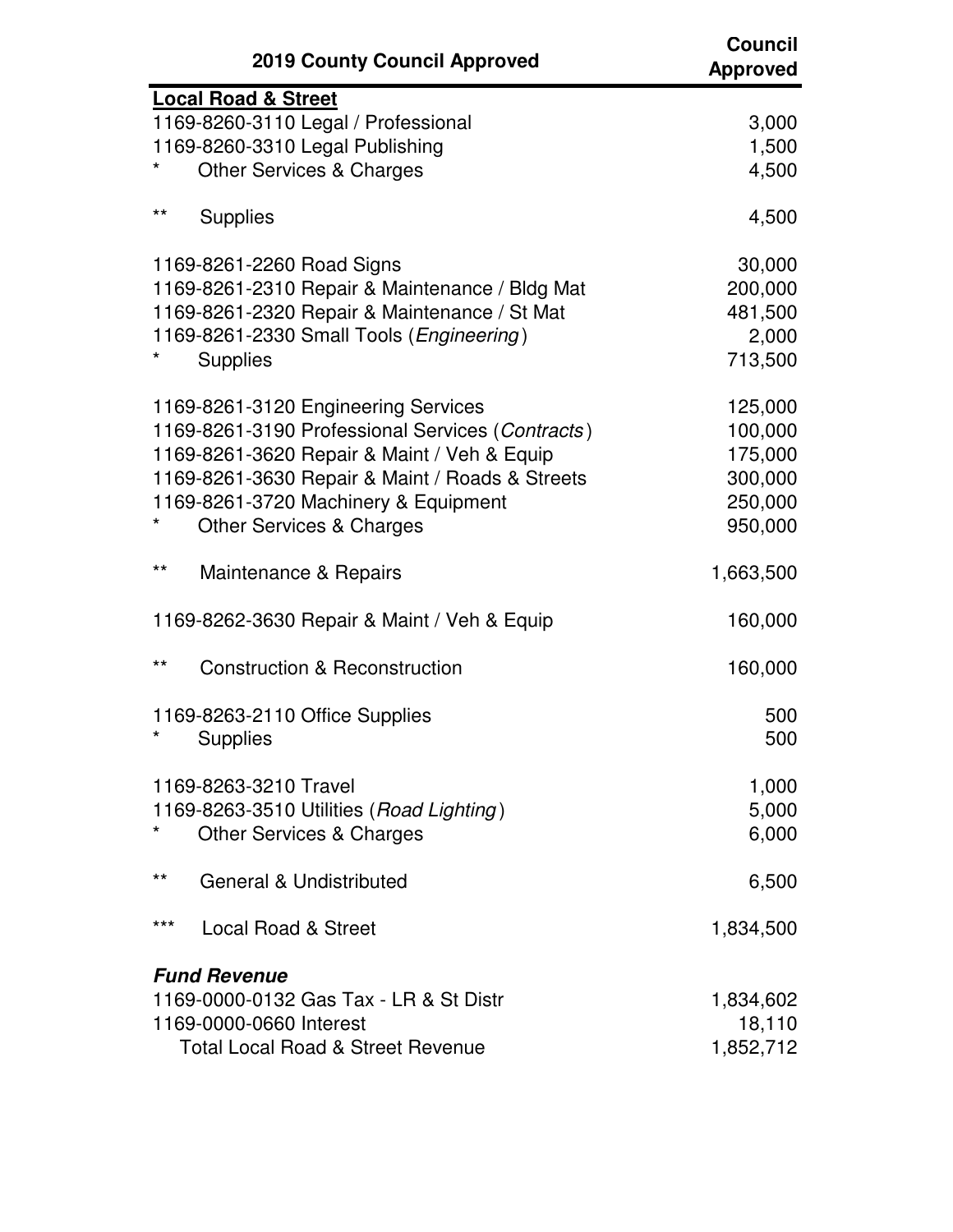| <b>2019 County Council Approved</b>             | <b>Council</b><br><b>Approved</b> |
|-------------------------------------------------|-----------------------------------|
| <b>Major Bridge</b>                             |                                   |
| 1171-8161-3190 Professional Services            | 250,000                           |
| <b>Fund Revenue</b>                             |                                   |
| 1171-0000-0100 Property Tax                     | 747,000                           |
| 1171-0000-0124 Financial Institutions           | 2,900                             |
| 1171-0000-0130 Excise Tax                       | 55,000                            |
| 1171-0000-0131 Commercial Vehicle Excise Tax    | 2,800                             |
| <b>Total Major Bridge Fund Revenue</b>          | 807,700                           |
| <b>Highway (MVH)</b>                            |                                   |
| 1176-8060-1110 Full Time Employee               | 394,984                           |
| 1176-8060-1112 Appointed Official               | 231,136                           |
| 1176-8060-1150 Overtime                         | 15,000                            |
| 1176-8060-1210 Social Security                  | 49,046                            |
| 1176-8060-1220 Retirement / PERF                | 71,806                            |
| 1176-8060-2110 Office Supplies                  | 5,000                             |
| 1176-8060-3145 Drug & Alcohol Testing           | 2,000                             |
| 1176-8060-3210 Mileage Reimbursement            | 5,000                             |
| 1176-8060-3230 Postage                          | 1,000                             |
| 1176-8060-3310 Legal Publishing                 | 500                               |
| **<br>Administration                            | 775,472                           |
| 1176-8061-1110 Full Time Employee               | 1,370,072                         |
| 1176-8061-1130 Part Time                        | 20,000                            |
| 1176-8061-1150 Overtime                         | 100,000                           |
| 1176-8061-1210 Social Security                  | 113,991                           |
| 1176-8061-1220 Retirement / PERF                | 166,889                           |
| 1176-8061-2210 Materials-Bituminous & Oil       | 250,000                           |
| 1176-8061-2240 Snow Removal (Salt & Sand)       | 120,000                           |
| 1176-8061-2320 Street Materials                 | 350,000                           |
| 1176-8061-2340 Parts Equipment                  | 120,000                           |
| 1176-8061-3120 Engineering Services             | 304,000                           |
| 1176-8061-3630 Repair & Maint / Roads & Streets | 350,000                           |
| 1176-8061-3720 Repair & Maint / Heavy Equip     | 250,000                           |
| 1176-8061-3970 Property & Drainage Tax          | 15,000                            |
| 1176-8061-6100 Cost of Business (Eng Time/CB)   | 10,000                            |
| $***$<br>Repair & Maintenance                   | 3,539,952                         |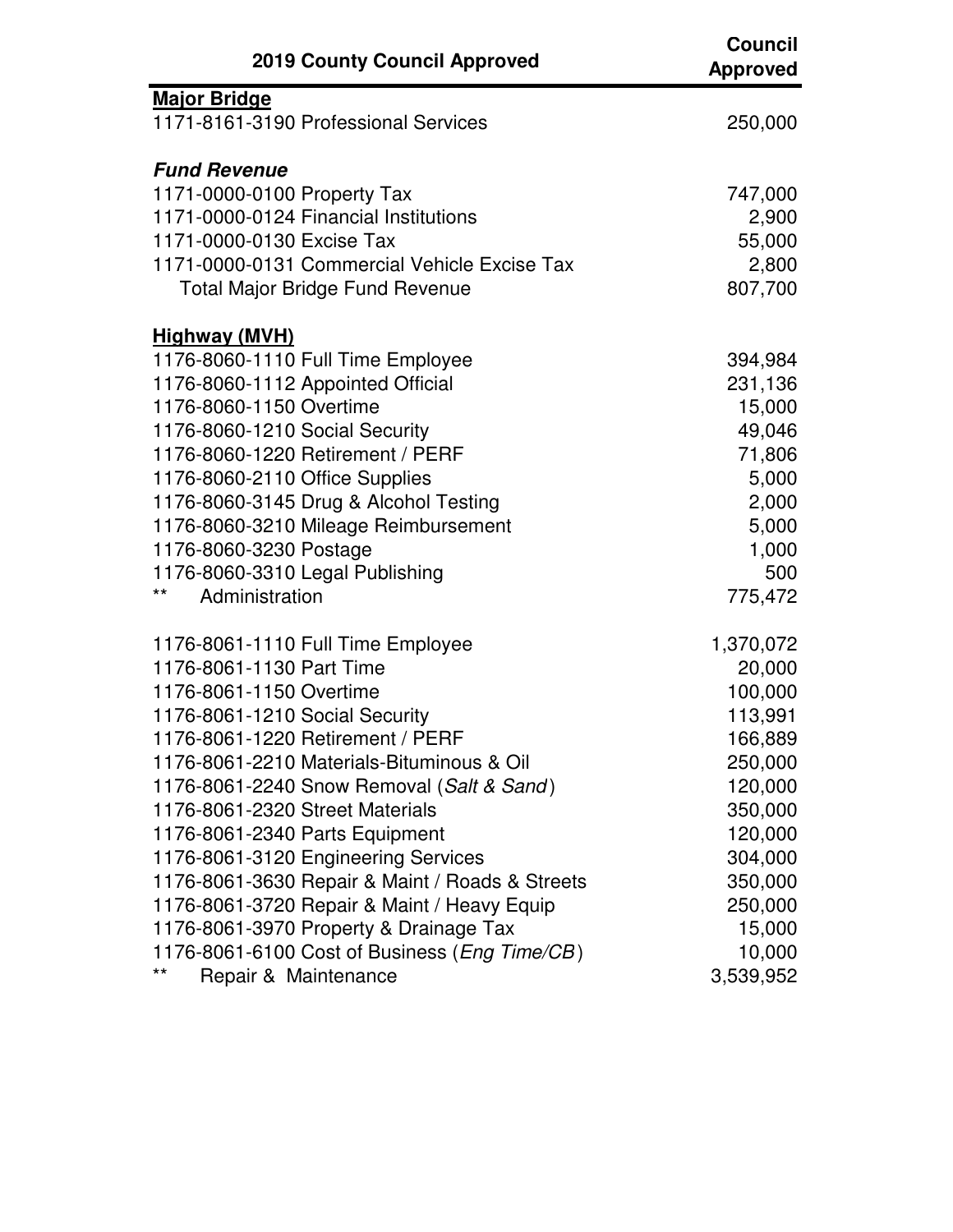| <b>2019 County Council Approved</b>              | <b>Council</b><br><b>Approved</b> |
|--------------------------------------------------|-----------------------------------|
| 1176-8063-2220 Institutional (Uniforms/Clothing) | 26,000                            |
| 1176-8063-3190 Professional Services / Other     | 20,000                            |
| 1176-8063-3210 Travel                            | 2,000                             |
| 1176-8063-3410 Insurance / Property              | 5,000                             |
| 1176-8063-3420 Insurance / Vehicle               | 100,000                           |
| 1176-8063-3430 Insurance / Liability             | 60,000                            |
| 1176-8063-3510 Utilities                         | 40,000                            |
| 1176-8063-3610 Repairs Maintenance Svc           | 50,000                            |
| 1176-8063-3620 Repair & Maint / Veh & Equip      | 50,000                            |
| 1176-8063-3910 Dues & Subscriptions              | 6,500                             |
| 1176-8063-4590 Equip - Miscellaneous             | 80,000                            |
| **<br><b>General &amp; Undistributed</b>         | 439,500                           |
| 1176-9410-1230 Health Insurance                  | 700,000                           |
| 1176-9410-1231 Long Term Disability              | 6,901                             |
| 1176-9410-1232 Life Insurance                    | 4,330                             |
| 1176-9410-1910 Workers Compensation              | 75,862                            |
| 1176-9410-1920 Unemployment                      | 1,500                             |
| **<br>Employee Insurance                         | 788,593                           |
| ****<br>County Highway                           | 5,543,517                         |
| <b>Fund Revenue</b>                              |                                   |
| 1176-0000-0133 Motor Vehicle Highway             | 5,168,863                         |
| 1176-0000-0293 Reimbursements / State or Local   | 20,000                            |
| 1176-0000-0660 Interest                          | 56,600                            |
| Total Highway (MVH) Revenue                      | 5,245,463                         |
| <b>Plat Book (Auditor)</b>                       |                                   |
| 1181-0110-1113 Part Time / Benefit Eligible      | 24,647                            |
| 1181-0110-1210 Social Security                   | 1,886                             |
| 1181-0110-2110 Office Supplies                   | 500                               |
| 1181-0110-2120 Printed Forms                     | 750                               |
| 1181-0110-3210 Travel & Training                 | 750                               |
| ****<br><b>Plat Book Fund</b>                    | 28,533                            |
| <b>Fund Revenue</b>                              |                                   |
| 1181-0000-0401 User Fees from Deeds              | 30,000                            |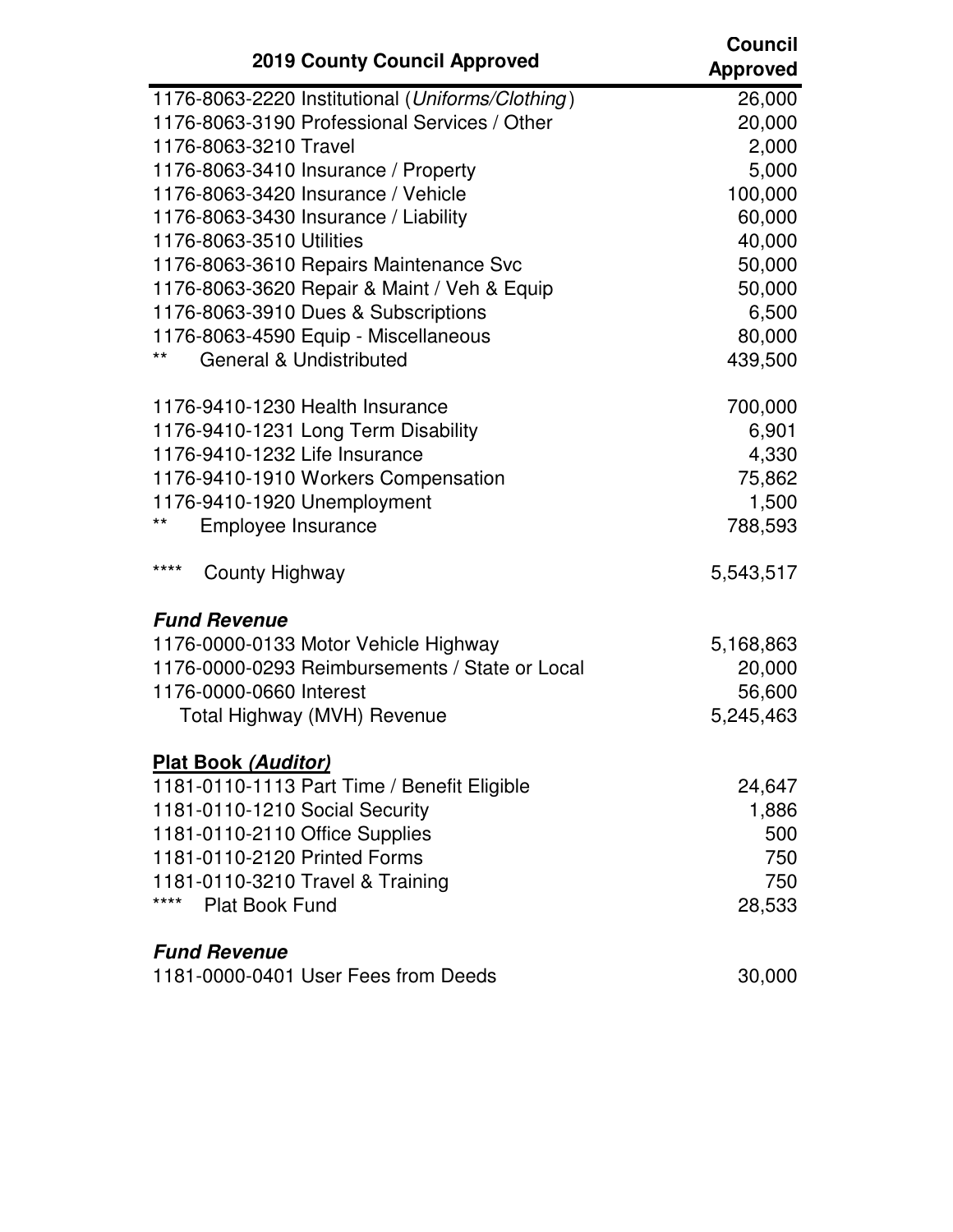| <b>2019 County Council Approved</b>            | <b>Council</b><br><b>Approved</b> |
|------------------------------------------------|-----------------------------------|
| Reassessment                                   |                                   |
| 1188-0510-1110 Full Time Employee              | 116,855                           |
| 1188-0510-1113 Part Time / Benefits Eligible   | 32,199                            |
| 1188-0510-1130 Part Time                       | 70,000                            |
| 1188-0510-1132 Board Members                   | 9,100                             |
| 1188-0510-1210 Social Security                 | 17,454                            |
| 1188-0510-1220 Retirement / PERF               | 13,088                            |
| 1188-9410-1230 Health Insurance                | 31,300                            |
| 1188-9410-1231 Long Term Disability            | 558                               |
| 1188-9410-1232 Life Insurance                  | 439                               |
| 1188-0510-1910 Workers Compensation            | 2,201                             |
| 1188-0510-1920 Unemployment                    | 110                               |
| 1188-0510-2110 Office Supplies                 | 6,000                             |
| 1188-0510-2120 Printed Forms                   | 10,000                            |
| 1188-0510-2210 Gasoline & Oil                  | 3,000                             |
| 1188-0510-3140 Consultant                      | 10,000                            |
| 1188-0510-3190 Other Professional (Contracts)  | 50,000                            |
| 1188-0510-3210 Travel & Training               | 15,000                            |
| 1188-0510-3230 Postage                         | 19,584                            |
| 1188-0510-3240 Software                        | 35,300                            |
| 1188-0510-3310 Legal Publishing                | 450                               |
| 1188-0510-3420 Vehicle Insurance               | 1,600                             |
| 1188-0510-3510 Utilities (Internet Access)     | 600                               |
| 1188-0510-3620 Vehicle Maintenance             | 1,654                             |
| 1188-0510-3910 Dues & Subscriptions            | 23,500                            |
| ****<br><b>Reassessment Total Expenditures</b> | 469,992                           |
| <b>Fund Revenue</b>                            |                                   |
| 1188-0000-0100 Property Tax                    | 350,000                           |
| 1188-0000-0124 Financial Institutions          | 2,000                             |
| 1188-0000-0130 Excise Tax                      | 25,000                            |
| 1188-0000-0131 Commercial Vehicle Excise Tax   | 1,200                             |
| 1188-0000-0660 Interest                        | 4,527                             |

1188-0000-0660 Interest 4,527<br>Total Reassessment Fund Revenue 4,527

Total Reassessment Fund Revenue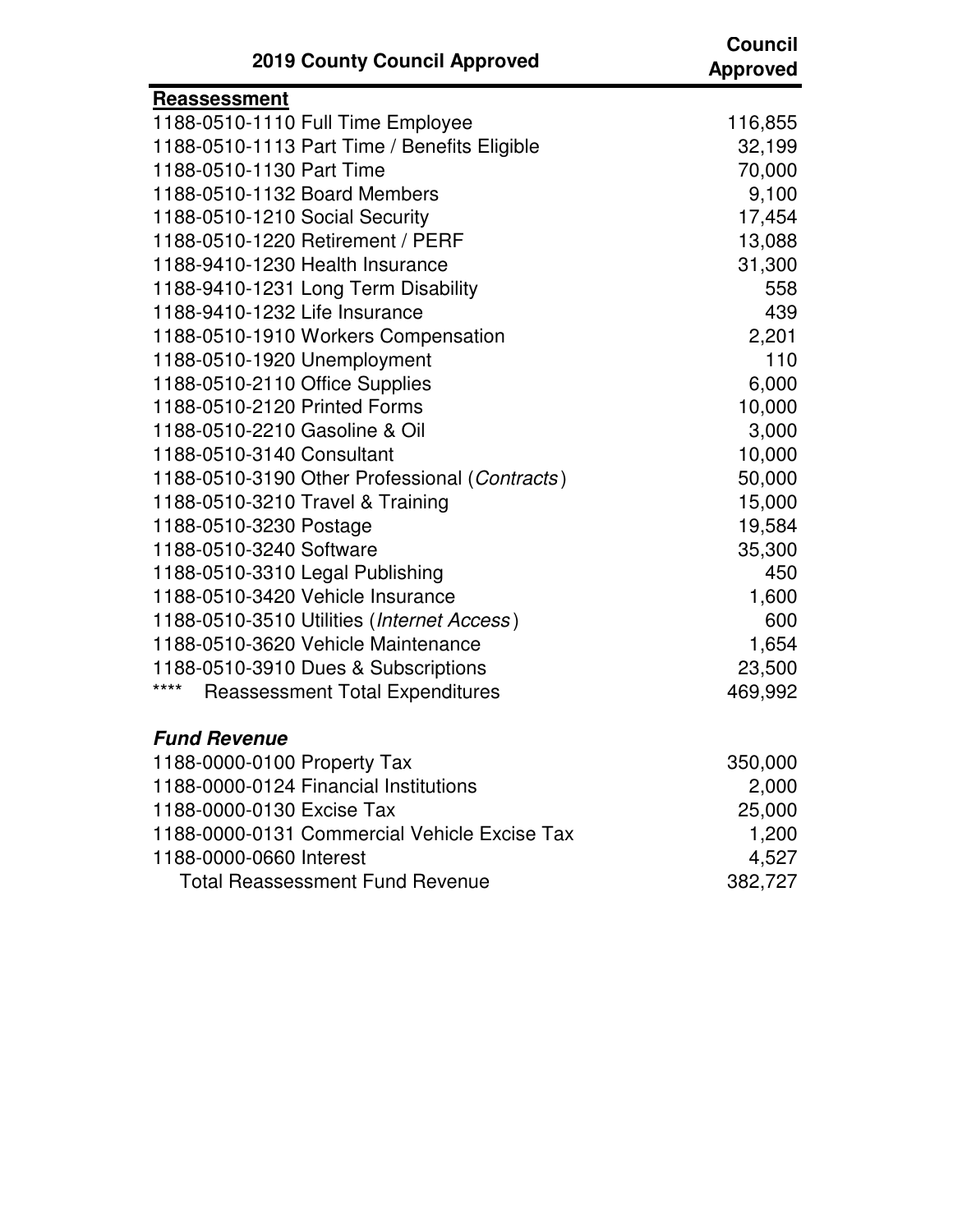| <b>2019 County Council Approved</b>                  | <b>Council</b><br><b>Approved</b> |
|------------------------------------------------------|-----------------------------------|
| <b>Recorder Perpetuation</b>                         |                                   |
| 1189-0310-1110 Full Time Employee                    | 121,096                           |
| 1189-0310-1112 Chief Deputy                          | 52,842                            |
| 1189-0310-1210 Social Security                       | 13,307                            |
| 1189-0310-1220 Retirement / PERF                     | 19,482                            |
| 1189-9410-1230 Health Insurance                      | 35,500                            |
| 1189-9410-1231 Long Term Disability                  | 725                               |
| 1189-9410-1232 Life Insurance                        | 725                               |
| 1189-9410-1910 Workers Compensation                  | 1,761                             |
| 1189-0310-3190 Other Professional Services           | 200,000                           |
| ****<br><b>Recorder Perpetuation Fund</b>            | 445,438                           |
| <b>Fund Revenue</b>                                  |                                   |
| 1189-0000-0303 User Fees from Documents              | 375,000                           |
| <b>Sheriff Service Fee</b>                           |                                   |
| 1193-5410-1221 Sheriff Retirement                    | 175,365                           |
| <b>Fund Revenue</b>                                  |                                   |
| 1193-0000-0511 Clerk of the Circuit Court            | 205,000                           |
| <b>Public Defender User Fees</b>                     |                                   |
| 1200-6310-3190 Professional Services                 | 20,000                            |
| ****<br><b>Public Defender User Fee Expenditures</b> | 20,000                            |
| <b>Fund Revenue</b>                                  |                                   |
| 1200-0000-0414 User Fees                             | 70,000                            |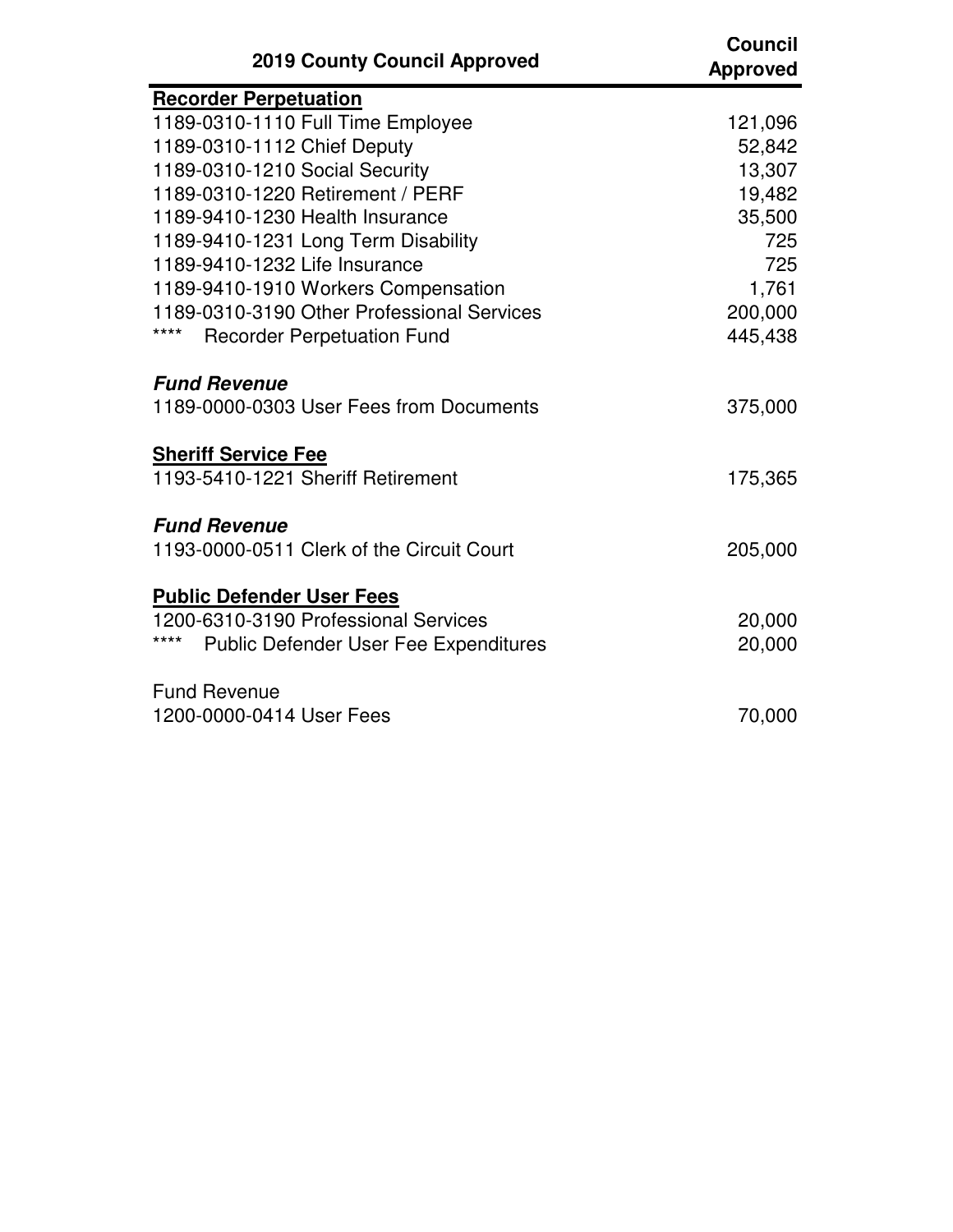| <b>2019 County Council Approved</b>           | <b>Council</b><br><b>Approved</b> |
|-----------------------------------------------|-----------------------------------|
| <b>Surveyor Cornerstone Perpetuation</b>      |                                   |
| 1202-0410-1110 Full Time Employee             | 12,602                            |
| 1202-0410-1111 Elected Official               | 53,046                            |
| 1202-0410-1130 Part Time                      | 5,000                             |
| 1202-0410-1210 Social Security                | 5,405                             |
| 1202-0410-1220 Retirement / PERF              | 7,353                             |
| 1202-9410-1230 Health Insurance               | 4,000                             |
| 1202-9410-1231 Long Term Disability           | 247                               |
| 1202-9410-1232 Life Insurance                 | 219                               |
| 1202-0410-2110 Office Supplies                | 4,000                             |
| 1202-0410-2210 Gas Oil & Lube                 | 3,500                             |
| 1202-0410-3140 Consultant                     | 15,000                            |
| 1202-0410-3210 Travel & Training              | 3,500                             |
| 1202-0410-3240 Software                       | 1,500                             |
| 1202-0410-3310 Advertising                    | 300                               |
| 1202-0410-3510 Utilities (Telephone)          | 2,500                             |
| 1202-0410-3610 Maintenance & Repair / Equip   | 2,000                             |
| 1202-0410-3620 Maintenance & Repair / Vehicle | 3,200                             |
| 1202-0410-3910 Dues & Subscriptions           | 650                               |
| 1202-0410-4590 Capital Outlay Misc            | 10,000                            |
| ****<br><b>Cornerstone Perpetuation</b>       | 134,022                           |
| <b>Fund Revenue</b>                           |                                   |
| 1202-0000-0403 User Fees from Deeds           | 120,000                           |
| <b>Unsafe Building Fund</b>                   |                                   |
| 1207-2610-3190 Unsafe Building Structure      | 50,000                            |
| <b>Fund Revenue</b>                           |                                   |
| 1207-0000-0670 Miscellaneous Revenue          | 0                                 |
| <b>GAL Grant (CASA)</b>                       |                                   |
| 1213-7310-1110 Full Time Employee             | 29,906                            |
| 1213-7310-1113 Part Time / Benefit Eligible   | 20,163                            |
| 1213-7310-1210 Social Security                | 3,831                             |
| 1213-7310-1220 Retirement / PERF              | 3,350                             |
| 1213-7310-3910 Dues & Subscriptions           | 250                               |
| ****<br><b>CASA GAL Grant</b>                 | 57,500                            |
| <b>Fund Revenue</b>                           |                                   |
| 1213-0000-0292 Grants / State                 | 50,557                            |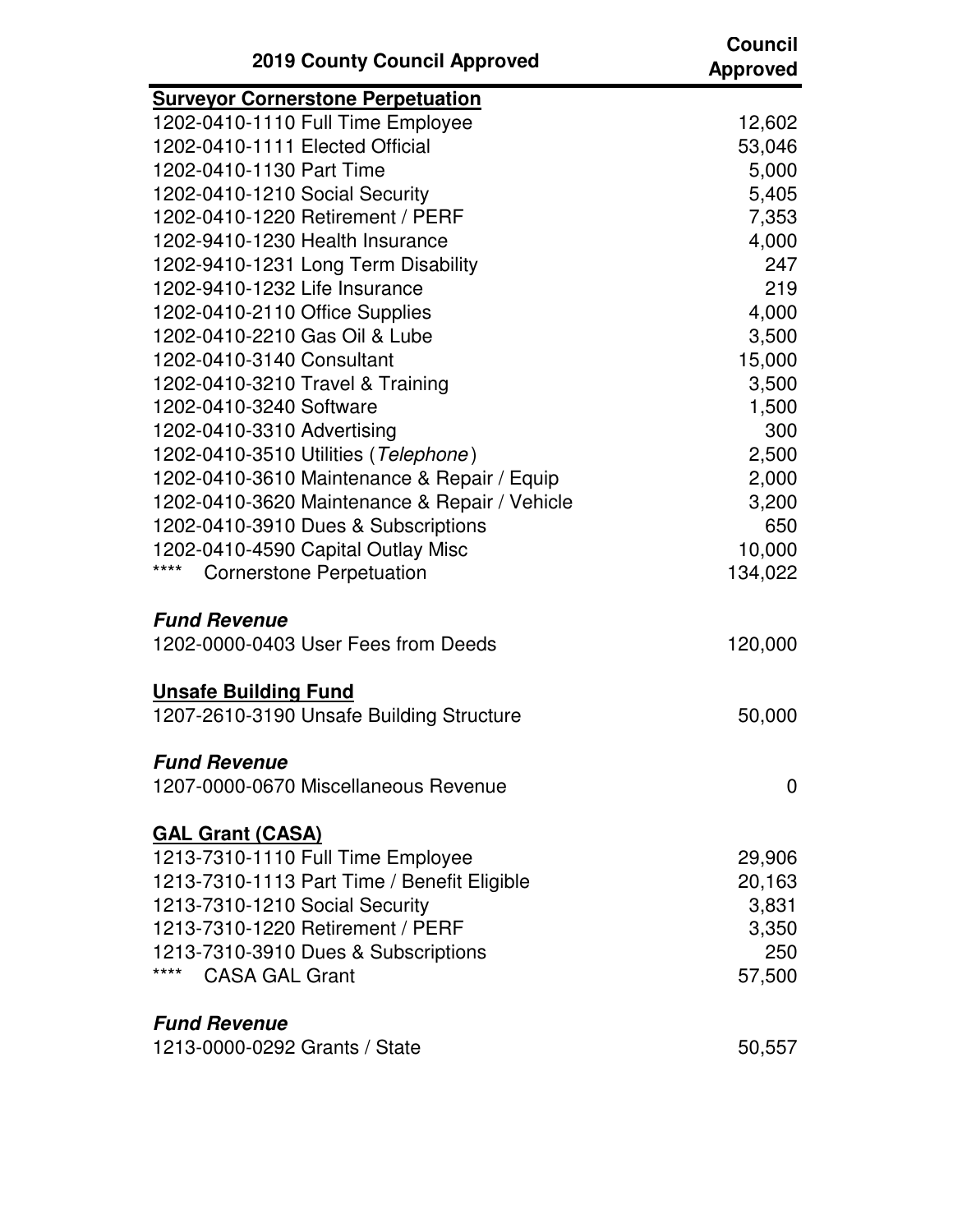| <b>2019 County Council Approved</b>            | <b>Council</b><br>Approved |
|------------------------------------------------|----------------------------|
| <b>Ineligible Homestead (Auditor)</b>          |                            |
| 1216-0110-1113 Part Time / Benefit Eligible    | 8,216                      |
| 1216-0110-1130 Part Time                       | 13,450                     |
| 1216-0110-1150 Overtime                        | 2,500                      |
| 1216-0110-1210 Social Security                 | 1,849                      |
| 1216-0110-1220 Retirement / PERF               | 280                        |
| 1216-0110-2110 Office Supplies                 | 1,500                      |
| 1216-0110-2130 Printed Forms                   | 2,500                      |
| 1216-0110-3190 Other Professional Services     | 15,000                     |
| 1216-0110-3210 Travel & Training               | 1,500                      |
| 1216-0110-3910 Dues & Subscriptions            | 1,100                      |
| 1216-0110-4590 Capital Outlay / Misc Equip     | 2,000                      |
| 1216-0110-6100 Transfer Out (Salary Support)   | 10,000                     |
| 1216-0120-8008 Ineligible Penalty / State      | 100                        |
| ****<br>Ineligible Homestead                   | 59,995                     |
| <b>Fund Revenue</b>                            |                            |
| 1216-0000-0104 Ineligible HSC / Tax            | 20,000                     |
| 1216-0000-0665 Civil Penalty / County          | 1,000                      |
| <b>Total Ineligible Homestead Revenue</b>      | 21,000                     |
| <b>Elected Officials Training Fund</b>         |                            |
| 1217-0110-3210 Training / Auditor              | 2,500                      |
| 1217-0210-3210 Training / Treasurer            | 1,500                      |
| 1217-0310-3210 Training / Recorder             | 1,200                      |
| 1217-0410-3210 Training / Surveyor             | 5,000                      |
| 1217-5810-3210 Training / Clerk                | 1,000                      |
| ****<br><b>Elected Officials Training Fund</b> | 11,200                     |
| <b>Fund Revenue</b>                            |                            |
| 1217-0000-0403 User Fees / Recorder Collected  | 21,000                     |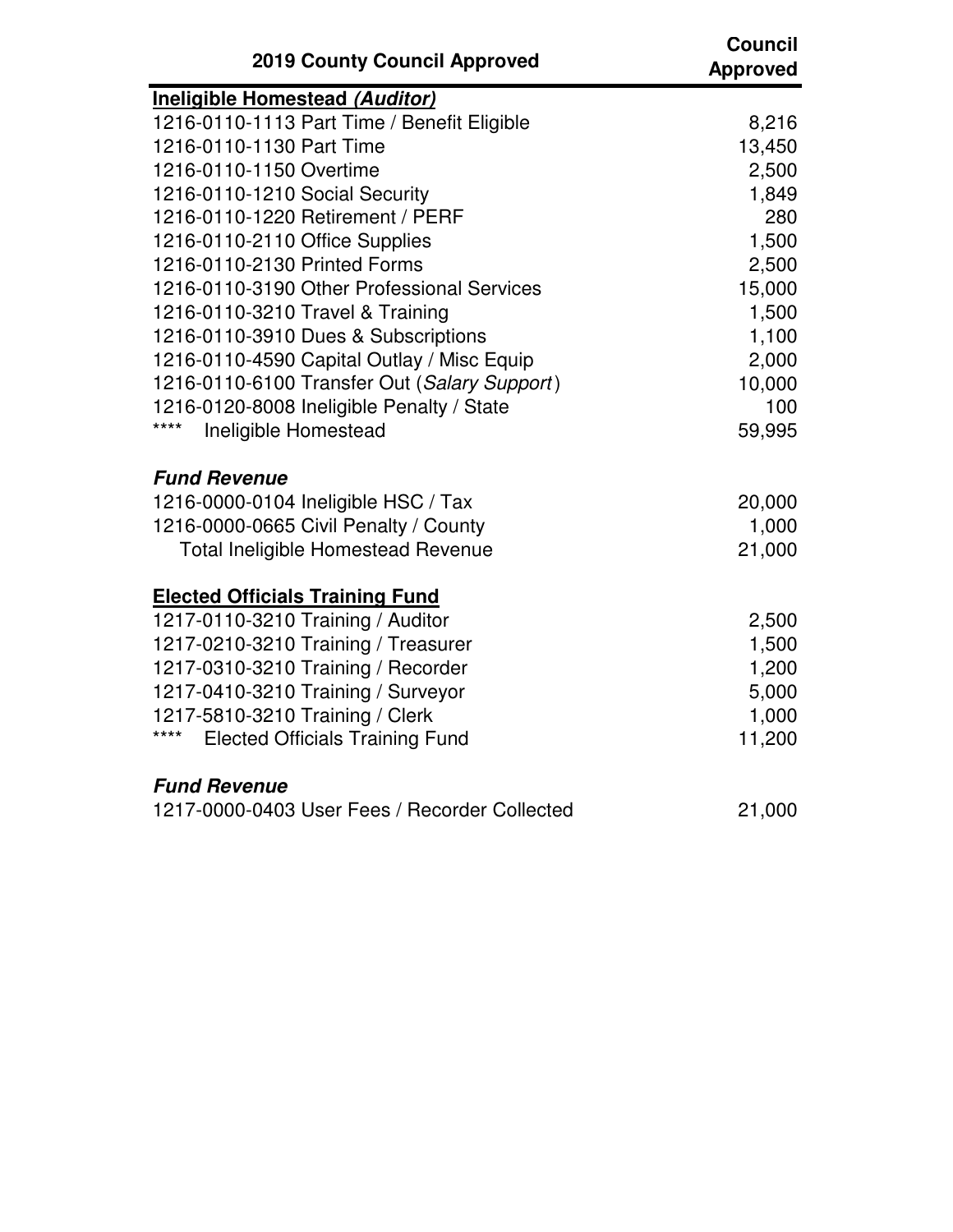| <b>2019 County Council Approved</b>        | <b>Council</b><br><b>Approved</b> |
|--------------------------------------------|-----------------------------------|
| <b>County 911</b>                          |                                   |
| 1222-5410-1110 Full Time Employee          | 47,470                            |
| 1222-5410-1150 Overtime                    | 3,500                             |
| 1222-5410-1210 Social Security             | 3,900                             |
| 1222-5410-1220 Retirement / PERF           | 5,709                             |
| 1222-9410-1230 Health Insurance            | 16,335                            |
| 1222-9410-1231 Long Term Disability        | 197                               |
| 1222-9410-1232 Life Insurance              | 115                               |
| 1222-9410-1910 Workers Compensation        | 1,616                             |
| 1222-9410-1920 Unemployment                | 2,000                             |
| 1222-5410-3140 Consultant                  | 10,000                            |
| 1222-5410-3150 Training                    | 15,000                            |
| 1222-5410-3190 Other Professional Services | 779,163                           |
| 1222-5410-3220 Trunking Services           | 325,000                           |
| 1222-5410-3240 Software Services           | 135,000                           |
| 1222-5410-4590 Capital Outlay Misc         | 175,000                           |
| ****<br>County 911                         | 1,520,005                         |
| <b>Fund Revenue</b>                        |                                   |
| 1222-0000-0416 User Fees from Telephones   | 1,500,000                         |
| 1222-0000-0660 Interest                    | 77,880                            |
| <b>Total County 911 Revenue</b>            | 1,577,880                         |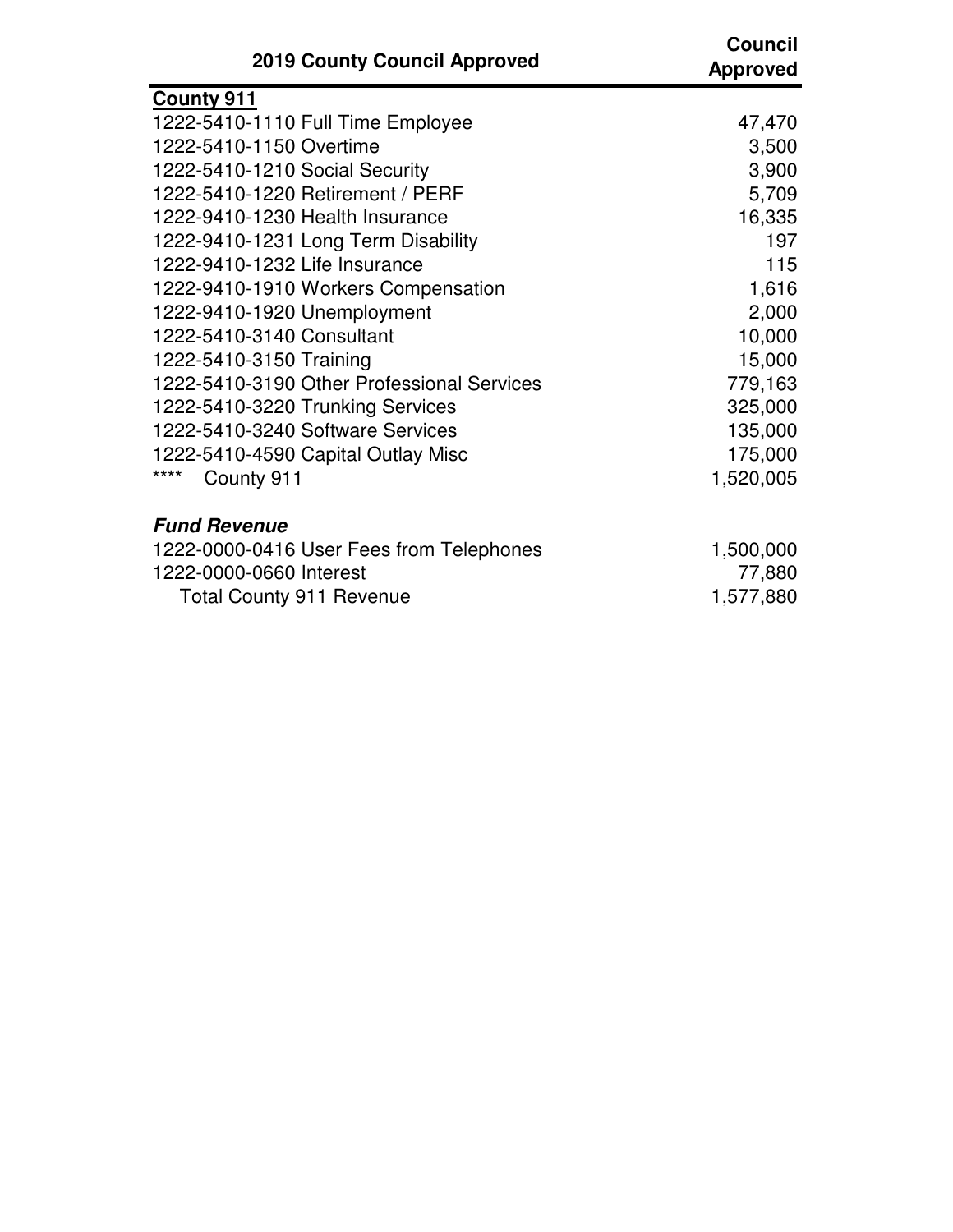| <b>2019 County Council Approved</b>                    | <b>Council</b><br><b>Approved</b> |
|--------------------------------------------------------|-----------------------------------|
| <b>Probation User Fees</b>                             |                                   |
| 2000-6110-1110 Full Time Employees                     | 85,566                            |
| 2000-6110-1130 Part Time                               | 34,000                            |
| 2000-6110-1210 Social Security                         | 9,147                             |
| 2000-6110-1220 Retirement / PERF                       | 9,584                             |
| 2000-9410-1230 Health Insurance                        | 30,000                            |
| 2000-9410-1231 Long Term Disability                    | 342                               |
| 2000-9410-1232 Life Insurance                          | 237                               |
| 2000-9410-1910 Workers Compensation                    | 1,676                             |
| 2000-9410-1920 Unemployment                            | 4,631                             |
| 2000-6110-2110 Office Supplies                         | 23,500                            |
| 2000-6110-2210 Gasoline & Oil                          | 2,500                             |
| 2000-6110-2220 Medical Supplies                        | 7,500                             |
| 2000-6110-3145 Drug & Alcohol Screens                  | 7,500                             |
| 2000-6110-3150 Training                                | 3,000                             |
| 2000-6110-3190 Other Professional Services             | 2,000                             |
| 2000-6110-3210 Travel & Training                       | 18,500                            |
| 2000-6110-3420 Maintenance / Vehicle & Equip           | 500                               |
| 2000-6110-3510 Utilities (Cellular Telephones)         | 3,000                             |
| 2000-6110-3620 Vehicles & Equipment                    | 2,000                             |
| 2000-6110-3910 Dues & Subscriptions                    | 3,000                             |
| 2000-0120-8007 Interstate Compact Fees                 | 3,500                             |
| *****<br><b>Total Probation User Fees Expenditures</b> | 251,683                           |
| <b>Fund Revenue</b>                                    |                                   |
| 2000-0000-0413 User Fees                               | 245,000                           |
| <b>Alternative Dispute Resolution</b>                  |                                   |
| 2200-7010-3110 Court Mediation                         | 18,000                            |
|                                                        |                                   |
| <b>Fund Revenue</b>                                    |                                   |
| 2200-0000-0511 Clerk of the Circuit Court              | 15,000                            |
| <b>Pre-Trial Diversion</b>                             |                                   |
| 2560-5910-1130 Part Time                               | 10,000                            |
| 2560-5910-1210 Social Security                         | 765                               |
| 2560-5910-3190 Other Professional (Gen Law Enf)        | 65,000                            |
| 2560-5910-3210 Travel & Training                       | 8,000                             |
| 2560-5910-3620 Repair & Maintenance / Vehicle          | 4,000                             |
| 2560-5910-3910 Dues & Subscriptions                    | 4,000                             |
| ****<br><b>Pre-Trial Diversion</b>                     | 91,765                            |
| <b>Fund Revenue</b>                                    |                                   |
| 2560-0000-0417 Pre-Trial Diversion Fees                | 120,000                           |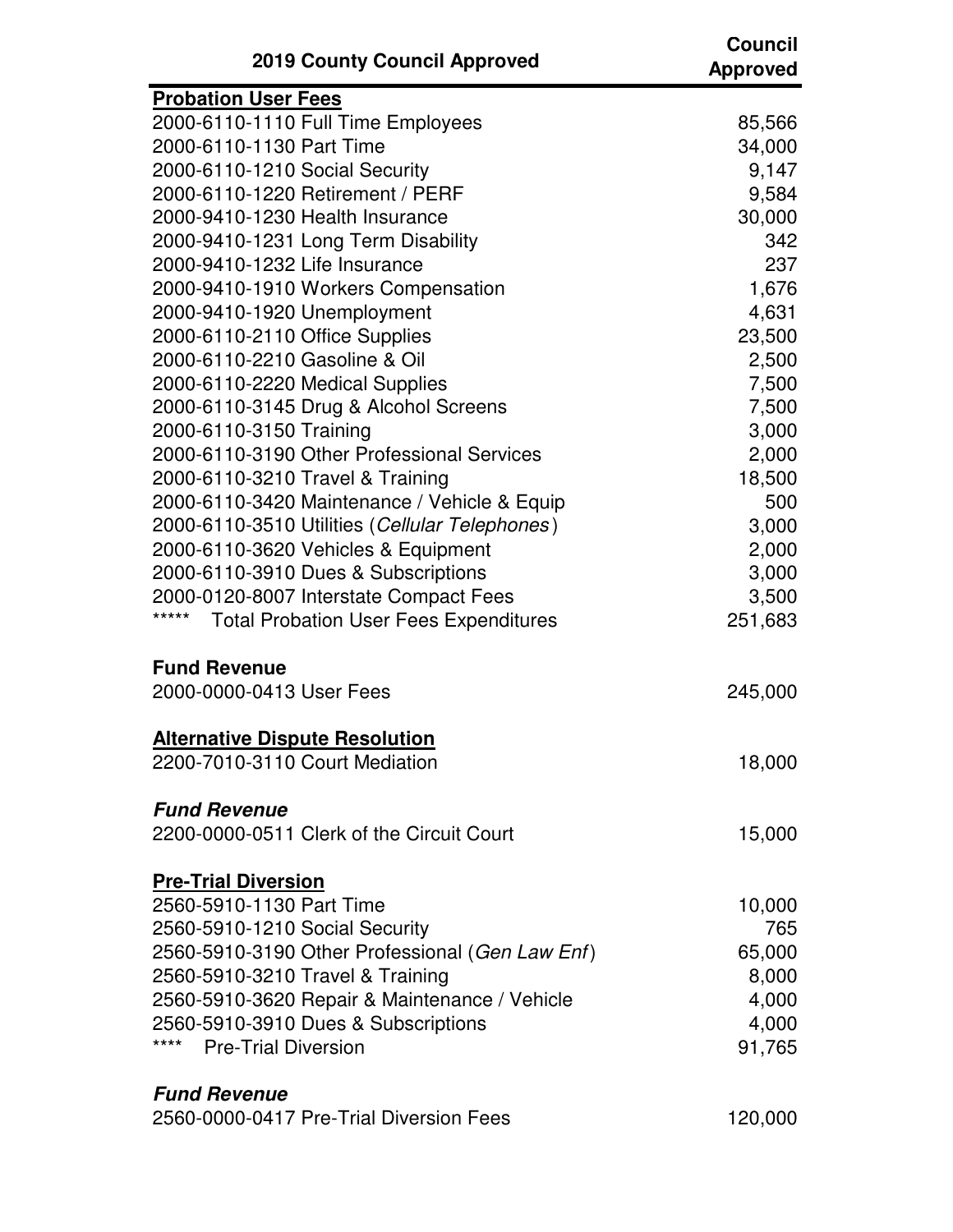| <b>2019 County Council Approved</b>             | <b>Council</b><br><b>Approved</b> |
|-------------------------------------------------|-----------------------------------|
| <b>Infraction Diversion</b>                     |                                   |
| 2561-5910-1110 Full Time Employees              | 50,407                            |
| 2561-5910-1210 Social Security                  | 3,857                             |
| 2561-5910-1220 Retirement / PERF                | 5,646                             |
| 2561-9410-1230 Health Insurance                 | 17,509                            |
| 2561-9410-1231 Long Term Disability             | 115                               |
| 2561-9410-1232 Life Insurance                   | 191                               |
| 2561-5910-2110 Office Supplies                  | 5,000                             |
| 2561-5910-2210 Gasoline & Oil                   | 4,000                             |
| 2561-5910-3165 Transcripts & Records            | 5,000                             |
| 2561-5910-3510 Utilities                        | 5,000                             |
| ****<br><b>Infraction Diversion</b>             | 96,725                            |
| <b>Fund Revenue</b>                             |                                   |
| 2561-0000-0417 Infraction Diversion Fees        | 100,000                           |
| <b>Substance Abuse/Mental Health</b>            |                                   |
| 2580-5710-1110 Full Time Employee               | 100,814                           |
| 2580-5710-1130 Part Time                        | 20,709                            |
| 2580-5710-1210 Social Security                  | 9,297                             |
| 2580-5710-1220 Retirement / PERF                | 11,292                            |
| 2580-9410-1230 Health Insurance                 | 50,190                            |
| 2580-9410-1231 Long Term Disability             | 355                               |
| 2580-9410-1232 Life Insurance                   | 242                               |
| 2580-5710-2110 Office Supplies                  | 3,000                             |
| 2580-5710-3210 Travel & Training                | 2,000                             |
| ****<br>Substance Abuse/MH                      | 197,899                           |
| <b>Fund Revenue</b>                             |                                   |
| 2580-0000-0415 Participant User Fees            | 200,000                           |
|                                                 |                                   |
| <b>Jury Pay Fund</b>                            |                                   |
| 2584-7101-3950 Jury Expense / Circuit Court     | 0                                 |
| 2584-7101-3950 Jury Expense / Superior Court 1  | 0                                 |
| 2584-7101-3950 Jury Expense / Superior Court 2  | 0                                 |
| 2584-7101-3950 Jury Expense / Superior Court 4  | 0                                 |
| 2584-7101-3950 Jury Expense / Superior Court 5  | 8,500                             |
| 2584-7101-3950 Jury Expense / Superior Court 6  | 4,000                             |
| ****<br><b>Jury Pay Fund Total Expenditures</b> | 12,500                            |
| <b>Fund Revenue</b>                             |                                   |
| 2584-0000-0511 Clerk Collections                | 22,000                            |
|                                                 |                                   |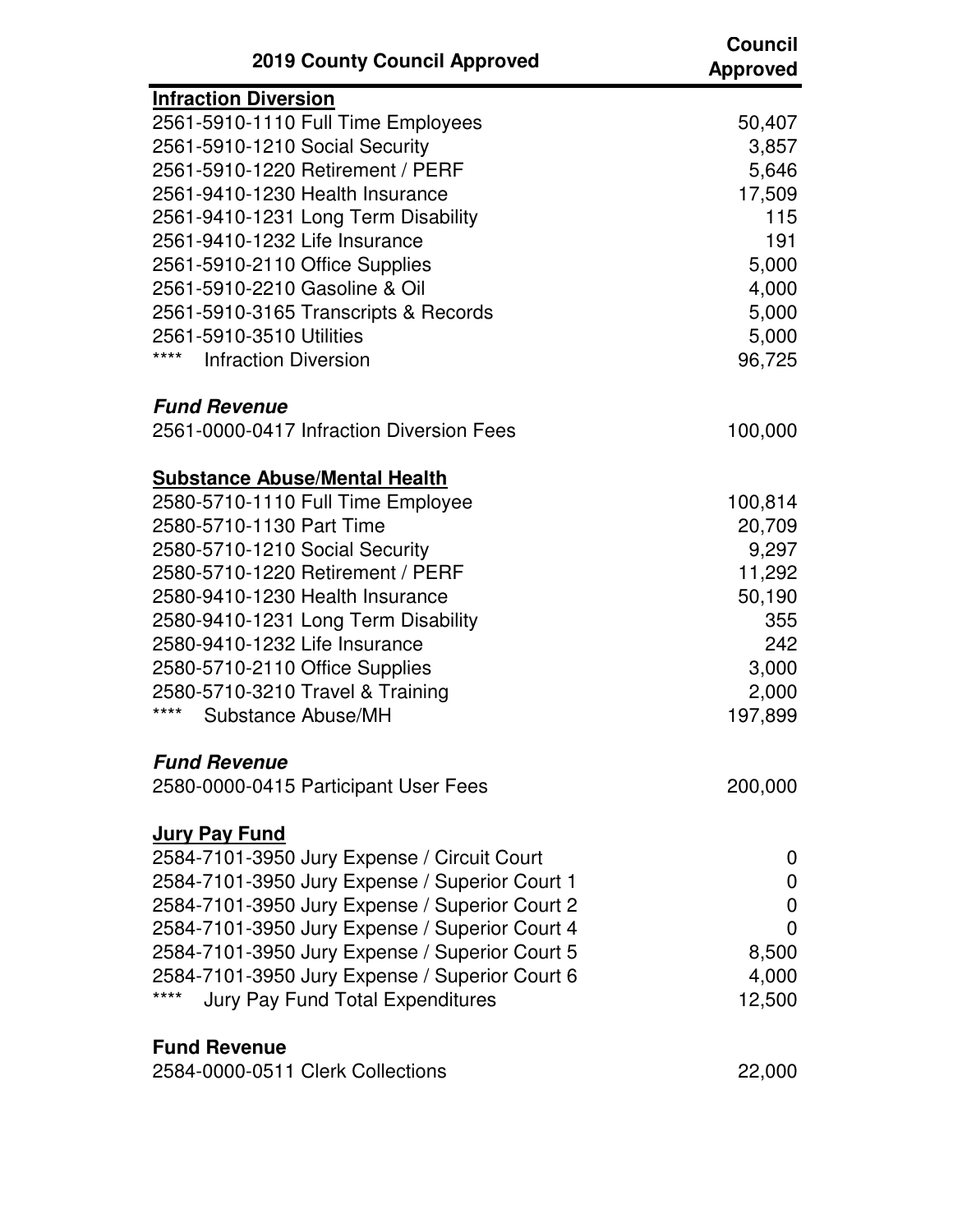| <b>2019 County Council Approved</b>                    | <b>Council</b><br><b>Approved</b> |
|--------------------------------------------------------|-----------------------------------|
| <b>Family Counseling</b>                               |                                   |
| 2595-7102-3140 Contracts / Family Relations            | 25,000                            |
| <b>Fund Revenue</b>                                    |                                   |
| 2595-0000-0420 User Fees                               | $\mathbf{0}$                      |
| <b>Recycling</b>                                       |                                   |
| 4013-1110-3190 Other Professional Services             | 20,750                            |
| <b>Fund Revenue</b>                                    |                                   |
| 4013-0000-0420 User Fees                               | 16,000                            |
| <b>Parking Garage Maintenance</b>                      |                                   |
| 4017-1110-1150 Overtime                                | 1,800                             |
| 4017-1110-1210 Social Security                         | 138                               |
| 4017-1110-1220 Retirement                              | 202                               |
| 4017-1110-3190 Management Contracts                    | 60,000                            |
| 4017-1110-3410 Insurance / Property                    | 9,000                             |
| 4017-1110-3430 Insurance / Liability                   | 2,000                             |
| 4017-1110-3510 Utilities                               | 20,000                            |
| 4017-1110-3610 Maintenance & Repair                    | 40,000                            |
| 4017-1110-3970 Cost of Business (Depreciation)<br>**** | 50,000                            |
| Parking Garage Maintenance                             | 183,140                           |
| <b>Fund Revenue</b>                                    |                                   |
| 4017-0000-0493 User Fees                               | 175,000                           |
| 4017-0000-0660 Interest                                | 5,000                             |
| <b>Total Parking Garage Maintenance Revenue</b>        | 180,000                           |
| <b>Surveyor Donation Fund</b>                          |                                   |
| 4128-0410-2990 Supplies / Other                        | 1,000                             |
| 4128-0410-3190 Other Professional Services             | 1,000                             |
| ****<br><b>Surveyor Donation Fund</b>                  | 2,000                             |
| <b>Fund Revenue</b>                                    |                                   |
| 4128-0000-0672 Donations / Gifts                       | 2,000                             |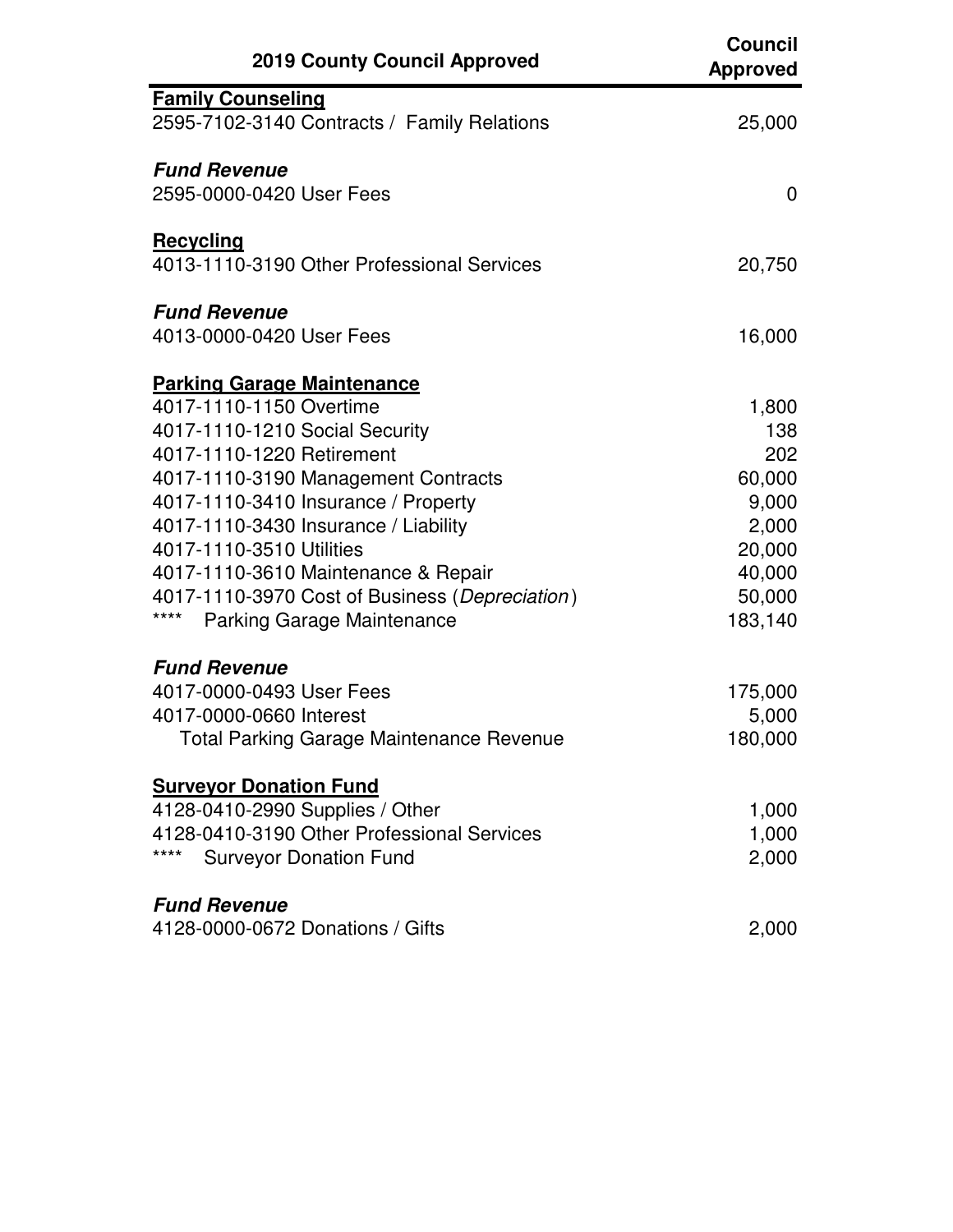| <b>2019 County Council Approved</b>                   | <b>Council</b><br><b>Approved</b> |
|-------------------------------------------------------|-----------------------------------|
| <b>Law Enforcement Warrant Fund</b>                   |                                   |
| 4266-5910-1110 Full Time Employee                     | 63,989                            |
| 4266-5910-1130 Part Time                              | 50,000                            |
| 4266-5910-1150 Overtime                               | 15,000                            |
| 4266-5910-1210 Social Security                        | 9,868                             |
| 4266-5910-1220 Retirement / PERF                      | 8,847                             |
| 4266-9410-1230 Health Insurance                       | 16,870                            |
| 4266-9410-1231 Long Term Disability                   | 514                               |
| 4266-9410-1232 Life Insurance                         | 230                               |
| 4266-5910-2990 Other Supplies                         | 5,000                             |
| 4266-5910-3190 Other Professional Services            | 40,000                            |
| 4266-5910-3210 Travel & Training                      | 40,000                            |
| 4266-5910-3620 Automotive / Maintenance               | 10,000                            |
| 4266-5910-4510 Equipment / General                    | 25,000                            |
| 4266-5910-4520 Vehicles / Plated                      | 70,000                            |
| 4266-5910-4590 Equipment / Miscellaneous              | 25,000                            |
| ****<br><b>Law Enforcement Warrant Fund</b>           | 380,318                           |
| <b>Fund Revenue</b><br>4266-0000-0660 Interest Earned | 25,354                            |
| <b>Jail Lease</b><br>4620-0110-4420 Jail Lease        | 1,157,000                         |
| <b>Fund Revenue</b>                                   |                                   |
| 4620-0000-0100 Property Tax                           | 1,090,000                         |
| 4620-0000-0124 Financial Institutions Tax             | 6,000                             |
| 4620-0000-0130 Excise Tax                             | 75,000                            |
| 4620-0000-0131 Commercial Vehicle Excise Tax          | 3,700                             |
| <b>Total Jail Lease Revenue</b>                       | 1,174,700                         |
| <b>Excise Surtax Fund</b>                             |                                   |
| 4805-8261-2210 Gas & Oil                              | 250,000                           |
| 4805-8261-2320 Materials / Other                      | 450,000                           |
| 4805-8261-3620 Current Charges (Equipment)            | 500,000                           |
| ***<br><b>Excise Surtax Fund Total Expenditures</b>   | 1,200,000                         |
| <b>Fund Revenue</b>                                   |                                   |
| 4805-0000-0135 Excise Sur Tax                         | 1,200,000                         |
| <b>Total Excise Surtax Revenue</b>                    | 1,200,000                         |
|                                                       |                                   |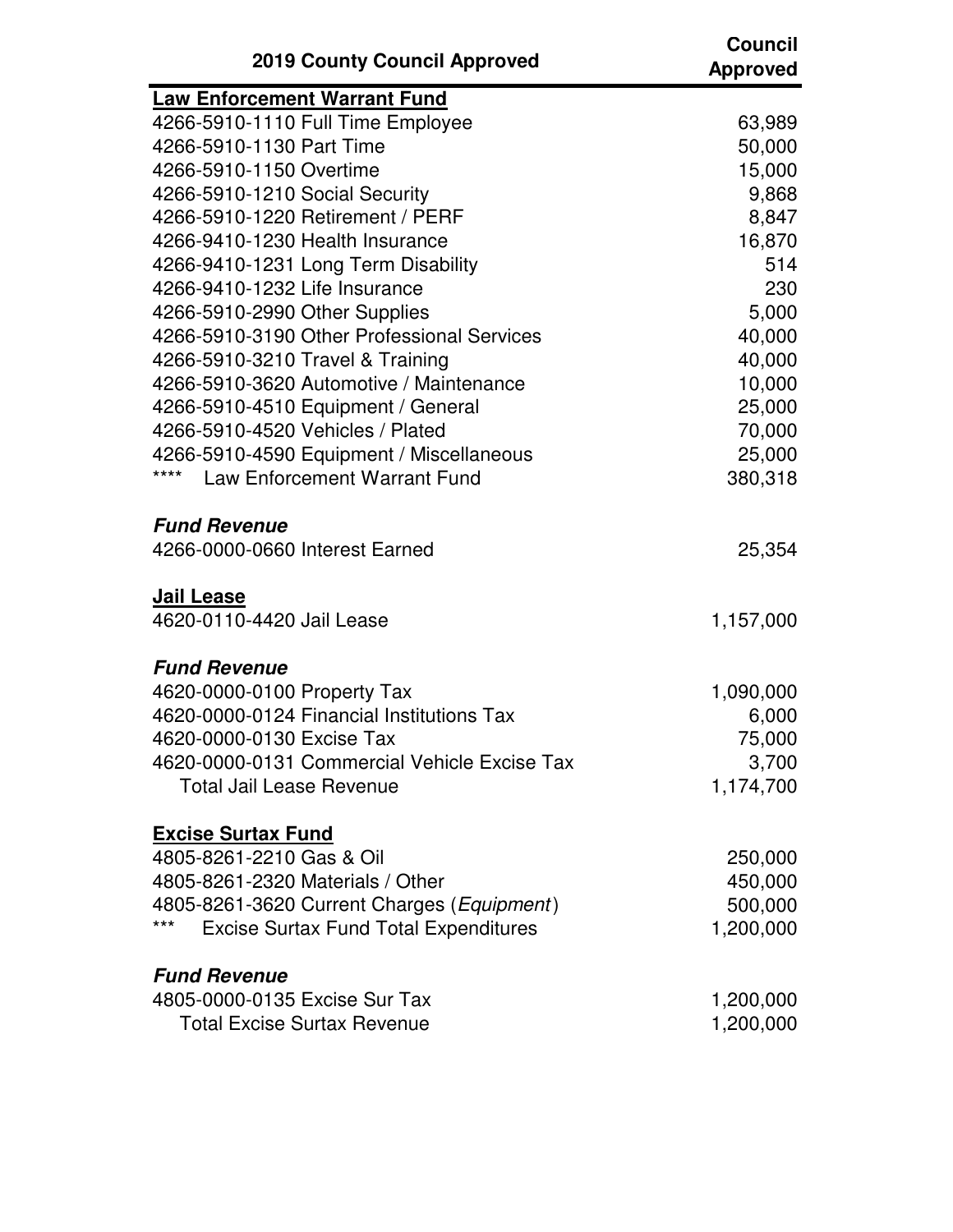| <b>2019 County Council Approved</b>                       | <b>Council</b><br><b>Approved</b> |
|-----------------------------------------------------------|-----------------------------------|
| <b>Wheel Tax Fund</b>                                     |                                   |
| 4806-8261-2320 Materials / Other                          | 100,000                           |
| <b>Fund Revenue</b>                                       |                                   |
| 4806-0000-0134 Wheel Tax                                  | 100,000                           |
| <b>Highway Project Fund</b>                               |                                   |
| 4880-8010-3190 General Operating / Misc                   | 850,000                           |
| 4880-8061-2320 Street Materials                           | 500,000                           |
| 4880-8062-4110 Infrastructure / Right of Ways             | 220,000                           |
| 4880-8062-4210 Infrastructure / Roads & Streets           | 1,050,000                         |
| 4880-8062-4220 Infrastructure / Bridges                   | 600,000                           |
| 4880-8062-4240 Infrastructure / Drains & Culverts<br>**** | 500,000                           |
| <b>Project Fund</b>                                       | 3,720,000                         |
| <b>Fund Revenue</b>                                       |                                   |
| 4880-0000-0100 Property Tax (TIF)                         | 1,750,000                         |
| 4880-0000-0289 Federal Reimbursements                     | 1,000,000                         |
| 4880-0000-0293 Intergovernmental Reimb / Other            | 1,000,000                         |
| 4880-0000-0660 Interest                                   | 13,583                            |
| <b>Total Project Fund Revenue</b>                         | 3,763,583                         |
| <b>F-Lake Detention</b>                                   |                                   |
| 4890-0410-3640 Detention / Infrastructure                 | 60,000                            |
| 4890-0410-4245 Detention / Constuct & Observ              | 118,500                           |
| ****<br><b>F-Lake Detention</b>                           | 178,500                           |
| <b>Fund Revenue</b>                                       |                                   |
| 4890-0000-0404 User Fees                                  | 10,000                            |
| 4890-0000-0660 Interest                                   | 4,346                             |
| <b>Total F-Lake Detention Revenue</b>                     | 14,346                            |
| <b>Berlovitz Detention</b>                                |                                   |
| 4891-0410-3640 Drainage Infrastructure                    | 10,000                            |
| 4891-0410-4245 Detention Ponds                            | 12,000                            |
| ****<br><b>Berlovitz Detention</b>                        | 22,000                            |
| <b>Fund Revenue</b>                                       |                                   |
| 4891-0000-0404 User Fees                                  | 75,000                            |
| 4891-0000-0660 Interest                                   | 362                               |
| <b>Total Berlovitz Detention Revenue</b>                  | 75,362                            |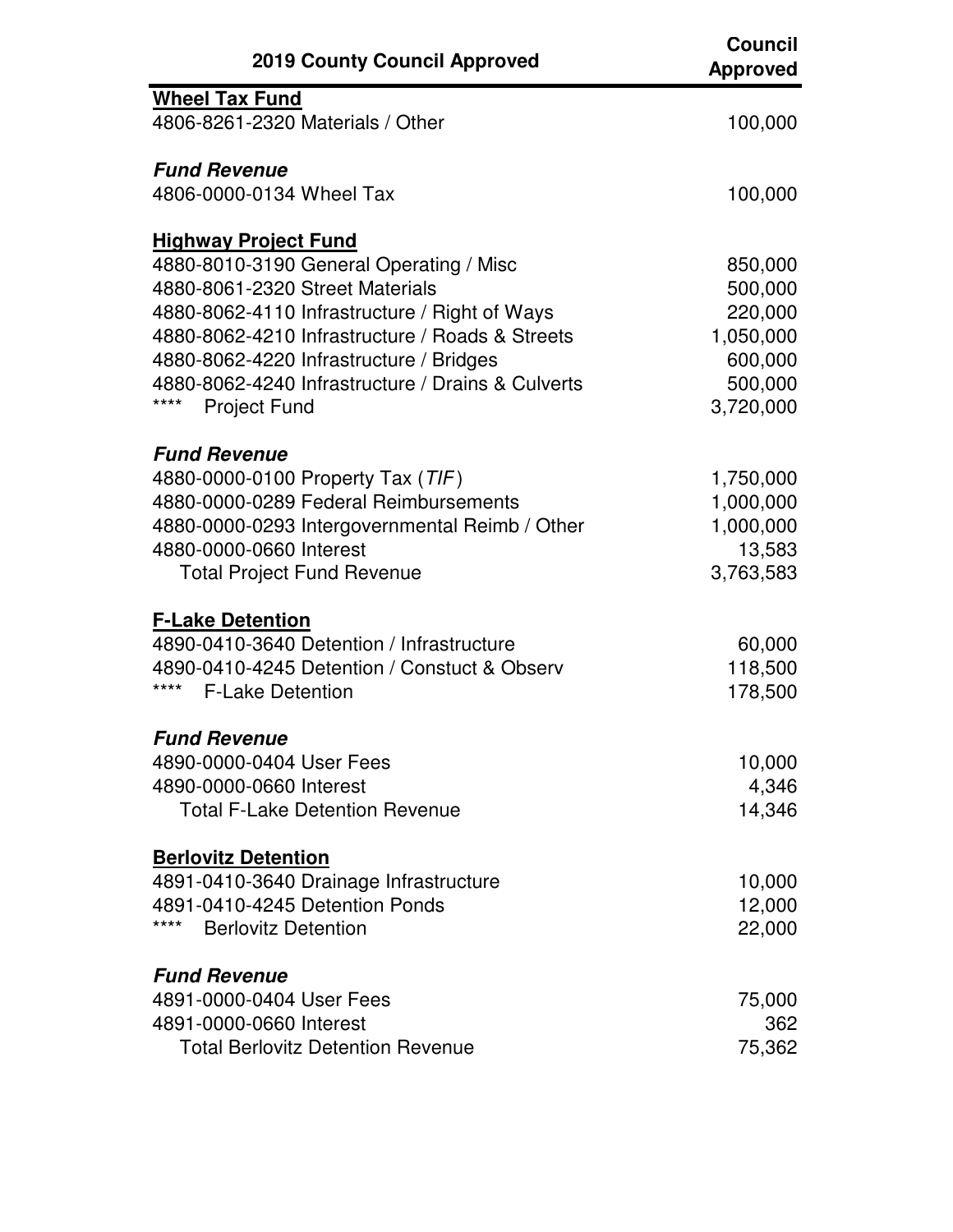| <b>2019 County Council Approved</b>       | <b>Council</b><br><b>Approved</b> |
|-------------------------------------------|-----------------------------------|
| <b>Great Lakes Fund</b>                   |                                   |
| 4892-0410-4245 Detention - Const & Observ | 500,000                           |
| <b>Fund Revenue</b>                       |                                   |
| 4892-0000-0660 Interest                   | 10,866                            |
| <b>Alexander Ross Detention</b>           |                                   |
| 4893-0410-4245 Detention Ponds            | 11,750                            |
| <b>Fund Revenue</b>                       |                                   |
| 4893-0000-0404 User Fees                  | 15,000                            |
| 4893-0000-0660 Interest                   | 543                               |
| <b>Total A Ross Detention Revenue</b>     | 15,543                            |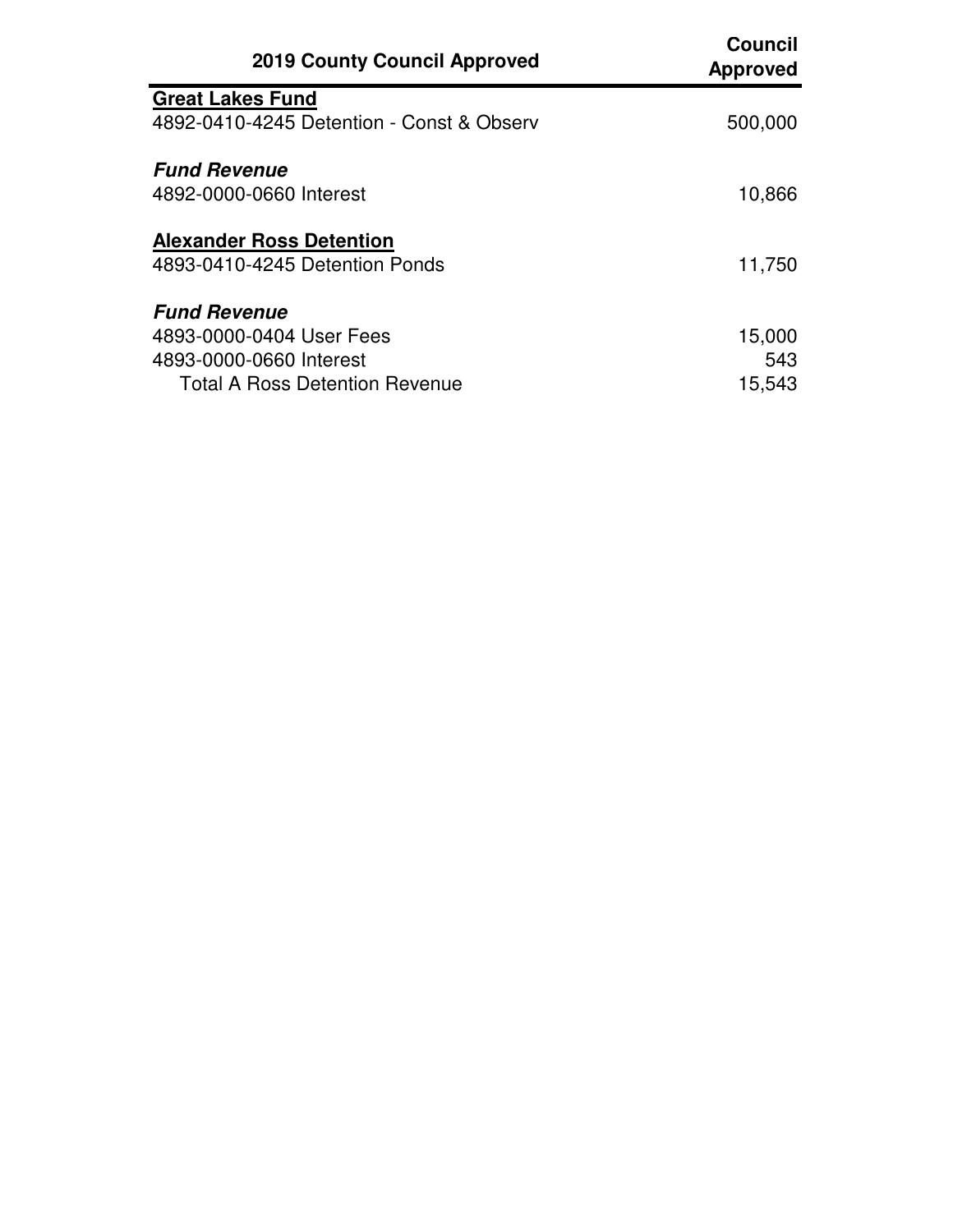| <b>2019 County Council Approved</b>                     | <b>Council</b><br><b>Approved</b> |
|---------------------------------------------------------|-----------------------------------|
| <b>Phase II Stormwater</b>                              |                                   |
| 4897-0410-1110 Full Time Employees                      | 230,234                           |
| 4897-0410-1111 Elected Official                         | 24,112                            |
| 4897-0410-1130 Part Time                                | 1,000                             |
| 4897-0410-1150 Overtime                                 | 2,000                             |
| 4897-0410-1210 Social Security                          | 19,687                            |
| 4897-0410-1220 Retirement / PERF                        | 29,047                            |
| 4897-9410-1230 Health Insurance                         | 58,653                            |
| 4897-9410-1231 Long Term Disability                     | 973                               |
| 4897-9410-1232 Life Insurance                           | 548                               |
| 4897-0410-2110 Office Supplies                          | 25,000                            |
| 4897-0410-2120 Printed Forms                            | 10,000                            |
| 4897-0410-2130 Printing                                 | 12,000                            |
| 4897-0410-2140 Office Equipment (Minor Equip)           | 10,000                            |
| 4897-0410-2210 Gas, Oil & Lube                          | 7,000                             |
| 4897-0410-2990 Other Supplies                           | 20,000                            |
| 4897-0410-3110 Legal Services                           | 30,000                            |
| 4897-0410-3120 Engineering                              | 50,000                            |
| 4897-0410-3150 Training (Contracts - Educator)          | 15,000                            |
| 4897-0410-3190 Other Professional Services              | 150,000                           |
| 4897-0410-3210 Travel & Mileage                         | 33,000                            |
| 4897-0410-3230 Postage                                  | 4,000                             |
| 4897-0410-3240 Software                                 | 10,000                            |
| 4897-0410-3310 Legal Publishing                         | 13,000                            |
| 4897-0410-3510 Utilities                                | 2,500                             |
| 4897-0410-3620 Repair Maint Veh Equip                   | 2,000                             |
| 4897-0410-3910 Dues & Subscriptions                     | 2,500                             |
| 4897-0410-4590 Capital Outlay / Other Equipment<br>**** | 2,500                             |
| <b>Phase II Stormwater</b>                              | 764,754                           |
| <b>Fund Revenue</b>                                     |                                   |
| 4897-0000-0302 Permits / Planning & Zoning              | 5,000                             |
| 4897-0000-0404 Engineering Review Fees                  | 40,000                            |
| 4897-0000-0660 Interest                                 | 16,000                            |
| 4897-0000-0670 Miscellaneous Revenue                    | 50,000                            |
| <b>Total Phase II Stormwater Revenue</b>                | 111,000                           |
| <b>Battle Ground Fence</b>                              |                                   |
| 5980-4310-3190 Other Professional Services              | 10,000                            |
| <b>Fund Revenue</b>                                     |                                   |
| 5980-0000-0660 Interest                                 | 344                               |